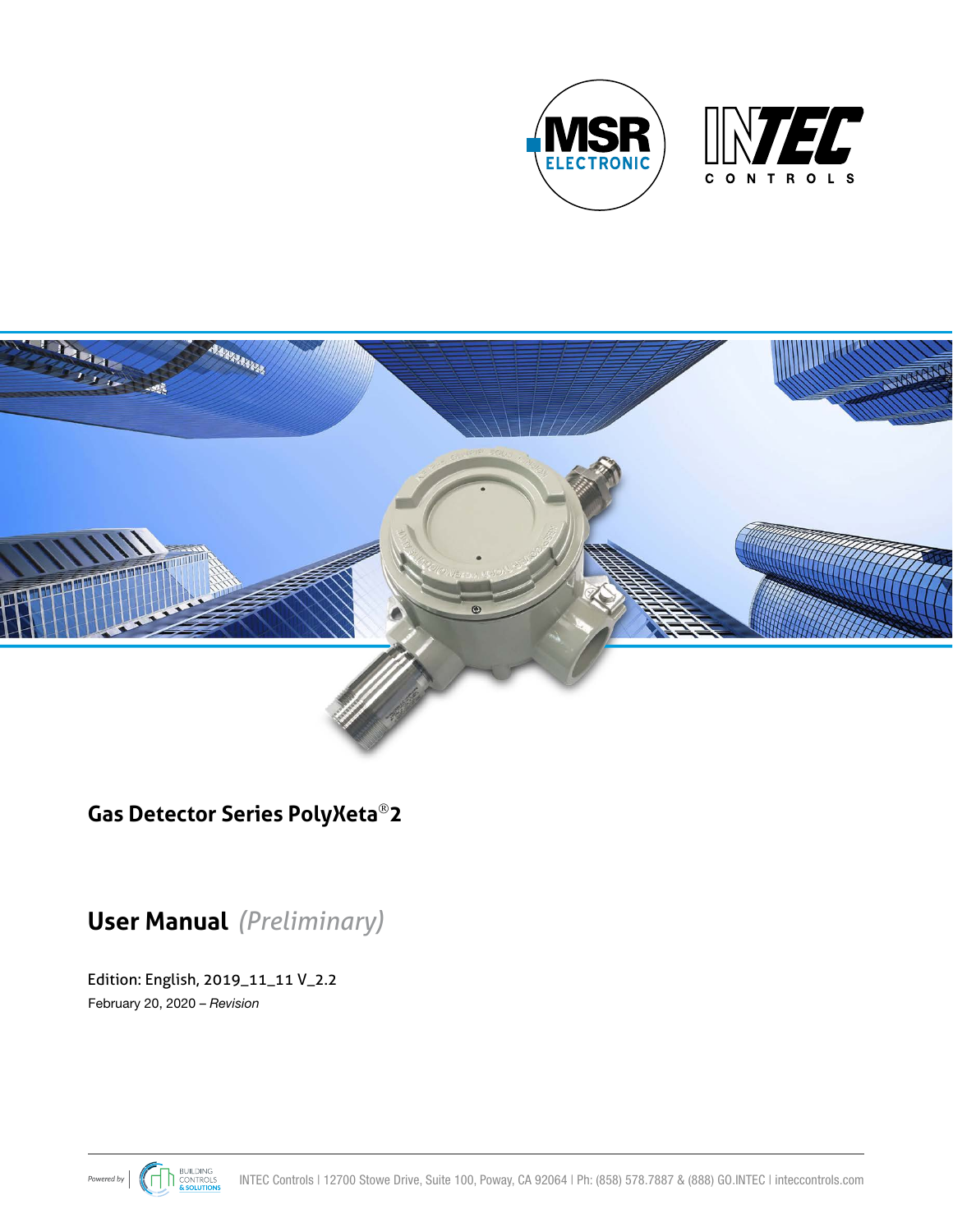

Specifications subject to change without notice. | GAPX2\_Ex Tox\_E\_2019\_11\_11 | PRE 200220 | Page 2 of 38

| $\mathbf{1}$ |                |                                                                              |  |  |  |  |  |
|--------------|----------------|------------------------------------------------------------------------------|--|--|--|--|--|
|              | 1.1            |                                                                              |  |  |  |  |  |
|              | 1.2            |                                                                              |  |  |  |  |  |
|              | 1.3            |                                                                              |  |  |  |  |  |
|              | 1.4            |                                                                              |  |  |  |  |  |
|              | 1.5            |                                                                              |  |  |  |  |  |
|              | 1.6            |                                                                              |  |  |  |  |  |
|              | 1.7            |                                                                              |  |  |  |  |  |
|              | 1.7.1<br>1.7.2 | Marking and Certificates according to ATEX Directive 2014/34/EU 5            |  |  |  |  |  |
|              | 1.7.3          |                                                                              |  |  |  |  |  |
|              | 1.7.4          |                                                                              |  |  |  |  |  |
|              | 1.7.5          |                                                                              |  |  |  |  |  |
| $\mathbf{2}$ |                |                                                                              |  |  |  |  |  |
|              | 2.1            |                                                                              |  |  |  |  |  |
|              | 2.2            |                                                                              |  |  |  |  |  |
|              |                |                                                                              |  |  |  |  |  |
| 3            |                |                                                                              |  |  |  |  |  |
|              | 3.1            |                                                                              |  |  |  |  |  |
|              | 3.2            |                                                                              |  |  |  |  |  |
| 4            |                |                                                                              |  |  |  |  |  |
|              | 4.1            |                                                                              |  |  |  |  |  |
|              | 4.2            |                                                                              |  |  |  |  |  |
| 5            |                |                                                                              |  |  |  |  |  |
|              | 5.1            |                                                                              |  |  |  |  |  |
|              | 5.2            |                                                                              |  |  |  |  |  |
|              | 5.3            |                                                                              |  |  |  |  |  |
|              | 5.4            |                                                                              |  |  |  |  |  |
| 6            |                |                                                                              |  |  |  |  |  |
|              | 6.1            |                                                                              |  |  |  |  |  |
|              | 6.2            |                                                                              |  |  |  |  |  |
|              | 6.2.1          |                                                                              |  |  |  |  |  |
|              | 6.3            |                                                                              |  |  |  |  |  |
|              | 6.4            |                                                                              |  |  |  |  |  |
| 7            |                |                                                                              |  |  |  |  |  |
|              | 7.1            |                                                                              |  |  |  |  |  |
|              | 7.2            |                                                                              |  |  |  |  |  |
| 8            |                |                                                                              |  |  |  |  |  |
|              | 8.1            |                                                                              |  |  |  |  |  |
|              | 8.2            | Safety Function Relay Outputs for Operation as a Stand-alone Gas Detector 19 |  |  |  |  |  |
|              | 8.3            | Safety Function Central Bus for Operation as a Stand-alone Gas Detector  20  |  |  |  |  |  |
|              | 8.4            |                                                                              |  |  |  |  |  |
|              | 8.5            |                                                                              |  |  |  |  |  |

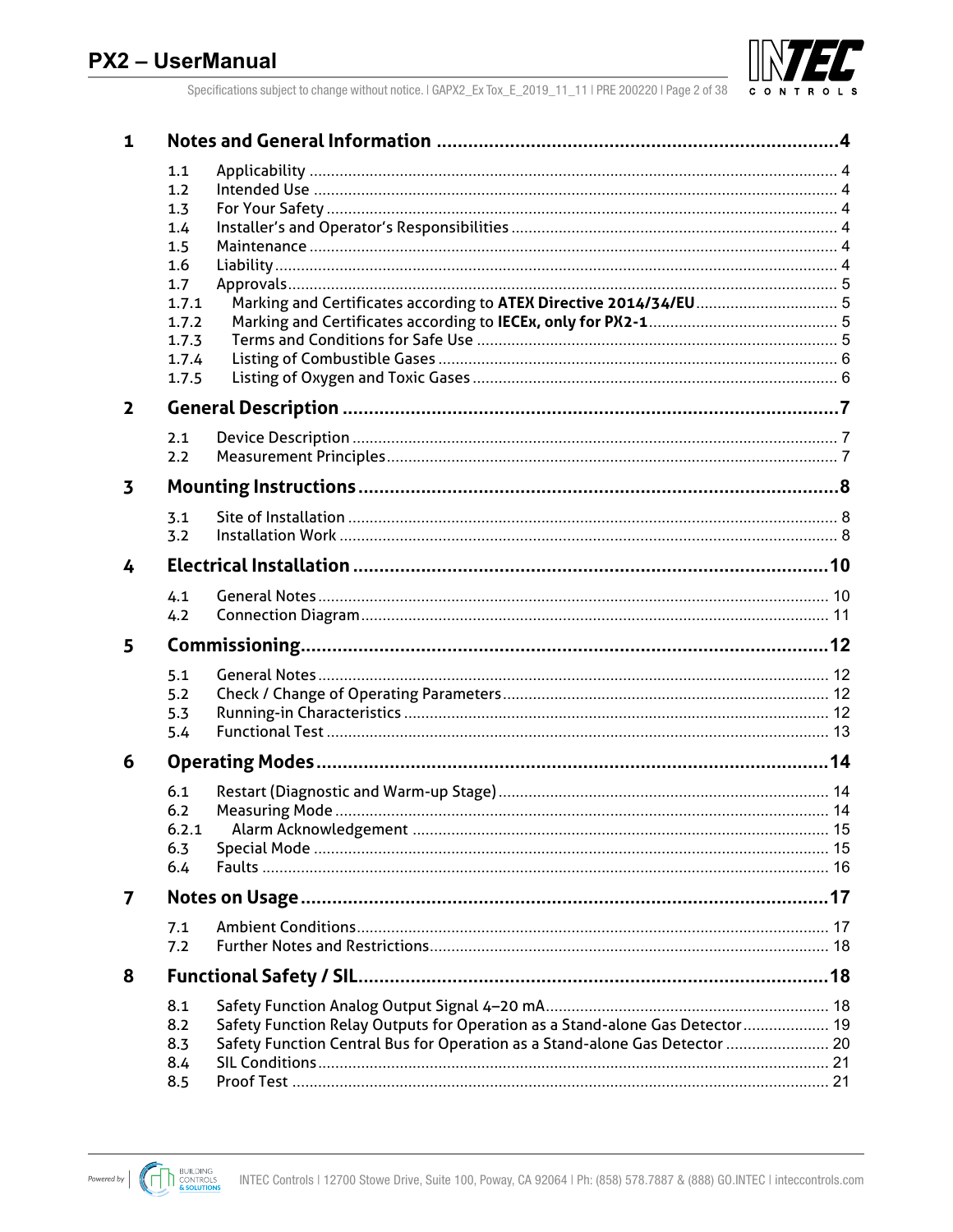

Specifications subject to change without notice. | GAPX2\_Ex Tox\_E\_2019\_11\_11 | PRE 200220 | Page 3 of 38

| 9  |                                                     |    |
|----|-----------------------------------------------------|----|
|    | 9.1<br>9.2<br>9.3<br>9.3.1<br>9.4<br>9.4.1<br>9.4.2 |    |
|    | 9.5                                                 |    |
| 10 |                                                     |    |
|    | 10.1<br>10.2<br>10.3<br>10.4                        |    |
| 11 |                                                     |    |
|    | 11.1<br>11.2<br>11.3                                |    |
| 12 |                                                     |    |
|    | 12.1<br>12.2<br>12.3<br>12.4<br>12.5                |    |
| 13 |                                                     |    |
|    | 13.1<br>13.2                                        |    |
| 14 |                                                     | 37 |

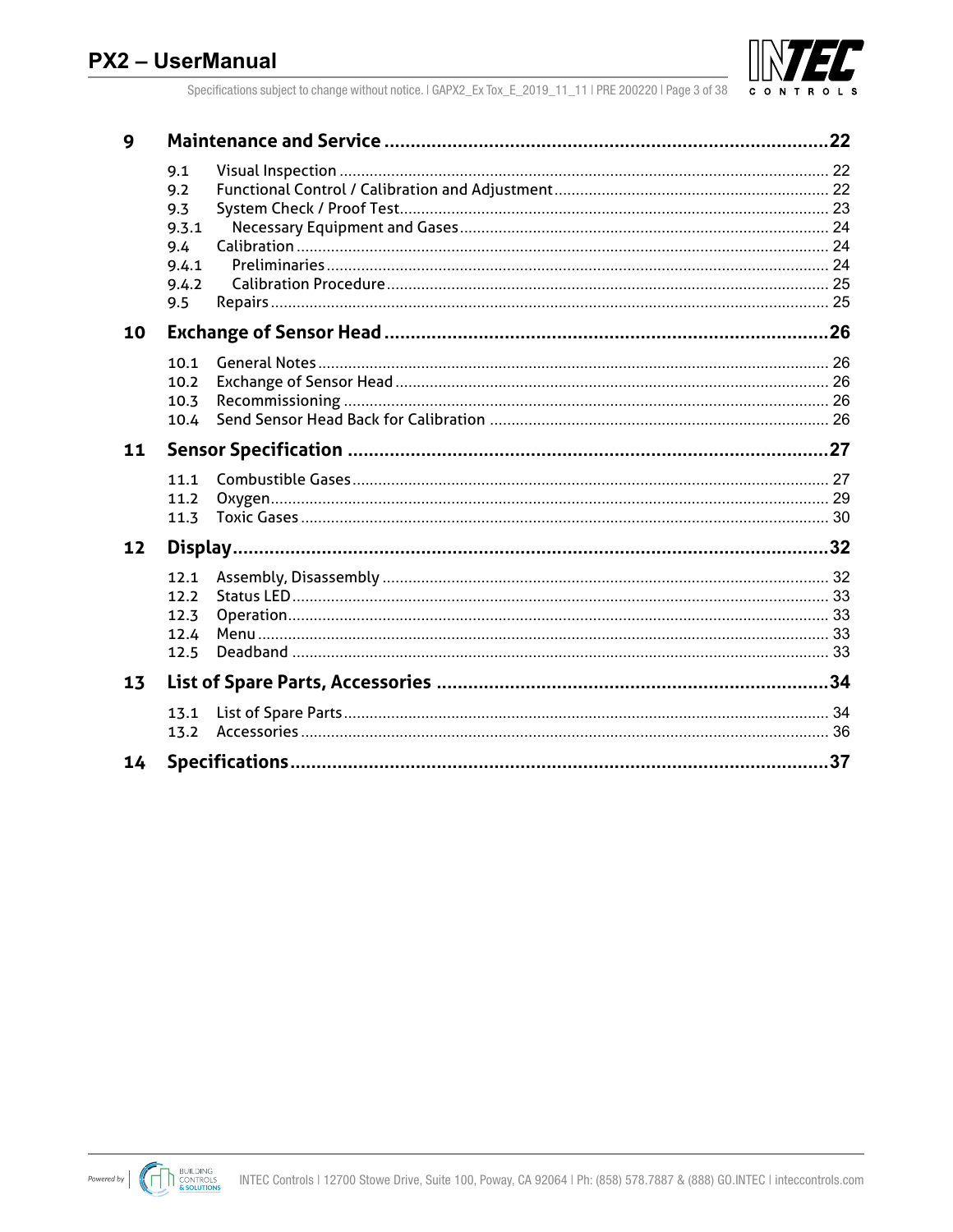

Specifications subject to change without notice.  $|$  GAPX2 Ex Tox E 2019 11 11 | PRE 200220 | Page 4 of 38

## **1 Notes and General Information**

### **1.1 Applicability**

1. PolyXeta<sup>®</sup>2 gas warning device for combustible and toxic gases as well as oxygen,

series **PX2-1**…with **Ex db** protection, for **zone 1 and 2** series **PX2-2**…with **Ex nA** protection, for **zone 2 only**

2. PolyXeta<sup>®</sup>2 sensor head for combustible and toxic gases as well as oxygen,

series SX1.. with **Ex db** protection, for zone 1 and 2.

#### **1.2 Intended Use**

The PolyXeta<sup>®</sup>2 fixed gas detectors of the PX2-1 series are designed to detect and warn of toxic and combustible gases as well as of oxygen and refrigerants in the hazardous areas of **zones 1 and 2** according to Directive 2014/34/EU.

The PolyXeta<sup>®</sup>2 fixed gas detectors of the PX2-2 series are designed to detect and warn of toxic and combustible gases as well as of oxygen and refrigerants in the hazardous areas of **zone 2** according to Directive 2014/34/EU.

The gas detectors are e.g. suitable for use in the chemical, petrochemical and offshore industry, etc. for indoor and outdoor applications within the environmental conditions specified in the technical data.

#### **1.3 For Your Safety**

These operating instructions must be read and strictly followed by all persons installing, using, servicing and inspecting the product. Furthermore, the operating instructions "Service Tool and Display for  $\mu$ Gard®2, PolyGard<sup>®</sup>2, PolyXeta<sup>®</sup>2" must be read and obeyed if the PolyXeta<sup>®</sup>2 has a display or if the Service Tool is used. The product can only fulfil its intended functions if installed, used, serviced, maintained and controlled according to the specifications of MSR-Electronic GmbH | INTEC Controls.

The factory settings of the measuring point, relay and system parameters and the device address are documented in the configuration card supplied with each device on delivery.

#### **1.4 Installer's and Operator's Responsibilities**

It is the installer's and operator's responsibility to ensure that all PolyXeta**®**2 devices are installed and used in compliance with all national and local regulations and requirements. The gas warning device must be checked by an expert for correct installation and functioning before starting the measuring operation.

BGR 500 chapter 2.33 must be applied in Germany.

The PolyXeta®2 gas detector has been calibrated and tested for functionality at the factory before delivery. When starting up, however, you have to perform and document a function testing using test gas.

The requirements of IEC 60079-29 2 (gas detectors - selection, installation, use and maintenance of devices for the measurement of combustible gases and oxygen) must be observed for installation, operation and maintenance.

#### **1.5 Maintenance**

Regular maintenance has to be performed according to the instructions in chapter 9.

#### **1.6 Liability**

MSR-Electronic GmbH | INTEC Controls will assume no liability if the device is not used properly or as intended. The installer and operator are solely responsible for the interpretation and the use of the product. If the product is not used, maintained or repaired according to the specifications in the user manual, warranty and product liability claims as well as claims arising from any guarantees that MSR-Electronic GmbH | INTEC Controls assume for the product will lapse.

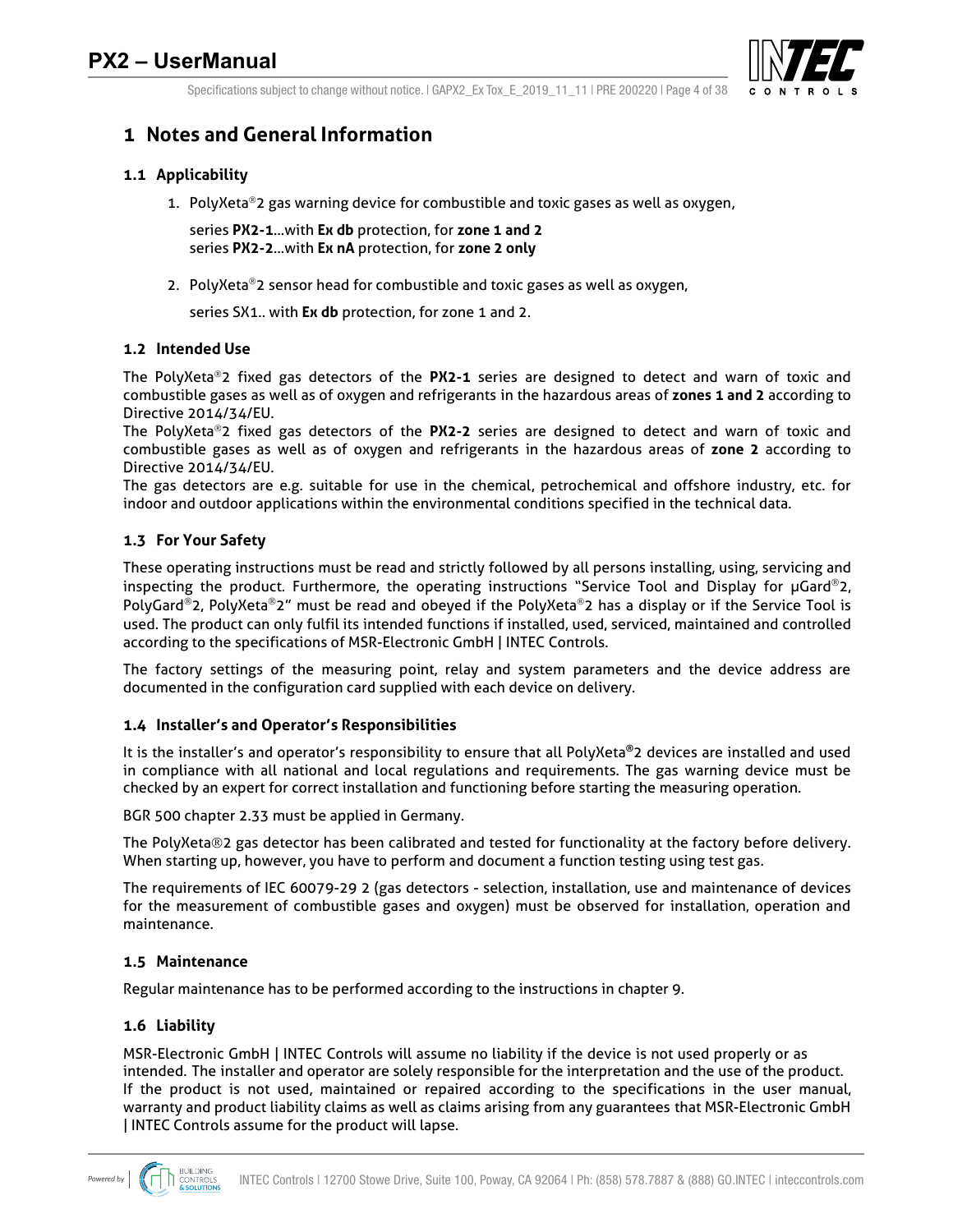

### **1.7 Approvals**

The PolyXeta®2 gas warning device **PX2-1** is approved by DEKRA Testing and Certification GmbH for use in potentially explosive atmospheres of zone 1 and 2.

The PolyXeta®2 gas warning device **PX2-2** is certified for use in potentially explosive atmospheres of zone 2 by the manufacturer's Declaration of Conformity.

|                                           | PX2-1 (zone 1 and 2)<br>Sensor head SX1                                                                          | <b>PX2-2 (zone 2)</b>                                                                           |
|-------------------------------------------|------------------------------------------------------------------------------------------------------------------|-------------------------------------------------------------------------------------------------|
| <b>Marking</b>                            | II 2G Ex db IIC T4 Gb<br>$\mathsf{CE}$ 0158<br>$\langle \epsilon_{\mathbf{x}} \rangle$<br>$-25 °C < Ta < +60 °C$ | II 3G Ex nA IIC T4 Gb<br>€<br>$\langle \epsilon_{\mathsf{x}} \rangle$<br>$-25 °C < Ta < +60 °C$ |
| <b>EC Type Examination</b><br>Certificate | <b>BVS 15 ATEX E 129 X</b>                                                                                       |                                                                                                 |
| <b>EC</b> Declaration<br>of<br>Conformity | CE_PX2_1_Ex_1911                                                                                                 | CE_PX2_2_Zone2_1808                                                                             |
| <b>Protections</b>                        | EN 60079-0: 2012 &<br>EN 60079-1: 2014 (Ex-db)                                                                   | EN 60079-0: 2012 &<br>EN 60079-15: 2011 (Ex-nA)                                                 |
| <b>Measurement</b><br>function            | EN<br>60079-29-1: 2017<br>for<br>combustible gases (pending) acc. to<br>table 1.1 Available gases                |                                                                                                 |
|                                           | EN 50104: 2011 für Sauerstoff (in<br>Vorbereitung)                                                               |                                                                                                 |
| <b>Function safety</b>                    | EN 50271: 2010; EN 50402: 2016 und EN 61508: 2010 (Teile 1-3)                                                    |                                                                                                 |

1.7.1 Marking and Certificates according to **ATEX Directive 2014/34/EU**

1.7.2 Marking and Certificates according to **IECEx, only for PX2-1**

Marking: Ex db IIC T4 Gb  $-25 °C <$  Ta < +60 °C

IECEx Certificate of Conformity: IECEx BVS 16.0038X

Protections: IEC 60079-0: 2011 & IEC 60079-1: 2014 (Ex-db)

Measurement function: IEC 60079-29-1: 2017 for combustible gases (pending) according to Table 1.1 Available gases

Function safety: IEC 61508: 2010 (Part 1-3)

1.7.3 Terms and Conditions for Safe Use

Temperature range -25 °C < Ta < +60 °C

Mounting position: Wall mounting with the sensor head downwards.

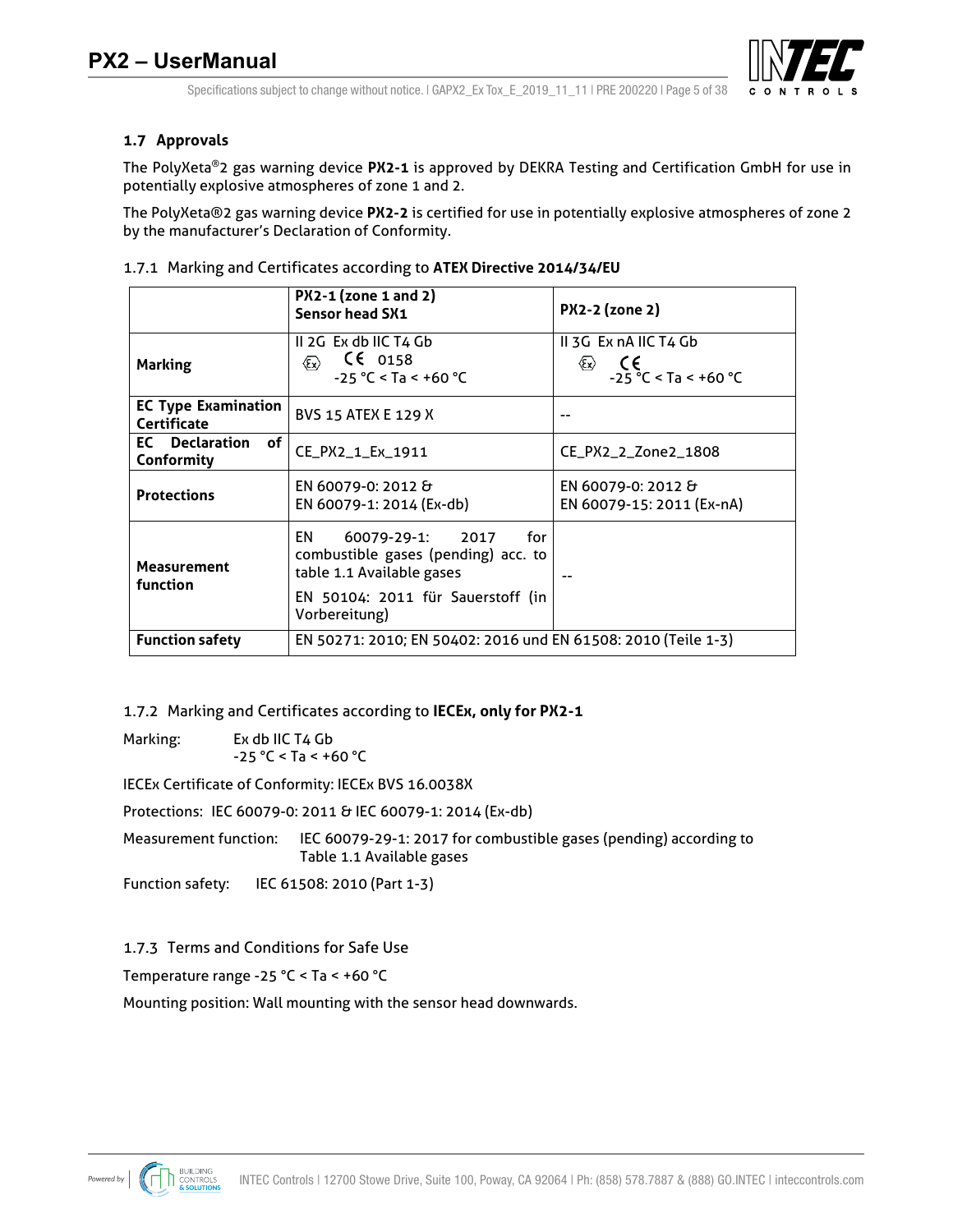

Specifications subject to change without notice. | GAPX2\_Ex Tox\_E\_2019\_11\_11 | PRE 200220 | Page 6 of 38

#### 1.7.4 Listing of Combustible Gases

|                    | The following combustible gases are certified by DEKRA GmbH acc. to DIN EN |                        |
|--------------------|----------------------------------------------------------------------------|------------------------|
|                    | 60079-29-1 (measuring function for explosion protection), currently in     |                        |
| progress.          |                                                                            |                        |
| <b>Sensor head</b> | Gas                                                                        | <b>Measuring range</b> |
| SX1-P3400-A        | Methane $(CH_4)$                                                           | 0-100 % LEL            |
| SX1-P3408-A        | Ammonia (NH <sub>3</sub> )                                                 | 0-100 % LEL            |
| SX1-P3435-A        | n-Hexane $(C_6H_{14})$                                                     | 0-100 % LEL            |
| SX1-P3440-A        | Hydrogen (H <sub>2</sub> )                                                 | 0-100 % LEL            |
| SX1-P3480-A        | Propane $(C_3H_8)$                                                         | 0-100 % LEL            |
| SX1-P3482-A        | Isopropyl Alcohol (C <sub>3</sub> H <sub>8</sub> O)                        | 0-100 % LEL            |
|                    | Combustible gases not certified according to EN 600079-29-1                |                        |
| <b>Sensor head</b> | Gas                                                                        | <b>Measuring range</b> |
| SX1-P3402-A        | LPG Liquefied Petrol Gas                                                   | 0-100 % LEL            |
| SX1-P3410-A        | Ethylene $(C_2H_4)$                                                        | 0-100 % LEL            |
| SX1-P3415-A        | Cyclohexane (C <sub>6</sub> H <sub>12</sub> )                              | 0-100 % LEL            |
| SX1-P3420-A        | Ethane $(C_2H_6)$                                                          | 0-100 % LEL            |
| SX1-P3425-A        | Ethanol $(C_2H_5OH)$                                                       | 0-100 % LEL            |
| SX1-P3427-A        | Ethyl Acetate (C <sub>4</sub> H <sub>8</sub> O <sub>2</sub> )              | 0-100 % LEL            |
| SX1-P3430-A        | Benzene (C <sub>6</sub> H <sub>6</sub> )                                   | 0-100 % LEL            |
| SX1-P3448-A        | Butyl Acetate (C <sub>6</sub> H <sub>12</sub> O <sub>2</sub> )             | 0-100 % LEL            |
| SX1-P3450-A        | Methanol (CH <sub>3</sub> OH)                                              | 0-100 % LEL            |
| SX1-P3458-A        | Methyl Ethyl Ketone (C <sub>4</sub> H <sub>8</sub> O)                      | 0-100 % LEL            |
| SX1 P3460-A        | Iso/n-Butane (C <sub>4</sub> H <sub>10</sub> )                             | 0-100 % LEL            |
| SX1-P3468-A        | Isobutyl Alcohol (C4H10O)                                                  | 0-100 % LEL            |
| SX1-P3470-A        | Octane $(C_8H_{18})$                                                       | 0-100 % LEL            |
| SX1-P3472-A        | Cyclopentane (C <sub>5</sub> H <sub>10</sub> )                             | 0-100 % LEL            |
| SX1-P3473-A        | Methyl Acetate (C <sub>3</sub> H <sub>6</sub> O <sub>2</sub> )             | 0-100 % LEL            |
| SX1-P3475-A        | $Iso/n-Pentane (C_5H_{12})$                                                | 0-100 % LEL            |
| SX1-P3480-B        | Propane $(C_3H_8)$                                                         | 0-30 % LEL             |
| SX1-P3480-C        | Propane $(C_3H_8)$                                                         | 0-5000 ppm             |
| SX1-P3485-A        | Acetone (C <sub>3</sub> H <sub>6</sub> O)                                  | 0-100 % LEL            |
| SX1-P3490-A        | Toluene $(C_7H_8)$                                                         | 0-100 % LEL            |
| SX1-P3491-A        | n-Heptane $(C_6H_{16})$                                                    | 0-100 % LEL            |
| SX1-P3494-A        | Butadiene $(C_4H_6)$                                                       | 0-100 % LEL            |
| SX1-P3495-A        | Nonane (C <sub>9</sub> H <sub>20</sub> )                                   | 0-100 % LEL            |
| SX1-P3496-A        | <b>Petrol Vapours</b>                                                      | 0-100 % LEL            |

Table 1.1: Available sensor heads for combustible gases

## 1.7.5 Listing of Oxygen and Toxic Gases

| Oxygen certified according to EN 50104 (currently in progress) |                |            |  |  |  |  |
|----------------------------------------------------------------|----------------|------------|--|--|--|--|
| Sensor head<br><b>Measuring range</b><br>Gas                   |                |            |  |  |  |  |
| SX1-E1195-A2                                                   | Oxygen $(O_2)$ | 0–25 Vol % |  |  |  |  |
| 0–25 Vol %<br>SX1-E1195-A3<br>Oxygen $(O_2)$                   |                |            |  |  |  |  |

Table 1.2: Available sensor heads for oxygen

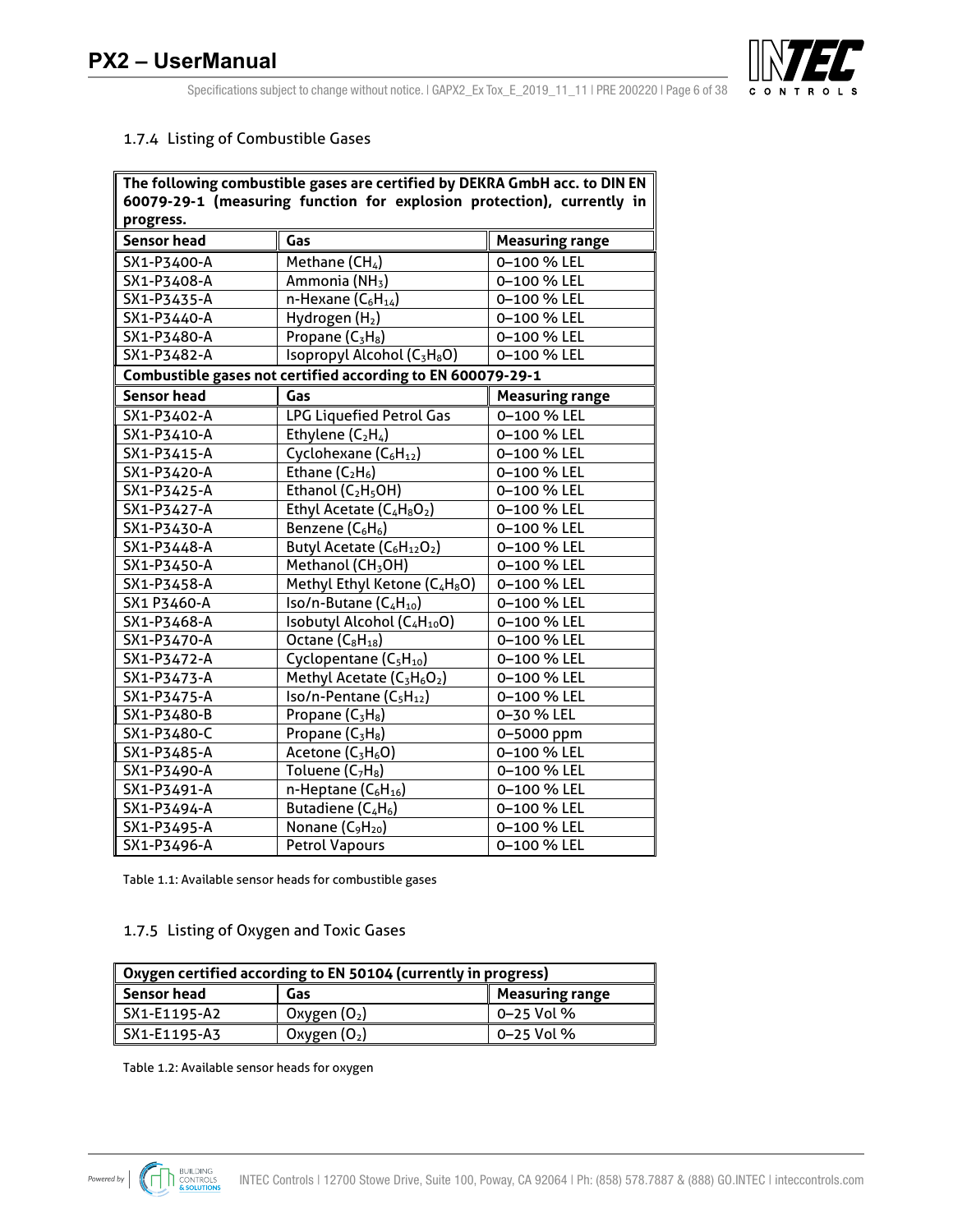

Specifications subject to change without notice.  $|$  GAPX2 Ex Tox E 2019 11 11 | PRE 200220 | Page 7 of 38

| <b>Toxic gases</b> |                                      |                        |
|--------------------|--------------------------------------|------------------------|
| Sensor head        | Gas                                  | <b>Measuring range</b> |
| SX1-E1110-B        | Carbon Monoxide (CO)                 | $0 - 100$ ppm          |
| SX1-E1110-C        | Carbon Monoxide (CO)                 | $0 - 150$ ppm          |
| SX1-E1110-E        | Carbon Monoxide (CO)                 | 0-250 ppm              |
| SX1-E1110-F        | Carbon Monoxide (CO)                 | 0-300 ppm              |
| SX1-E1110-H        | Carbon Monoxide (CO)                 | 0-500 ppm              |
| SX1-E1125-A        | Ammonia (NH <sub>3</sub> )           | 0-100 ppm              |
| SX1-E1125-B        | Ammonia (NH <sub>3</sub> )           | 0-200 ppm              |
| SX1-E1125-C        | Ammonia (NH <sub>3</sub> )           | 0-500 ppm              |
| SX1-E1125-D        | Ammonia (NH <sub>3</sub> )           | 0-1000 ppm             |
| SX1-E1125-E        | Ammonia (NH <sub>3</sub> )           | 0-5000 ppm             |
| SX1-E1130-E        | Nitrogen Dioxide (NO2)               | 0-100 ppm              |
| SX1-E1183-B        | Hydrogen Cyanide (HCN)               | 0-50 ppm               |
| SX1-E1183-C        | Hydrogen Cyanide (HCN)               | $0 - 100$ ppm          |
| SX1-E1186-D        | Hydrogen Chloride (HCl)              | 0-20 ppm               |
| SX1-E1197-A        | Hydrogen Sulphide (H <sub>2</sub> S) | 0-50 ppm               |
| SX1-E1197-B        | Hydrogen Sulphide (H <sub>2</sub> S) | $0 - 100$ ppm          |
| SX1-E1197-C        | Hydrogen Sulphide (H <sub>2</sub> S) | 0-200 ppm              |
| SX1-E1197-D        | Hydrogen Sulphide (H <sub>2</sub> S) | 0-500 ppm              |

Table 1.3: Available sensor heads for toxic gases

## **2 General Description**

#### **2.1 Device Description**

The fixed gas detector type "PX2" consists of a sensor head and an I/O unit.

**PX2-1** series is approved according to ATEX and IECEx for zones 1 and 2.

**PX2-2** series is certified by the ATEX Declaration of Conformity of the manufacturer.

Both series are SIL 2 certified.

The sensor head consisting of the gas sensor and the evaluation, calibration and diagnostic electronics is an independent unit in flameproof stainless-steel housing (Ex db) with an external thread NPT ¾ ". All sensor data are stored in the sensor head. After the end of the calibration period or at the end of the sensor lifetime, the sensor can easily be replaced by a calibrated or a new sensor head.

The I/O unit including the operating power supply communicates with the sensor head via the internal local bus, monitors the communication and translates the measured value of the sensor head into a 4- 20 mA signal. The value of the gas concentration and other relevant data and status messages are available on the central bus. The alarm relay is activated when the alarm threshold is exceeded. In case of a fault the fault relay and the analog output change into fault state and the fault message is transmitted via the central bus. An optional display unit with indication of the measurement values and status LEDs can be integrated behind a viewing window. The I/O unit is installed in a flameproof (Ex db for PX2-1, Ex nA for PX2-2) die-cast housing with up to four openings with NPT ¾ " female threads according to standard ANSI B1.20.1 for receiving sensor head and cable glands.

#### **2.2 Measurement Principles**

See chapter 11 "Sensor Specification".

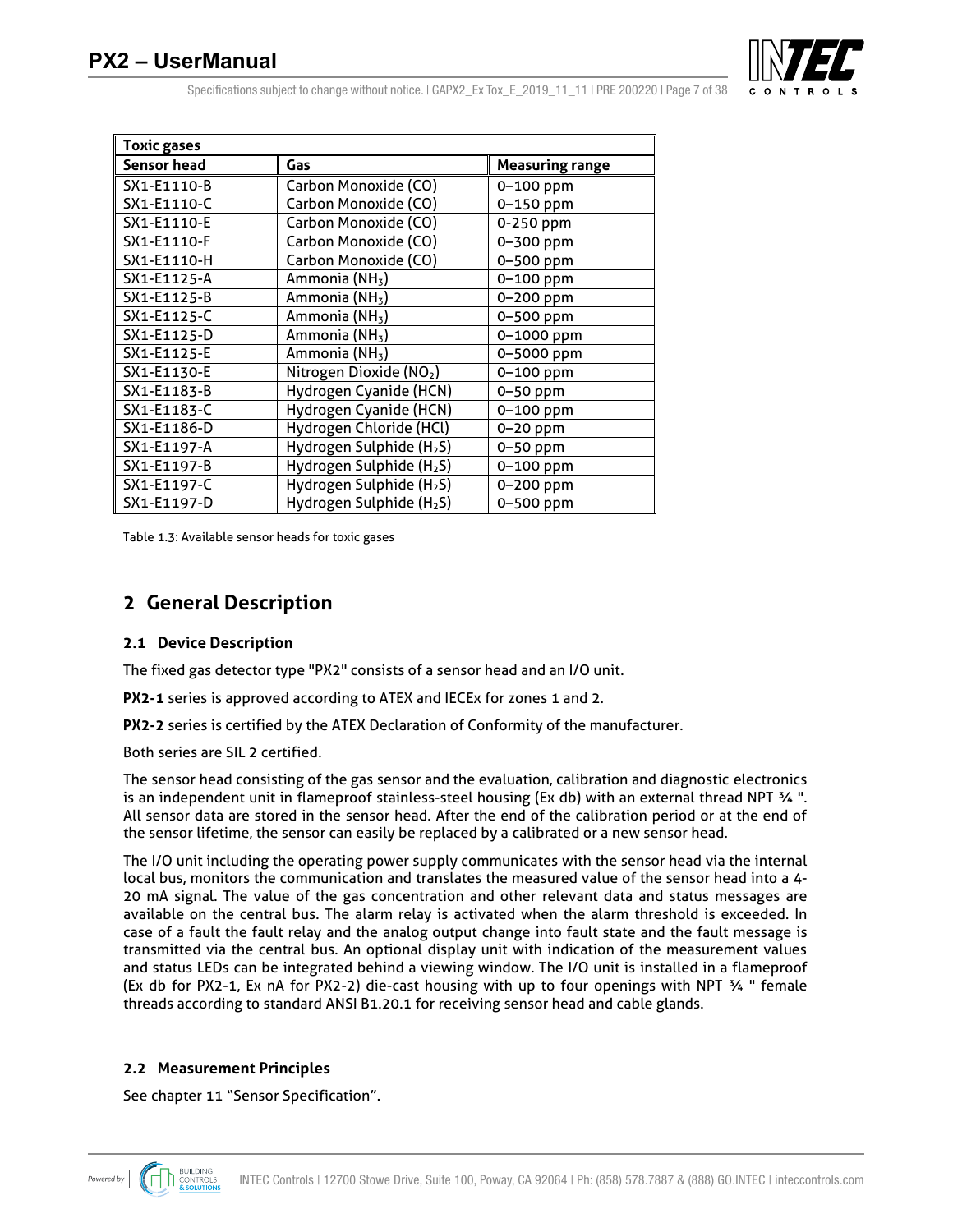

Specifications subject to change without notice.  $|$  GAPX2 Ex Tox E 2019 11 11 | PRE 200220 | Page 8 of 38

## **3 Mounting Instructions**



Check for completeness and accuracy using the delivery documents and the identification label on the device.

### **3.1 Site of Installation**

When choosing the mounting location, you have to consider the ambient conditions in order to get representative measurement results. Please pay special attention to the following factors:

- External heat sources are not allowed on the installation site.
- Choose mounting location of the sensor according to the local regulations.
- Consider ventilation conditions! Do not mount the transmitter next to air passages or suction holes.
- The sample gas must pass the sensor even under adverse flow conditions. A flow test can be performed for instance with smoke tubes.
- If the flow conditions are > 6 m/s, it is advisable to use a wind shield.
- Mount the transmitter at a location with minimum vibration and minimum variation in temperature
- In case of very difficult environmental conditions caused by dripping, splash, rain, condenser water or dusts in the atmosphere, which are above the IP 65 dust and water protection, additional accessories may be necessary to enable the use of the device. Please contact the manufacturer in such cases.
- Provide adequate space around the sensor for maintenance and calibration work.
- The installation height depends on the relative gas density of the monitored gas type.

| <b>Gas types</b>                                                                                                                                                                                                                                                                                                                                                 | <b>Relative gas density</b><br>related to air | Recommended<br>mounting height |
|------------------------------------------------------------------------------------------------------------------------------------------------------------------------------------------------------------------------------------------------------------------------------------------------------------------------------------------------------------------|-----------------------------------------------|--------------------------------|
| Methane, Hydrogen, Ammonia                                                                                                                                                                                                                                                                                                                                       | Less than air (lighter)                       | Under the ceiling              |
| Hydrogen Cyanide                                                                                                                                                                                                                                                                                                                                                 |                                               |                                |
| Petrol Vapours, Ethane, Ethylene, Octane;                                                                                                                                                                                                                                                                                                                        | Corresponds approx.                           | At human breathing             |
| Oxygen, Carbon Monoxide,                                                                                                                                                                                                                                                                                                                                         | to air                                        | height                         |
| Acetone, Butadiene, Benzene, Butyl Acetate, Cyclohexane,<br>Cyclopentane, Ethyl Acetate, Ethanol, Isobutyl Alcohol,<br>Isopropyl Alcohol, Iso/n-Butane, Iso/n-Pentane, Liquefied<br>Petrol Gas (LPG), Methanol, Methyl Acetate, Methyl Ethyl<br>Ketone, n-Hexane, n-Heptane, Nonane, Propane, Toluen;,<br>Hydrogen Chloride, Hydrogen Sulphide, Nitrogen Dioxide | Greater than air<br>(heavier)                 | Above floor                    |

Table 3.1: Mounting heights

### **3.2 Installation Work**

Assembly work must only be carried out under gas-free conditions.



The housing must neither be drilled nor be drilled through.

The installation position of the gas detector is always vertical, with the sensor head downwards.

The mounting is done without opening the housing by using the two holes ( $D = 8$  mm) of the fastening strap with suitable screws. The exact dimensions are shown in the drawing "Dimensions and Mounting", fig. 3.1.

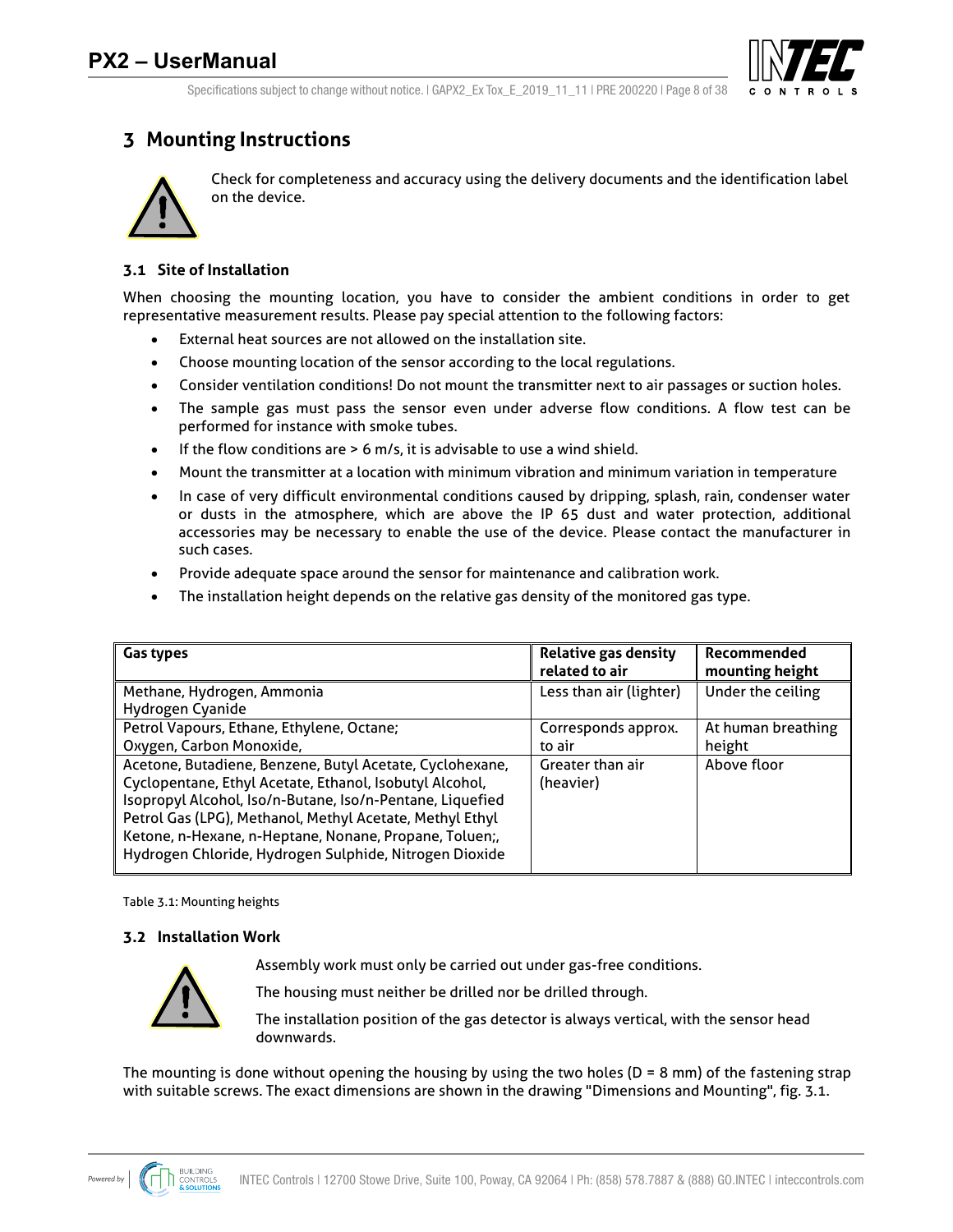

Specifications subject to change without notice. | GAPX2\_Ex Tox\_E\_2019\_11\_11 | PRE 200220 | Page 9 of 38



Fig.3.1: Dimensions and Mounting

**Mounting Plate** 

₦

60

65

 $^\infty$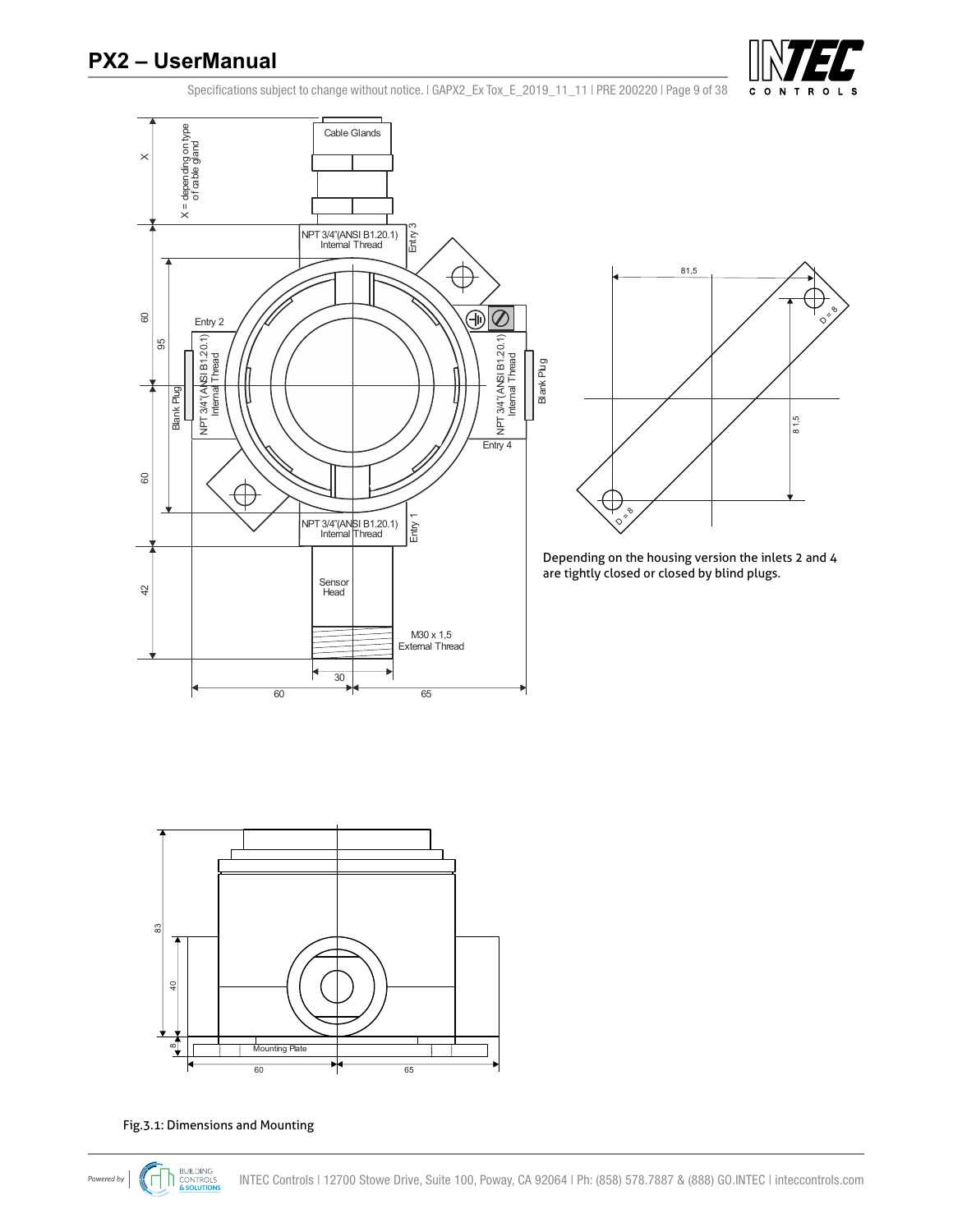

## **4 Electrical Installation**



The instrument PX2-1 must only be opened under gas-free and voltage-free conditions. The instrument PX2-2 should only be opened under gas-free conditions and it must be voltage-free.

The enclosed cable gland must be checked for admissibility for the requested requirements before installation in position "Entry 3". If the instrument is supplied without cable gland, a special cable gland approved for Ex protection class Ex db (PX2-1) or nA (PX2-2) and for the requirements of the application must be mounted there.

When inserting the cables, you have to strictly follow the instructions enclosed to the cable glands.

No insulating sealing material must be poured into the NPT ¾ "threads of the cable gland and blanking plugs because the potential equalization between housing and cable gland / blind plugs is via the thread.

The cable gland / blind plugs must be tightened with a suitable tool with 15 Nm. Only when doing so you can ensure the required tightness.

After completion of work, the instrument must be closed again. The cover has to be completely screwed in and secured with the locking screw against inadvertent loosening.

#### **4.1 General Notes**

- In the version with display, the terminals are located behind the display. The required disassembly and subsequent assembly of the display is described in chapter 12.
- Only a professional should perform the wiring and the connection of the electrical installation according to the wiring diagram in compliance with the relevant regulations and only when deenergized!
- When connecting cables and conductors, please observe minimum length of 3 m according to EN 60079-14.
- Connect the housing to the equipotential bonding via the external ground terminal.
- Depending on the model there are female threads NPT ¾ inch on the housing at the positions "Entry 2 and 4" for placing additional cable glands. These inlets are factory sealed with original plugs. After completing the installation work, make sure that all unused entries are closed with blind plugs approved for Ex db for PX2-1 and Ex nA for PX2-2 and for the requirements of the application. Thread adapters for reducing the cable glands or dummy plugs are not admitted.
- All terminals are Ex e type with spring contact and push actuation. The permissible conductor cross section is 0.2 to 2.5  $mm<sup>2</sup>$  for single wires and multi-wire cables.
- Use cables with a braided shield with > 95 % coverage for compliance with the interference immunity. The shield must be connected to the inside connection of the housing with a maximum length of about 35 mm.
- For the recommended cross sections and lengths please refer to the table 4.1 "Cables".
- The analog output signal of warning devices without display can be used for the measurement control. To carry out these regular checks with the housing closed it is recommended to lead the analog signal out to the safe area via a cable.
- To comply with the requirements of servicing or operating the device without opening it (EN 60079- 29-1 4.2.5) it is possible to calibrate or operate the device remotely via the central bus. For this it is necessary to lead the central bus out to the safe area via a cable.

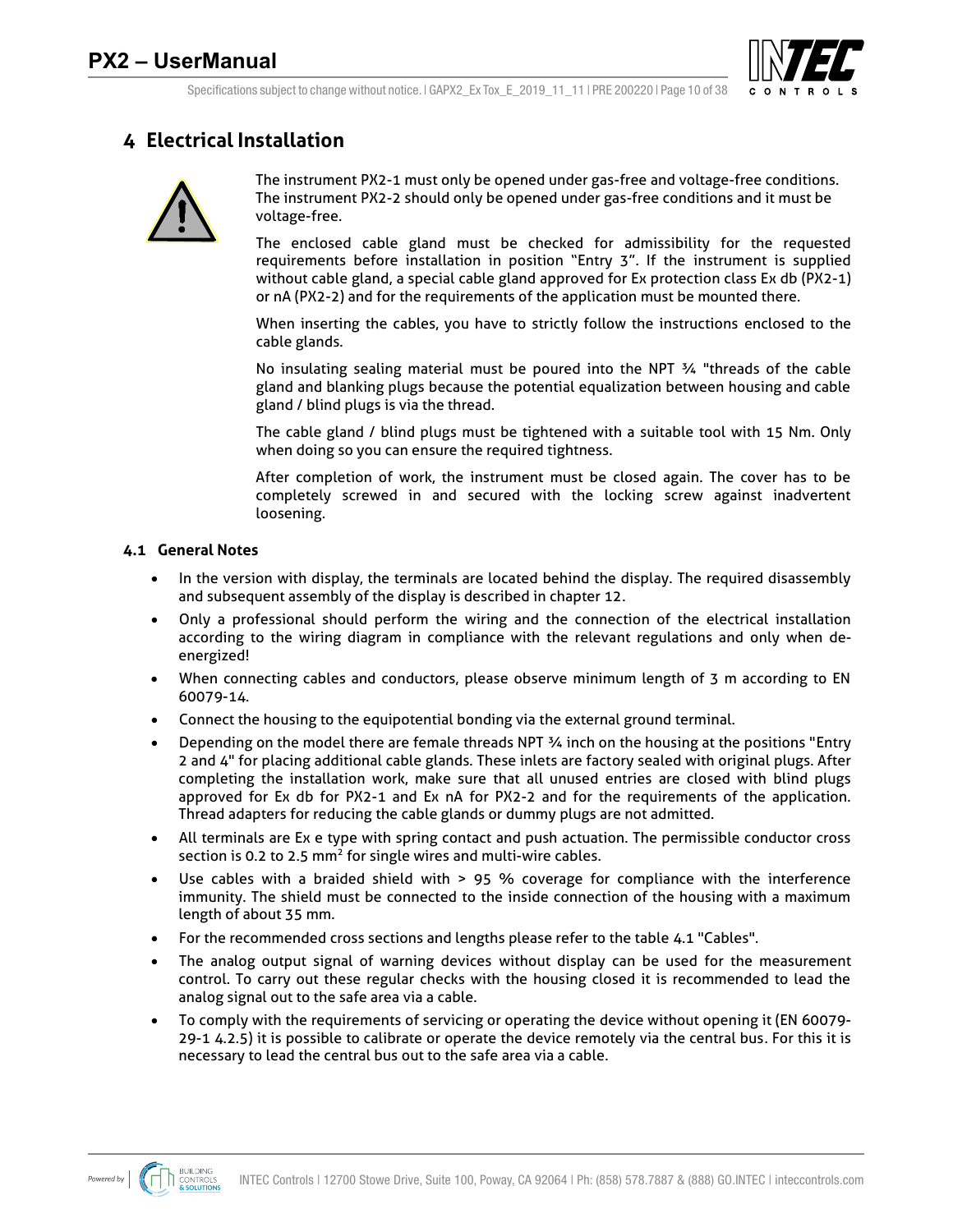

Specifications subject to change without notice.  $|$  GAPX2 Ex Tox E 2019 11 11 | PRE 200220 | Page 11 of 38

|                          | Max. length (m) for $24$ V DC <sup>1</sup><br>Cross-section |      |                 |            |                 |  |
|--------------------------|-------------------------------------------------------------|------|-----------------|------------|-----------------|--|
|                          | (mm <sup>2</sup> )                                          |      | With<br>display | With relay | Relay & display |  |
|                          | With sensor head for combustible gases (type PX2-X34)       |      |                 |            |                 |  |
| <b>Operating voltage</b> | 0.5                                                         | 600  | 500             | 400        | 250             |  |
| with 4-20 mA signal      | 1.0                                                         | 1000 | 800             | 700        | 500             |  |
| Operating voltage        | 0.5                                                         | 900  | 500             | 400        | 300             |  |
| with central bus         | 1.0                                                         | 900  | 900             | 800        | 700             |  |
|                          | With sensor head for toxic gases and oxygen (type PX2-E11)  |      |                 |            |                 |  |
| <b>Operating voltage</b> | 0.5                                                         | 1000 | 800             | 600        | 400             |  |
| with 4-20 mA signal      | 1.0                                                         | 1500 | 1200            | 1000       | 800             |  |
| Operating voltage        | 0.5                                                         | 900  | 900             | 600        | 600             |  |
| with central bus         | 1.0                                                         | 900  | 900             | 900        | 900             |  |

The enclosed cable gland has a feed-through range of 9 to 16 mm. The minimum diameter of the cable used must therefore be > 9 mm.

Table 4.1: Cables

1 The max. cable lengths and our recommendation don't consider any local conditions, like fire protection, national regulations etc.

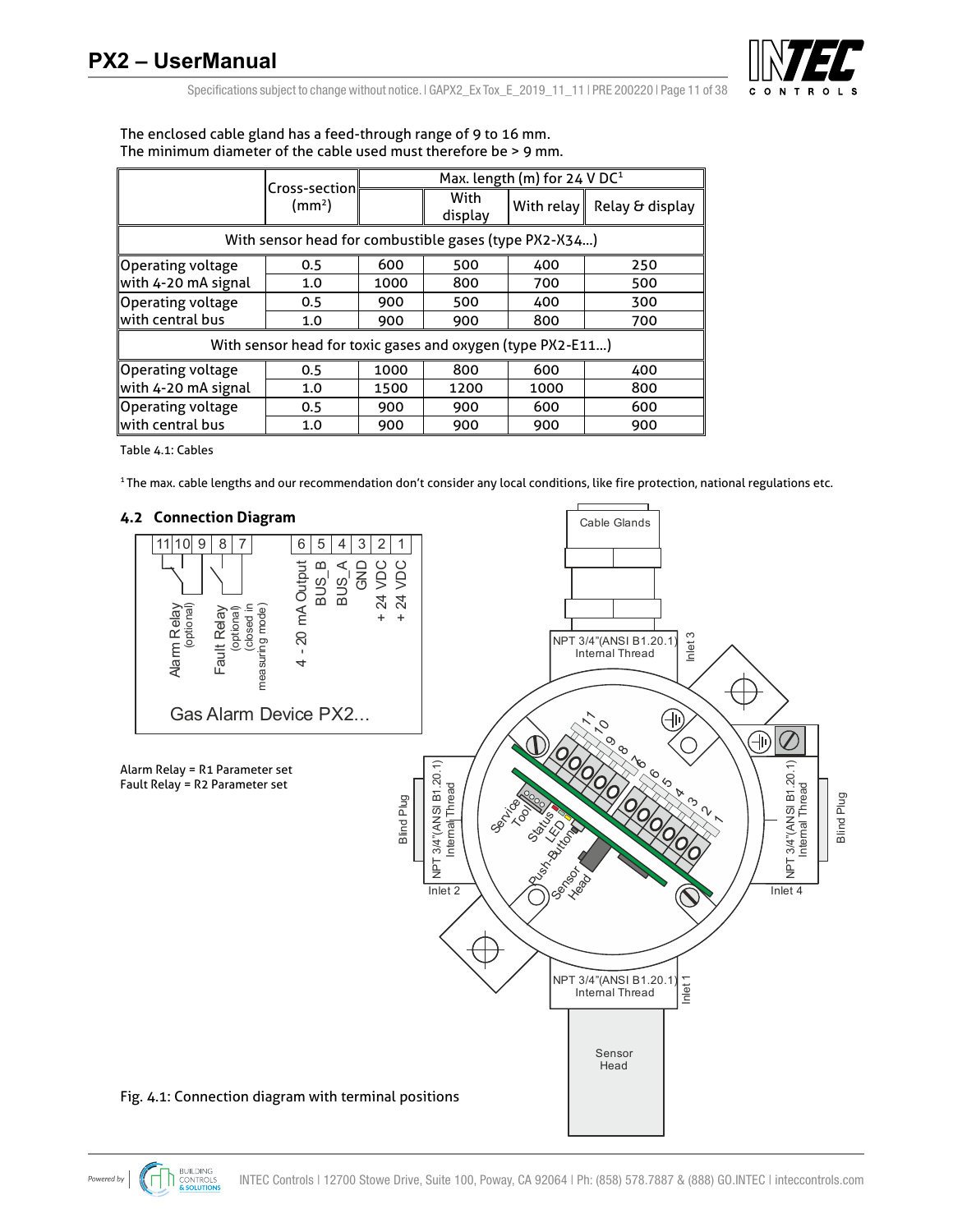

Specifications subject to change without notice.  $|$  GAPX2 Ex Tox E 2019 11 11 | PRE 200220 | Page 12 of 38

## **5 Commissioning**

### **5.1 General Notes**

Before delivery all PX2 gas detectors without exception run through a complete functional test with an initial calibration of the sensors as documented in the enclosed calibration protocol.

However, transportation, storage, installation or other environmental conditions may lead to (mostly small) deviations. It is therefore necessary that a person authorized by the manufacturer or alternatively an expert puts the device properly into operation and performs a functional test.

Within the first weeks after commissioning, there may be a deviation in the sensor behaviour.

### **5.2 Check / Change of Operating Parameters**

The complete parameter set is stored in the PX2 gas detector in a fail-safe way and documented in the enclosed calibration and test record as well as in the PolyXeta®2 configuration card. Necessary changes of parameters for adaptation to the application can be done by qualified persons only in the display and if not available by means of the service tool. The requirements under Chapter 8, "Functional Safety / SIL", must be strictly observed for SIL applications.

The parameter functions as well as the menu navigation and operation are described in the User Manuals of "Service Tool and Display" for PolyXeta®2.

| Relevant standard parameters | Combustible gases<br>Oxygen                             |            |  |
|------------------------------|---------------------------------------------------------|------------|--|
| Meas. range                  | 100 % LEL                                               | 0-25 % Vol |  |
| Alarm threshold 1            | 10 % LEL 1                                              | 19 % Vol ↓ |  |
| Alarm threshold 2            | 20 % LEL ↑                                              | 17 % Vol ↓ |  |
| Hysteresis                   | 2 % LEL<br>0.5 % Vol                                    |            |  |
| Alarm 1                      | Not latching                                            |            |  |
| Alarm 2                      | Latching                                                |            |  |
| Alarm relay 1                | Assigned to 1 and 2, energiezed, (Alarm OFF = Relay ON) |            |  |

Table 5.1: Relevant Standard Parameters

### **5.3 Running-in Characteristics**

After switching on or after an internal reset of the microcontroller, the PX2 detector always runs through a start routine with defined status of the outputs. The start always begins with the diagnosis and warm-up stages. When they have succeeded and finished, the measurement operation starts. External intervention is not possible during this start routine.

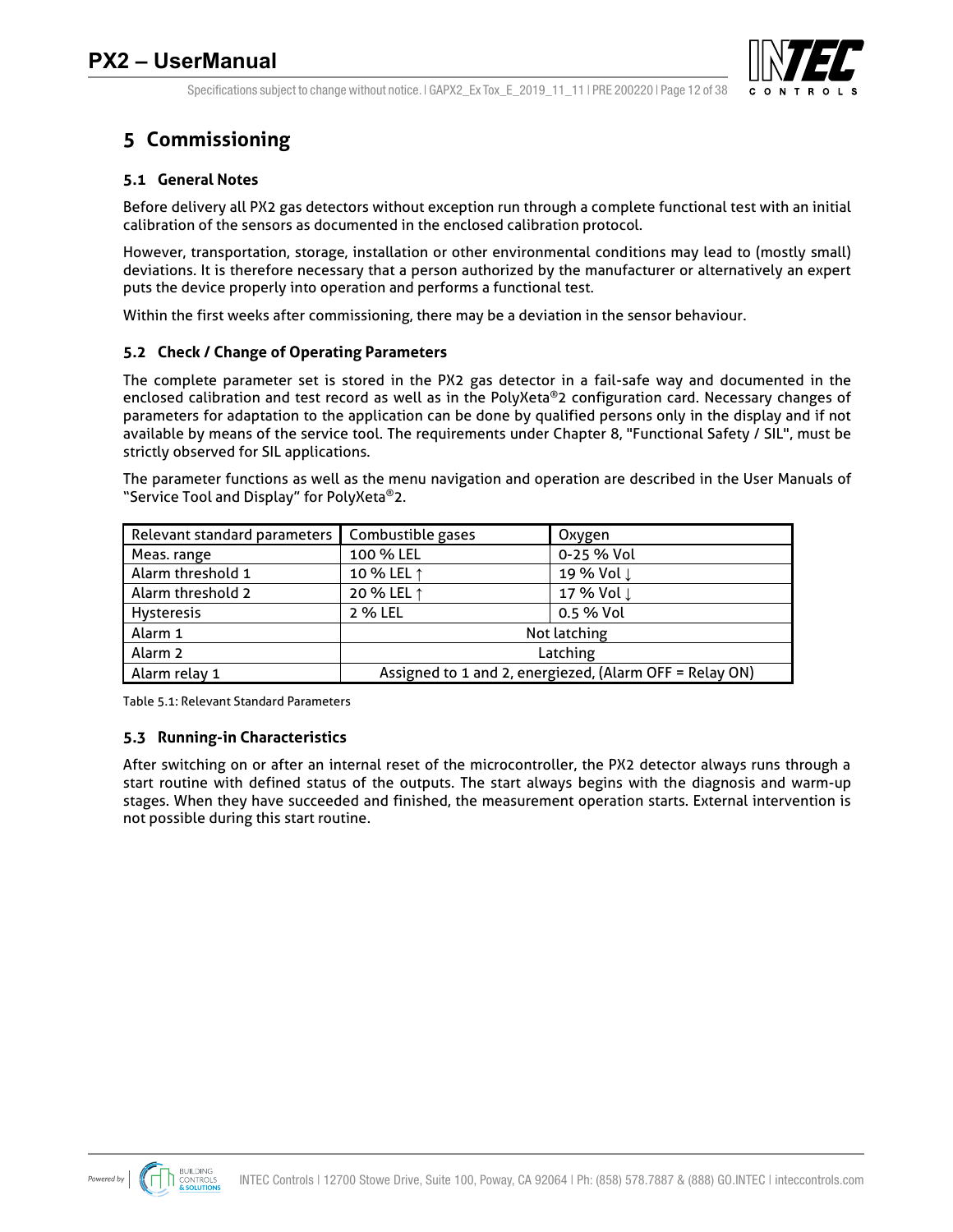

Specifications subject to change without notice.  $|$  GAPX2 Ex Tox E 2019 11 11 | PRE 200220 | Page 13 of 38

The states of analog output, relays, central bus and signal LEDs for all operating stages are shown in the following table.

| Start $\blacksquare$     | <b>Status LED</b> |       | Analog | Relays           |                | <b>Central Bus</b> |                           |
|--------------------------|-------------------|-------|--------|------------------|----------------|--------------------|---------------------------|
|                          | Power             | Alarm | Fault  | Output           | Alarm          | Fault              |                           |
| Diagnosis (~ 0,5 sec)    |                   |       |        | $< 2 \text{ mA}$ | <b>OFF</b>     | Error <sup>4</sup> | <b>Communication STOP</b> |
| OK                       |                   |       |        |                  |                |                    |                           |
| Warm-up period           |                   |       |        | $< 2$ mA         | <b>OFF</b>     | Error <sup>4</sup> | <b>Communication STOP</b> |
| OK $\Box$                |                   |       |        |                  |                |                    |                           |
| Measuring mode           | 6                 | 2     |        | 4-20 $mA^1$      | 3              | OK <sup>5</sup>    | <b>Communication OK</b>   |
|                          |                   |       |        |                  |                |                    |                           |
| Maintenance mess.        |                   | 2     |        | 4-20 $mA^1$      | 3              | OK <sup>5</sup>    | <b>Communication OK</b>   |
|                          |                   |       |        |                  |                |                    |                           |
| Special mode             | 6                 | 7     |        | $2 \text{ mA}^8$ | $\overline{7}$ | Error <sup>4</sup> | <b>Communication OK</b>   |
|                          |                   |       |        |                  |                |                    |                           |
| Detected fault           | 6                 | 7     |        | 2 <sub>m</sub> A | $\overline{7}$ | Error <sup>4</sup> | <b>Communication OK</b>   |
|                          |                   |       |        |                  |                |                    |                           |
| <b>Processor failure</b> |                   |       |        | $< 1$ mA         | <b>OFF</b>     | Error <sup>4</sup> | <b>Communication STOP</b> |

Table 5.2: Status operating modes

<sup>1</sup> Depends on the measured gas concentration

<sup>2</sup> Status depends on the gas concentration and the alarm threshold

<sup>3</sup> Status depends on the gas concentration, the alarm threshold and the operating mode

4 Relay de-energized, contact open

5 Relay energized; contact closed (OK state)

 $6$  Brightness cyclically flashing when message to central bus  $7$  Previous status doesn't change.

<sup>8</sup> No influence on the analog signal if the Special Mode was triggered by the operator.

#### **5.4 Functional Test**

The functional test has to be carried out and documented in accordance with chapter 9.2 "Functional Control / Calibration and Adjustment".

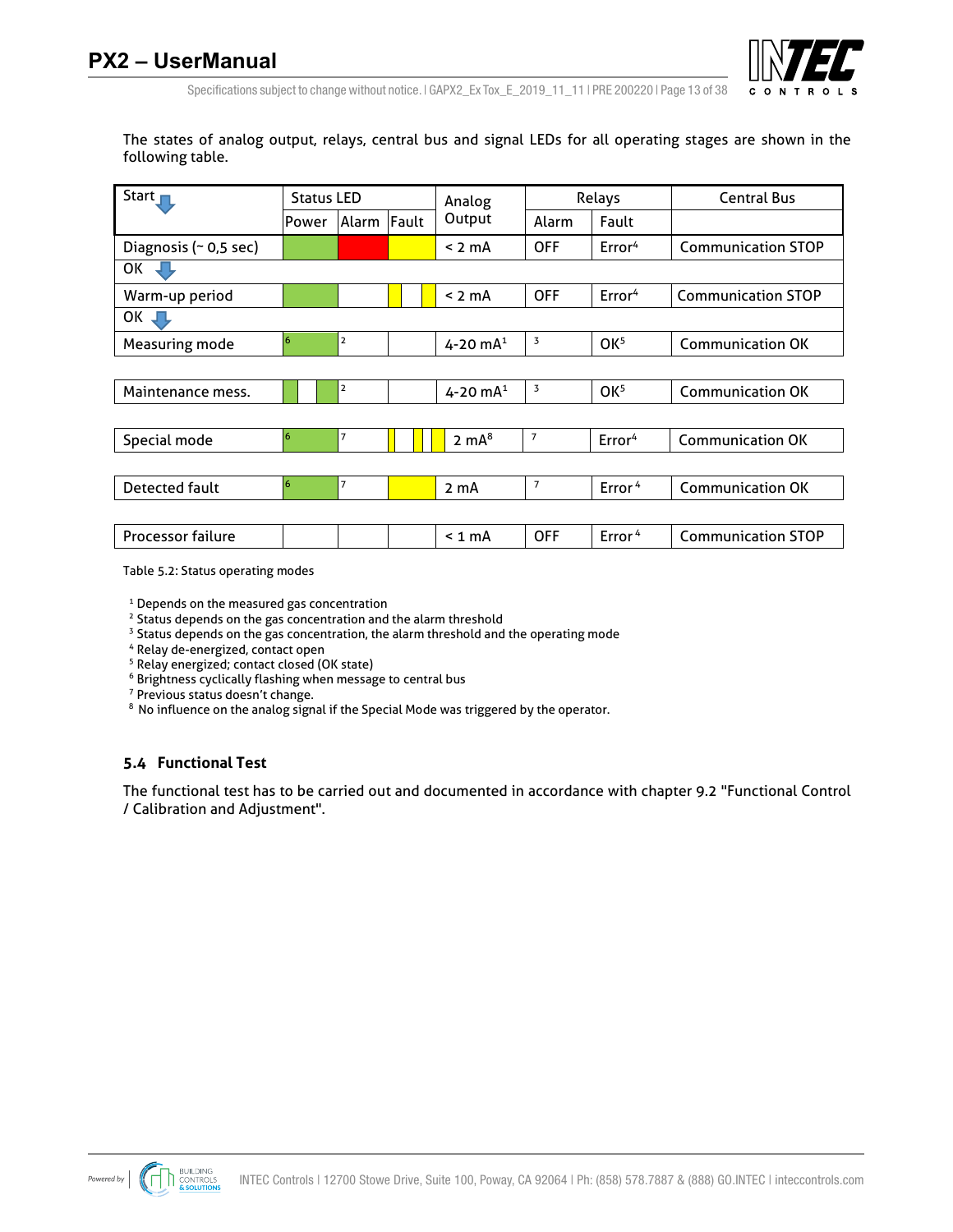

## **6 Operating Modes**



The instrument PX2-1 must only be opened under gas-free and voltage-free conditions. The instrument PX2-2 should only be opened under gas-free conditions and it must be voltage-free.

After completion of work, the instrument must be closed again. The cover has to be completely screwed in and secured with the locking screw against inadvertent loosening.

#### **6.1 Restart (Diagnostic and Warm-up Stage)**

The device is designed in a way that it generally runs through all internal device tests (diagnostics) in the PX2 module or in the sensor head after each power-up or processor reset before the measuring operation starts.

That means that the processor's internal components and the associated program and working memories as well as the other components of the input and output units are tested. This process takes approximately 0.5 seconds.

When all diagnostics have been successful, the sensor element starts the warm-up phase.

The warm-up is necessary for the gas sensing element in the sensor head to assume a stable state after return of the voltage without triggering a pseudo alarm. The duration of the warm-up phase depends on the type of sensor used and can be read from the tables 11.2, 11.4 or 11.6 "Sensor Specification" from the column "Warm-up periods".

During warm-up, the yellow LED flashes every 2 seconds and "Power ON" appears in the display. The device status during warm-up is given in Table 5.2 "Status operating modes".

The measuring operation starts after the end of the warm-up phase; the necessary diagnostic functions continue to run in the background.

#### **6.2 Measuring Mode**

In normal operating mode = **measuring mode** there are no faults present, the gas concentration of the sensor is continuously polled, checked for plausibility, output on the analog output and provided on the central bus. The gas concentration is displayed on the built-in display, if available.

When the alarm evaluation is activated, only with alarm threshold > 0, the gas signal is checked with each measurement cycle, if ≥ alarm threshold and if exceeding, the alarm LED and the optional alarm relay are triggered. If the value falls below the alarm threshold minus the set hysteresis again, the alarm is automatically cancelled. With programmed self-hold function the alarm remains active until manual acknowledgment.

The instrument continuously monitors itself, the measurement signal, the analog output, the alarm relay and the communication to the sensor head.

If the measurement signal falls below the zero point, this will be tolerated up to a limit of minus 6 % of the measuring range, the analog output signal drops down to 3 mA and there will be still no error generated. Active dead band suppresses the 4-20 mA signal around the zero point. See chapter 12.5 "Deadband".

If the measurement signal exceeds the zero point, this will be tolerated up to a limit of plus 6 % of the measuring range, the analog output signal increases up to 21 mA and there will be still no error generated.

High gas concentrations can use up the oxygen in sensors working according to the catalytic bead measuring principle. The result is a falling measurement signal because of the reduced gas combustion in the sensor. In this case it cannot be ensured that the measured signal is still correct, the sensor signal is unprecise. Therefore, the following "latching" function is always active in catalytic bead sensors for combustible gases.

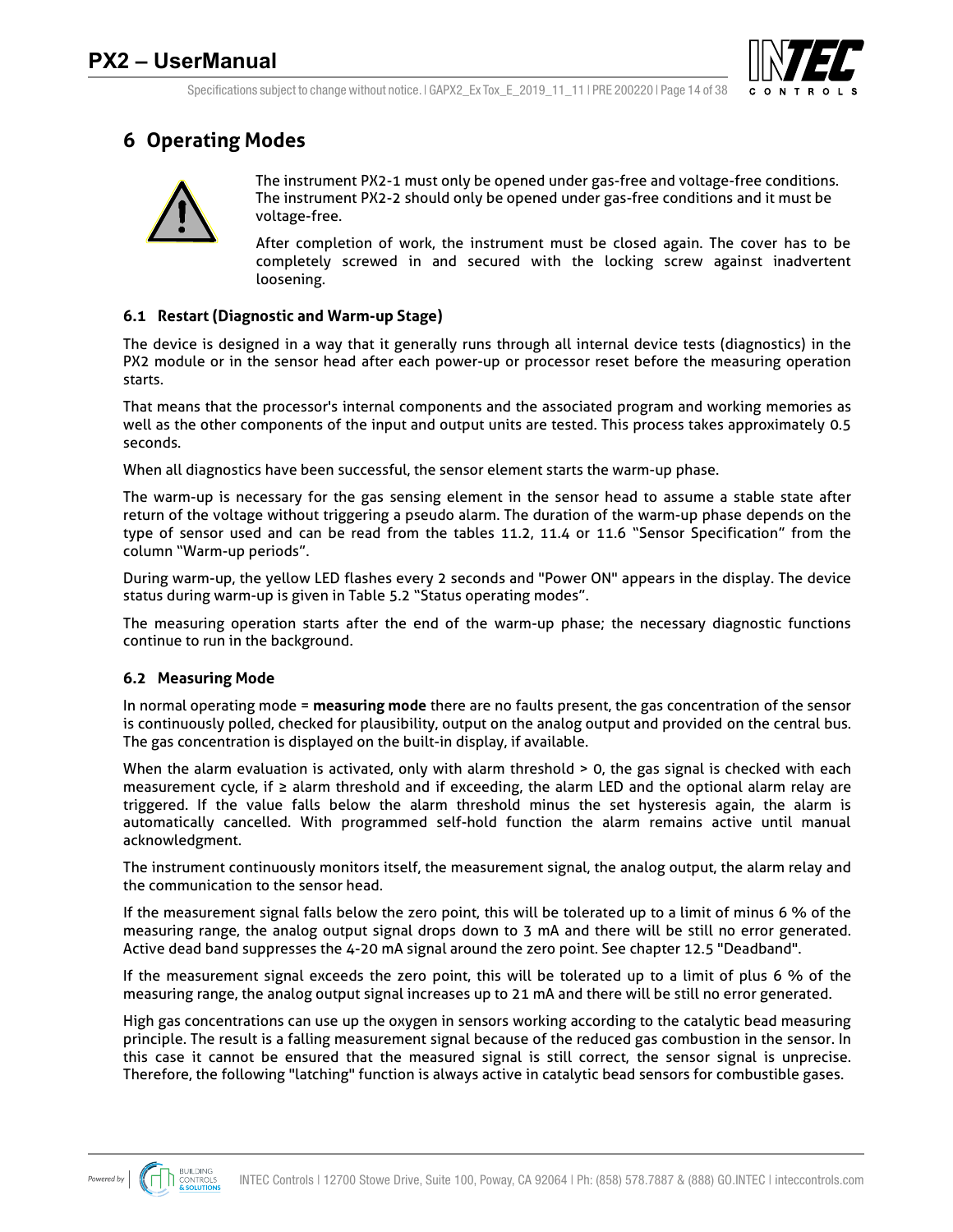

Specifications subject to change without notice. I GAPX2 Ex Tox E 2019 11 11 I PRE 200220 I Page 15 of 38

In case of overrange, the gas warning device adopts the special mode until acknowledgment with the following states:

- Alarm relay message: Relay in alarm status (if assigned)
- Fault signal relay: Relay in the error status
- Analog output: > 21.2 mA
- Indication on display: Overrange / status LED red
- Field bus: Overrange

When a very high gas concentration has occurred, the sensitivity and zero point of the sensor head may be different even days later. Therefore, in this case, you have to check the zero point and the sensitivity of the sensor immediately after the event as well as a few days later and, if necessary, to recalibrate them.

#### **6.2.1 Alarm Acknowledgement**

The acknowledgement of the function "Latching" requires that after the alarm has been triggered, the gasfree state has to be ensured with additional measures (for example, portable handset that has already been turned on outside the danger zone). Only after having ascertained that there is no more gas present, you are allowed to reset the pending alarm only locally on the device having released the alarm by manually pressing (5 sec.) the internal button (fig. 4.1) or by activating the "ESCAPE" button on the optional display or the external service tool. The reset may also be made on the optional remote-control unit.

#### **6.3 Special Mode**



The operator may set the instrument in the special mode only when gas-free state is ensured (no alarm), because the alarm function is not available in this mode.

The special mode includes all operating conditions outside the measuring operation.

In special mode operation the query of the gas concentrations is slightly delayed, but there is no alarm evaluation. The fault relay switches to error status and the analog output delivers 2 mA. The flashing yellow LED and the optional display indicate the special mode.

The PX2 gas detector takes the special mode in the following cases:

- Internal device fault
- Measurement signal exceeds or falls below limit < 6 % > of reading signal
- Diagnostic and warming-up phase after the return of voltage (Power On Status)
- Service mode activated by the operator.

The operator can activate the special mode on the internal (optional) display or via an external service tool or the PC software PCE06. This mode includes commissioning, calibration, inspection, repair and decommissioning.

Pending alarms are held in active special mode, but new alarms are not generated.

The operator can exit the special mode after completion of work; if there are no further entries or operations, the unit will automatically return to the measurement mode after 15 minutes.

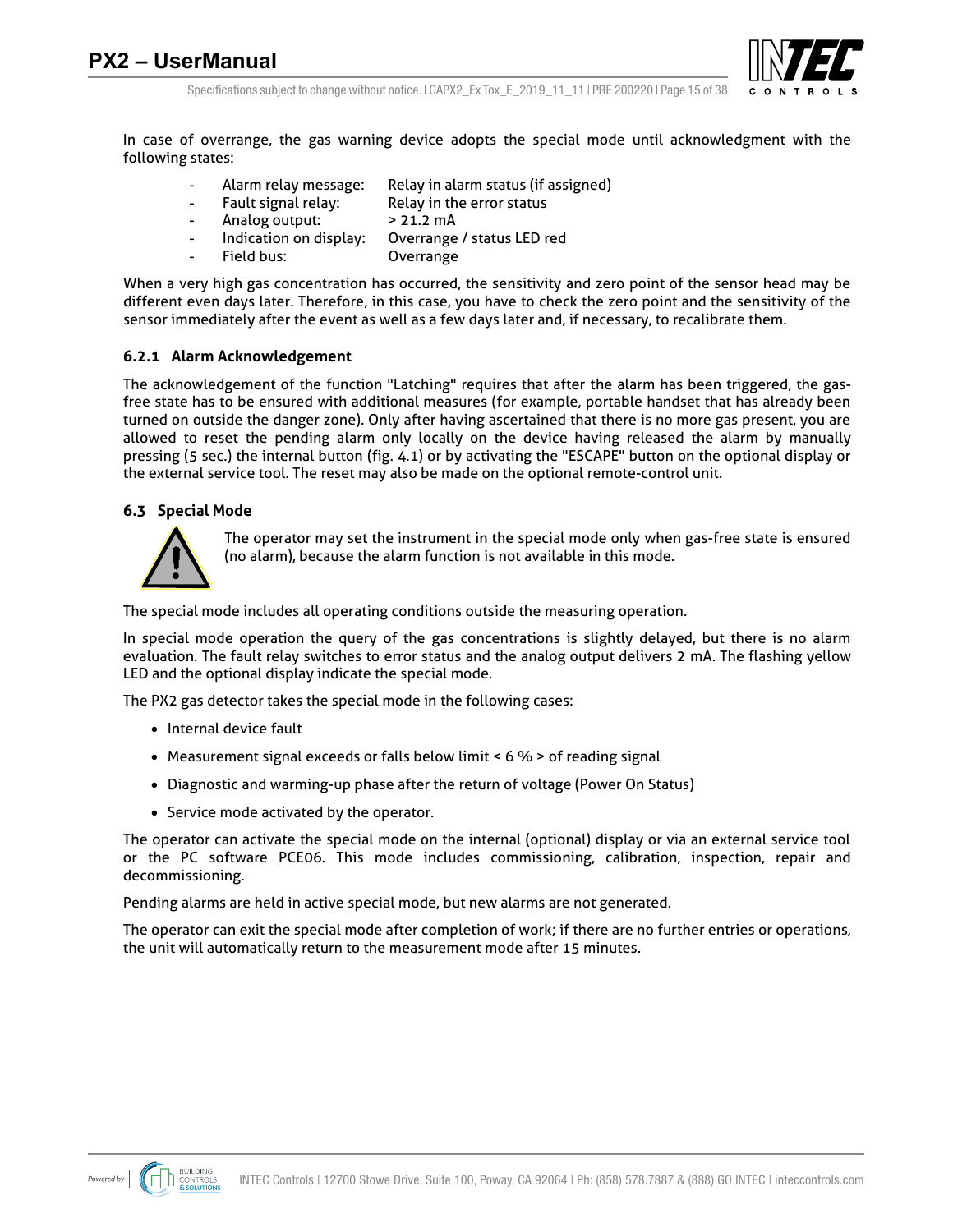

#### **6.4 Faults**

The PX2 detector includes a diagnostic module for the continuous monitoring of the relevant functions and parameters as well as a processor-independent watchdog. These features set the PX2 device into the safe mode "Fault" in case of an internal or external error. The following table 6.1 shows all possible errors, possible causes, the related troubleshooting and the resulting device status.

When the cause of the error has been eliminated, the PX2 gas detector restarts with the diagnostic mode on its own. It isn't necessary to acknowledge the error message.

If an error occurs, it is output in the option with display instead of the measured value and in the menu error status in plain text. If there is more than one error, it is output with a cumulative, bit-coded error code.

| <b>Error type</b>                 | Cause                      | <b>Remedy</b>                       | Analog<br>Fault |           | Centr.      | <b>Display</b>    |                   |
|-----------------------------------|----------------------------|-------------------------------------|-----------------|-----------|-------------|-------------------|-------------------|
|                                   |                            |                                     | <b>Relay</b>    | Output    | <b>Bus</b>  | <b>Error Code</b> | <b>Text Mess.</b> |
|                                   |                            | Sensor Head (SX1)                   |                 |           |             |                   | DP <sub>1</sub> - |
| Sensor element defective          |                            |                                     |                 |           |             | 0x8 001 h         | Sensor            |
| Temperature < -25 °C > +60 °C     |                            |                                     |                 |           |             | 0x8 002 h         | Overtemp.         |
| Measured value processing         |                            |                                     |                 |           |             | 0x8 002 h         | <b>ADC</b> error  |
| System voltages <>                | Internal                   | Replace SX1<br>sensor head          |                 |           |             | 0x8 004 h         | Voltage           |
| Operating volt.< 18.5 V> 36.5 V   |                            |                                     |                 | $< 2$ mA  |             | 0x8 004 h         | Voltage           |
| RAM / ROM / µC error              |                            |                                     | Error           |           | Error code  | 0x8 008 h         | <b>CPU</b> error  |
| <b>EEPROM</b> error               |                            |                                     |                 |           | is sent     | 0x8 010 h         | EE error          |
| Meas. value < -6 % of range       | Sensor drift,              | Perform                             |                 |           |             | 0x8 100 h         | Underrange        |
|                                   | calibration not            | calibration                         |                 |           |             |                   |                   |
| Meas. value > 106 % of range      | correct                    |                                     |                 | > 21,2 mA |             | 0x8 200 h         | Overrange         |
|                                   | Gas concentration See 6.2  |                                     |                 |           |             |                   |                   |
|                                   | > meas. range              |                                     |                 |           |             |                   |                   |
| Maintenance due                   | Maintenance date           | Perform                             | No effect       |           | Mainten.    | 0x8 080 h*        | Maintenance       |
|                                   | reached                    | maintenance                         |                 |           | message     |                   |                   |
| <b>1/0 Unit (PX2)</b><br>EP1-     |                            |                                     |                 |           |             |                   |                   |
| Temperature < - 25 °C > +60 °C    | Ambient temp.              | Temp.!                              |                 |           |             | 0x8 040 h         | Overtemp.         |
| Measured value processing         |                            |                                     |                 |           |             | 0x8 002 h         | <b>ADC</b> error  |
| RAM / ROM / µC error              | Internal                   | Replace PX2                         |                 |           |             | 0x8 008 h         | <b>CPU</b> error  |
| <b>EEPROM</b> error               |                            | device                              | Error           | $< 2$ mA  |             | 0x8 010 h         | EE error          |
| No response alarm relay           |                            |                                     |                 |           |             | 0x8 020 h         | I/O error         |
|                                   |                            | Meas. range SX1 $\neq$ Adjust meas. |                 |           |             | 0x8 010 h         | EE error          |
| Configuration error               | I/O unit                   | range                               |                 |           |             |                   |                   |
|                                   | Short-circuit              | or Check wiring /                   |                 |           | Error code  |                   |                   |
| Deviation of analog output signal | Interruption at the load   |                                     |                 |           | is sent     | 0x8 020 h         | I/O error         |
| < 5%                              | analog output              |                                     | Error           | X mA      |             |                   |                   |
|                                   | Internal                   | <b>Replace PX2</b>                  |                 |           |             |                   |                   |
|                                   |                            | device                              |                 |           |             |                   |                   |
|                                   | Sensor head not            | Check it, set                       |                 |           |             |                   |                   |
| Communication error to sensor     | fitted correctly /         | correct gas                         |                 |           |             |                   | Communic.         |
| head                              | wrong gas type             | type                                | Error           | $< 2$ mA  |             | 0x9 000 h         | error             |
|                                   | Internal                   | Replace SX1                         |                 |           |             |                   |                   |
|                                   |                            | sensor head                         |                 |           |             |                   |                   |
| Hardware Watch Dog triggered      | Internal, < system         | Replace PX2                         | Error           | $< 1$ mA  | Comm.       | Reset             | Reset             |
|                                   | voltage, µC defect. device |                                     |                 |           | <b>STOP</b> |                   |                   |
| Operating voltage limits exceeded | External                   | Check voltage                       |                 |           | Comm.       |                   |                   |
| too high / too low                | Internal                   | Replace PX2<br>device               | Error           | < 2 mA    | <b>STOP</b> | 0x8 008 h         | Voltage           |
| Maintenance due                   | Maintenance date           | Perform                             |                 |           |             |                   |                   |
|                                   | reached                    | maintenance                         | No effect       |           |             | 0x8 080 h*        | Maintenance       |
| <b>Special Mode</b>               | See chapter                | Cancel cause                        | Error           |           |             |                   |                   |
|                                   | "Special Mode"             | of Special                          |                 | <         | Comm.       | 0x8 000 h         |                   |
|                                   |                            | Mode                                |                 | 2 $mA**$  | <b>STOP</b> |                   |                   |

Table 6.1: Error messages

\* Is only faded in if an error code is pending.

\*\* No influence on the analog signal if the Special Mode was triggered by the operator.

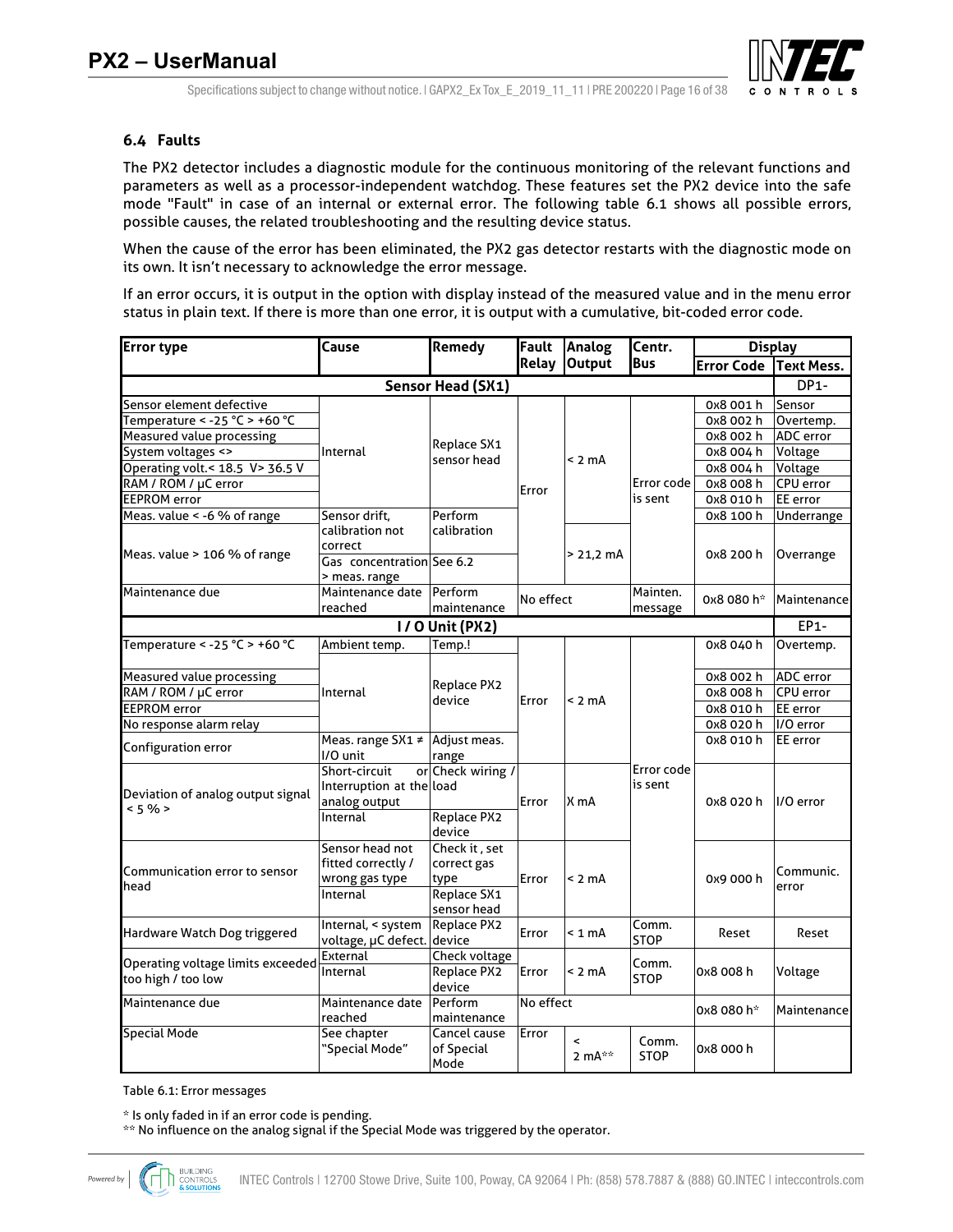

Specifications subject to change without notice. I GAPX2 Ex Tox E 2019 11 11 I PRE 200220 I Page 17 of 38

## **7 Notes on Usage**

#### **7.1 Ambient Conditions**

The PX2 gas detector series is intended for continuous, fixed monitoring of gas-air mixtures under atmospheric conditions.

The **PX2-1** gas detector series is marked with the device category II 2 G and thus approved for use in hazardous areas of zones 1 and 2.

The **PX2-2** gas detector series is marked with the device category II 3 G and thus approved for use in hazardous areas of zone 2.

The PX2 gas detector series is approved for an oxygen-enriched atmosphere of maximum 25% vol. oxygen.

Permitted ambient temperature range for version without display: -25 ° C < Ta < +60 ° C

Permitted ambient temperature with display: -20 °C <Ta <+60 °C

Permitted ambient humidity range: 20 to 90 % RH non-condensing. With a humidity level above this limit, reliable gas detection is no longer guaranteed. A functional test according to Chapter 9.2 has to be carried out then.

Operating pressure range: 800 to 1200 mbar ¨

Flow speed: 0 to 6 m/s. Use a special wind screen for stronger air flow.

Mounting position: wall mounting with the sensor downwards to prevent dust and liquids from clogging the gas inlet.

The PX2 gas detector must not be exposed to direct sunlight to avoid overheating.

High concentrations of certain compounds may contaminate the sensor when used for a longer period. In environments contaminated with such substances, calibration has to be performed more frequently to ensure reliable operation.

Dust deposits at the gas inlet can significantly extend the response time. Therefore check the device regularly for dust deposits and clean it, if necessary. In addition, a functional test according to Chapter 9.2 should be carried out after cleaning.

During painting, care should be taken that the gas inlet is not clogged with paint deposits. Emissions of colours, such as solvents, etc. can affect the performance of the sensor or damage the sensor completely. Therefore, we recommend sealing the gas inlet when painting.

After exposure to silicones, silicates, silanes, to substances containing chlorine, iodine, bromine and fluorine and to halides the performance of catalytic sensors for combustible gases can be seriously affected or it can even lead to total failure of the sensor.

In order to get correct measurement results of the combustible gases, an oxygen concentration of more than 10 vol. % is necessary. Oxygen concentrations > 21 vol. % can affect the reading.

If combustible gas sensors are exposed to concentrations exceeding the measuring range, the reduced oxygen concentration leads to a falling measurement signal, although gas may still be present. See in chapter 6.2 Overrange of catalytic bead sensors. Only if you can prove with a gas measuring device that is independent from the affected PX2 detector that there is no more gas present, you are allowed to acknowledge the alarm.

If combustible gas sensors are exposed to concentrations exceeding the measuring range, you have to perform calibration immediately irrespective of the calibration interval.

The lifetime of toxic gases sensors will shorten when they are exposed to concentrations beyond the measuring range. If so, the sensor requires a recovery period.

Electro-chemical sensors are sensible to poisoning by organic solvents and silicon vapours.

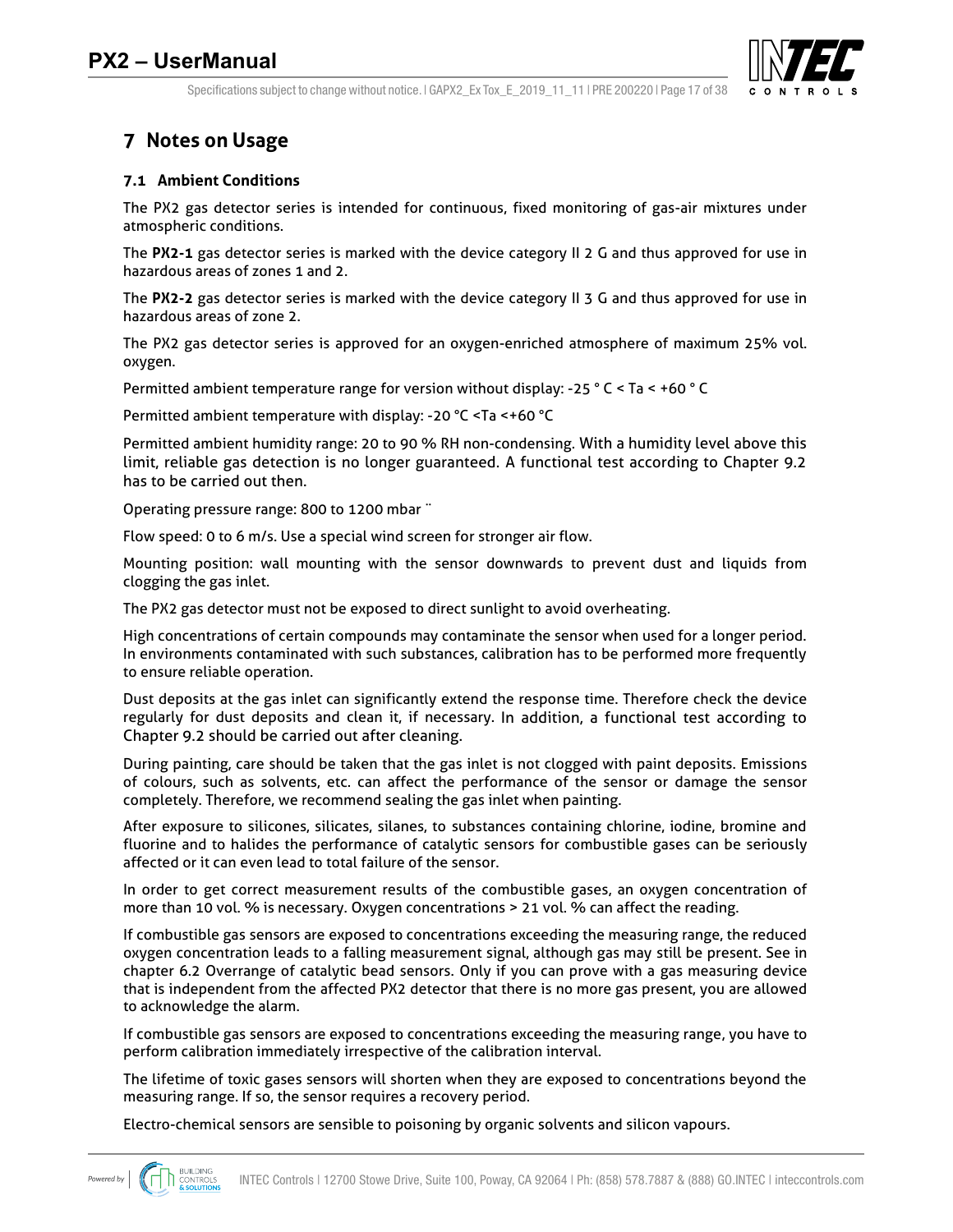

Specifications subject to change without notice. I GAPX2 Ex Tox E 2019 11 11 I PRE 200220 I Page 18 of 38

Depending on the type of built-in sensor head the PX2 gas warning device is used for:

- Monitoring of combustible gas-air and vapour-air mixtures below the **L**ower **E**xplosion **L**imit (LEL). Series PX2-X-X-X**34**XX-A

- Monitoring of the ambient air to detect toxic gases according to the built-in sensor head. Series PX2-X-X-X**11**XX-X

- Monitoring of oxygen deficiency or enrichment or inerting. Series PX2-X-X-X**1195**-X

#### **7.2 Further Notes and Restrictions**

The maximum operating voltage and the terminal voltage of the relays have to be limited to 30 V by adequate measures.

The maximum switching current of the two relay contacts should be limited to 1 A by appropriate external measures.

Concerning the cable specification, the details of the cross-sections and lengths in the table 4.1 Cables must strictly be followed.

Repairs to pressure-resistant slits are not intended and lead to the immediate loss of the type approval for the pressure-resistant casing.

## **8 Functional Safety / SIL**

If outputs are used as a safety feature, special conditions must be observed. They are described under this point and must be strictly observed.

The measuring cycle interval is < 100 ms. The status of the outputs is updated after each measuring cycle.

#### **Error Definition:**

**DU** = (Dangerous Undetected) Dangerous, undetected error

A negative measurement error of the sensor head of > 10 % of the measuring range is defined as a dangerous error.

**DD** = (Dangerous Detected) Dangerous, detected error

If an error is detected by the internal diagnostic measures and leads to a safe initial state (fault relay, 2 mA error signal of the analog output, central bus communication stopped), it is defined as detected error.

**SD / SU** = (Safe Detected / - Undetected) Detected / Undetected error without significant influence

Errors setting the output/s to a safe state, or with no or negligible influence on the device.

#### **8.1 Safety Function Analog Output Signal 4–20 mA**

The connected evaluation unit monitors the 4- 20 mA output signal if it is < 3 mA or > 21.2 mA.

It is necessary to always check the 4- 20 mA output signal during calibration.

When using the analog output as a safety-related output, you aren't allowed to change the following parameters in the menu "System parameters".

When the deadband is active, the 4-20 mA signal is suppressed around the zero point. See chapter 12.5 "Deadband".

| <b>System Parameters</b> |                          | <b>MP Parameters</b> |       |
|--------------------------|--------------------------|----------------------|-------|
| Mode:<br>Source:         | 100<br>C (Current Value) | Assignment:          | AO 1i |
| Mode:                    | Max                      |                      |       |

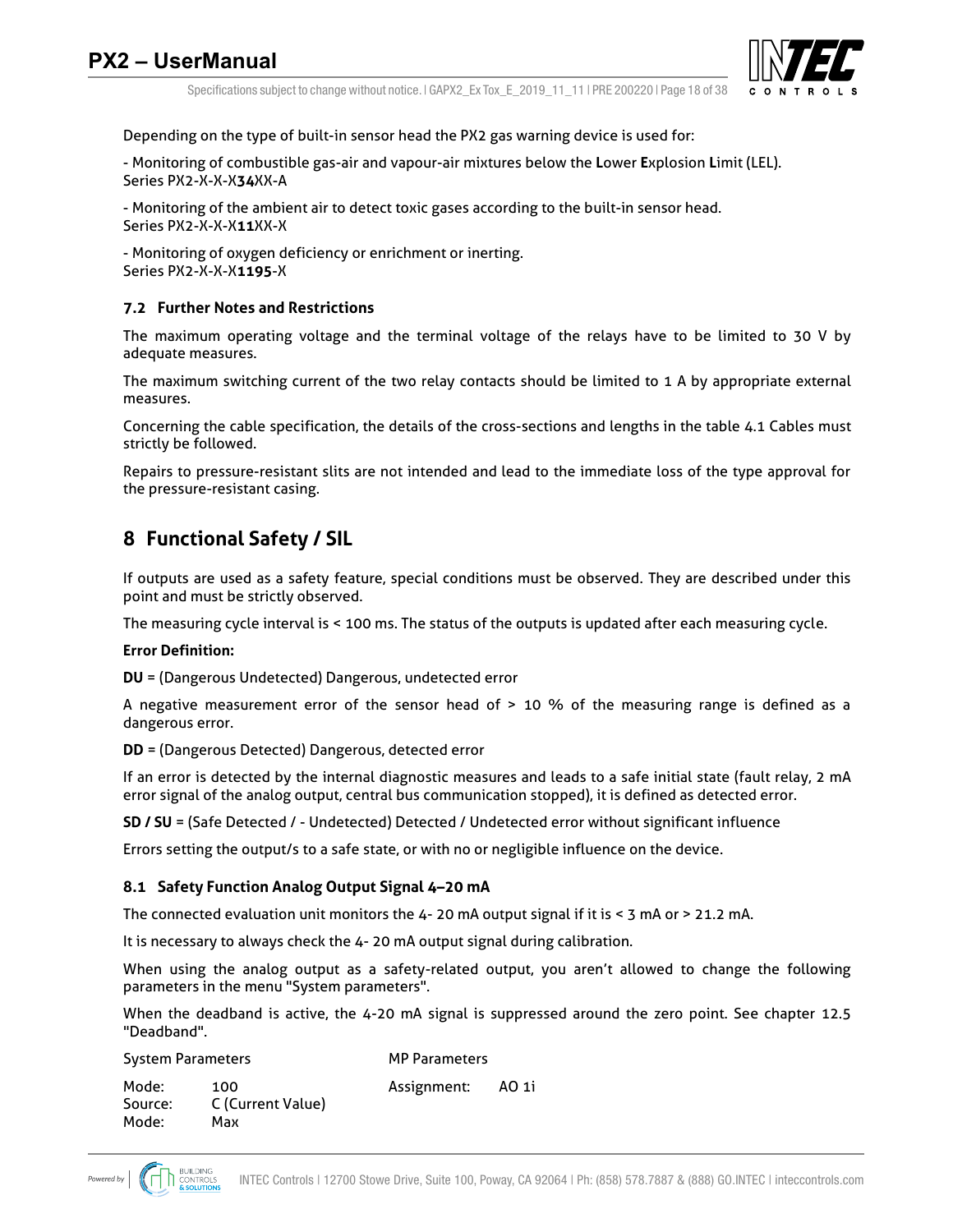## **PX2 – UserManual**



Specifications subject to change without notice.  $|$  GAPX2 Ex Tox E 2019 11 11 | PRE 200220 | Page 19 of 38

| Zero-point                        | 4 mA                                      |
|-----------------------------------|-------------------------------------------|
| Full scale value                  | 20 mA                                     |
| Tolerable <sup>1</sup> underrange | 3.0 to 4 mA                               |
| Tolerable <sup>1</sup> overrange  | 20.0 to 21.2 mA                           |
| <b>Error overrange</b>            | > 21.2 mA (doesn't lead to a 2 mA signal) |
| Fault and special mode            | 2 mA                                      |
| Processor and power failure       | $< 1$ mA                                  |

Table 8.1: Range limits of the analog output

1 Within the specified limits, the measuring signal is carried along; an error is detected if the signal is below (<3 mA) (fault relay in fault mode, AO = 2 mA). An error is also detected, if the signal is above (> 21.2 mA), but the AO remains ≥ 21.2 mA.

| Safety-relevant parameters for the PX2 detector |  |  |
|-------------------------------------------------|--|--|
|-------------------------------------------------|--|--|

|                     | <b>PX2 &amp; SX1-34XX</b>       | <b>PX2 &amp; SX1-11XX</b> |  |  |  |  |  |
|---------------------|---------------------------------|---------------------------|--|--|--|--|--|
|                     | (combustible gases)             | (toxic gases and oxygen)  |  |  |  |  |  |
| Safety function     | From gas inlet to analog output |                           |  |  |  |  |  |
| Measuring range     | $0 - 100 \%$ LEL                | Depending on the gas type |  |  |  |  |  |
| SIL                 |                                 | 2                         |  |  |  |  |  |
| <b>HFT</b>          |                                 | 0                         |  |  |  |  |  |
| <b>TYP</b>          |                                 | B                         |  |  |  |  |  |
| Architecture        |                                 | 1001                      |  |  |  |  |  |
| <b>PFD</b>          | 9.26E-05                        | 9.26E-05                  |  |  |  |  |  |
| <b>SFF</b>          | 98.25%                          | 98.25%                    |  |  |  |  |  |
| DU                  | 12.6 FIT                        | 12.6 FIT                  |  |  |  |  |  |
| DD                  | 507.6 FIT                       | 507.6 FIT                 |  |  |  |  |  |
| SU                  | 199.0 FIT                       | 199.9 FIT                 |  |  |  |  |  |
| SD                  | 520.2 FIT<br>520.2 FIT          |                           |  |  |  |  |  |
| Proof test interval |                                 | $\leq 1$ year             |  |  |  |  |  |
| <b>MTTR</b>         | 72 hours                        |                           |  |  |  |  |  |
| Τ1                  |                                 | 12 weeks                  |  |  |  |  |  |

Table 8.2: SIL parameters - analog output

Relay Parameters MP Parameters

#### **8.2 Safety Function Relay Outputs for Operation as a Stand-alone Gas Detector**

When using the alarm relays as safety-related output you must also use the fault relay and connect it to a manned station. This is essential in order to detect a device failure and take appropriate measures.

The fault relay is energized during normal operation and the contact is closed. Only the make contact is available at the terminals.

The relay contacts have to be protected against a load > 60 % of the indicated maximum contact current by appropriate external measures.

The maximum contact voltage of the relays has to be limited to 30 V by adequate measures.

When used for safety related warnings the alarm relay must be energized during normal operation, no alarm, (energized mode).

When using the alarm relays as safety-related output, you must use the following parameters.

| <b>INCION FOI OILIC ICID</b> |               | נוסוסוווכנכוג          |                                      |
|------------------------------|---------------|------------------------|--------------------------------------|
| Mode:                        | Used          | Alarm threshold        | Depending on the gas type & range    |
| Relay mode:                  | Energized     | Evaluation:            | Current value                        |
| Function:                    | <b>Static</b> | Alarm delay at ON      | 0 sec.                               |
| Signal source:               | Local         | Average mode           | No                                   |
| Alarm trig. quantity:        |               | Latching               | (compulsory 1 for combustible gases) |
| Function horn:               | No            | Assignment alarm relay | 1                                    |

The alarms states of the PX2 warning device, including the alarm relay and the fault relay must always be checked during the calibration.

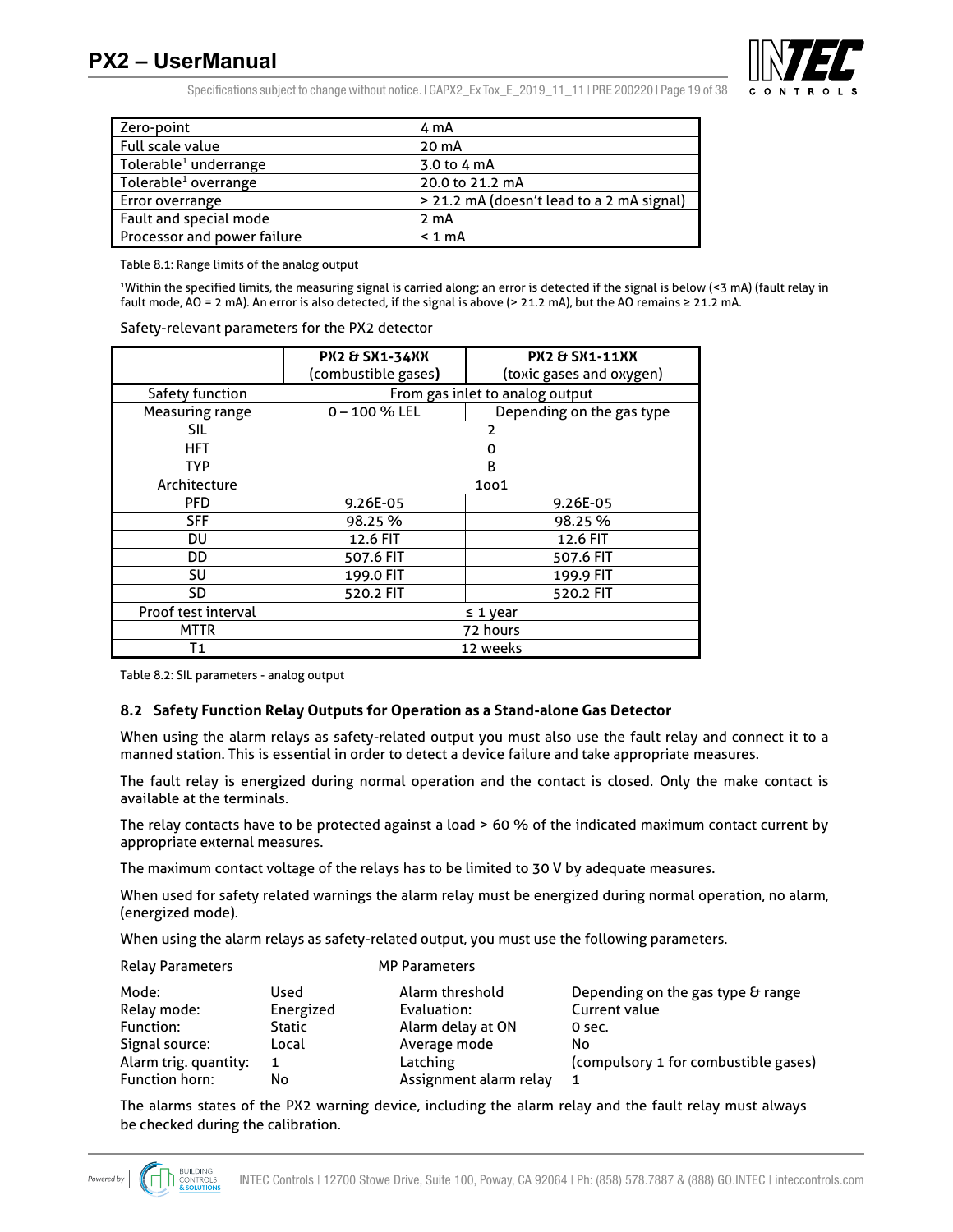

Specifications subject to change without notice.  $|$  GAPX2 Ex Tox E 2019 11 11 | PRE 200220 | Page 20 of 38

|                     | Sarety-retevant parameters for the r AZ detector |                           |  |  |  |  |  |
|---------------------|--------------------------------------------------|---------------------------|--|--|--|--|--|
|                     | <b>PX2 &amp; SX1-34XX</b>                        | <b>PX2 &amp; SX1-11XX</b> |  |  |  |  |  |
|                     | (combustible gases)                              | (toxic gases and oxygen)  |  |  |  |  |  |
| Safety function     | From gas inlet to relay outputs                  |                           |  |  |  |  |  |
| Measuring range     | $0 - 100 \%$ LEL                                 | Depending on the gas type |  |  |  |  |  |
| <b>SIL</b>          |                                                  | 2                         |  |  |  |  |  |
| <b>HFT</b>          |                                                  | 0                         |  |  |  |  |  |
| <b>TYP</b>          |                                                  | B                         |  |  |  |  |  |
| Architecture        | 1001                                             |                           |  |  |  |  |  |
| PFD                 | 2.13E-04                                         | 2.13E-04                  |  |  |  |  |  |
| <b>SFF</b>          | 94.96%                                           | 94.96%                    |  |  |  |  |  |
| DU                  | 39.6 FIT                                         | 39.6 FIT                  |  |  |  |  |  |
| DD                  | 518.8 FIT                                        | 518.8 FIT                 |  |  |  |  |  |
| SU                  | 226.5 FIT                                        | 226.5 FIT                 |  |  |  |  |  |
| <b>SD</b>           | 558.3 FIT<br>558.3 FIT                           |                           |  |  |  |  |  |
| Proof test interval | $\leq$ 1 year                                    |                           |  |  |  |  |  |
| MTTR                |                                                  | 72 hours                  |  |  |  |  |  |
| Τ1                  |                                                  | 12 weeks                  |  |  |  |  |  |

#### Safety-relevant parameters for the PX2 detector

Table 8.3: SIL parameters - relay output

#### **8.3 Safety Function Central Bus for Operation as a Stand-alone Gas Detector**

When using the central bus as safety-related output you must also use the fault relay of the central controller and connect it to a manned station. This is essential in order to detect a device failure and take appropriate measures.

When using the central bus as safety-related output you must employ a SIL 2 certified controller. The function of the central bus must be monitored by the controller.

When using the central bus as safety-related output you must always check the related outputs of the gas warning controller during calibration.

|                     | <b>PX2 &amp; SX1-34XX</b>            | <b>PX2 &amp; SX1-11XX</b> |  |  |  |  |  |
|---------------------|--------------------------------------|---------------------------|--|--|--|--|--|
|                     | (combustible gases)                  | (toxic gases and oxygen)  |  |  |  |  |  |
| Safety function     | From gas inlet to central bus output |                           |  |  |  |  |  |
| Measuring range     | $0 - 100 \%$ LEL                     | Depending on the gas type |  |  |  |  |  |
| <b>SIL</b>          |                                      | 2                         |  |  |  |  |  |
| <b>HFT</b>          |                                      | 0                         |  |  |  |  |  |
| <b>TYB</b>          |                                      | B                         |  |  |  |  |  |
| Architecture        | 1001                                 |                           |  |  |  |  |  |
| <b>PFD</b>          | 9.41E-05                             | 9.41E-05                  |  |  |  |  |  |
| <b>SFF</b>          | 98.25 %                              | 98.25 %                   |  |  |  |  |  |
| DU                  | 12.7 FIT                             | 12.7 FIT                  |  |  |  |  |  |
| DD                  | 520.5 FIT                            | 520.5 FIT                 |  |  |  |  |  |
| SU                  | 19.1 FIT                             | 195.1 FIT                 |  |  |  |  |  |
| <b>SD</b>           | 533.2 FIT<br>533.2 FIT               |                           |  |  |  |  |  |
| Proof test interval |                                      | $\leq$ 1 year             |  |  |  |  |  |
| <b>MTTR</b>         | 72 hours                             |                           |  |  |  |  |  |
| Τ1                  |                                      | 12 weeks                  |  |  |  |  |  |

Table 8.4: SIL parameters – central bus

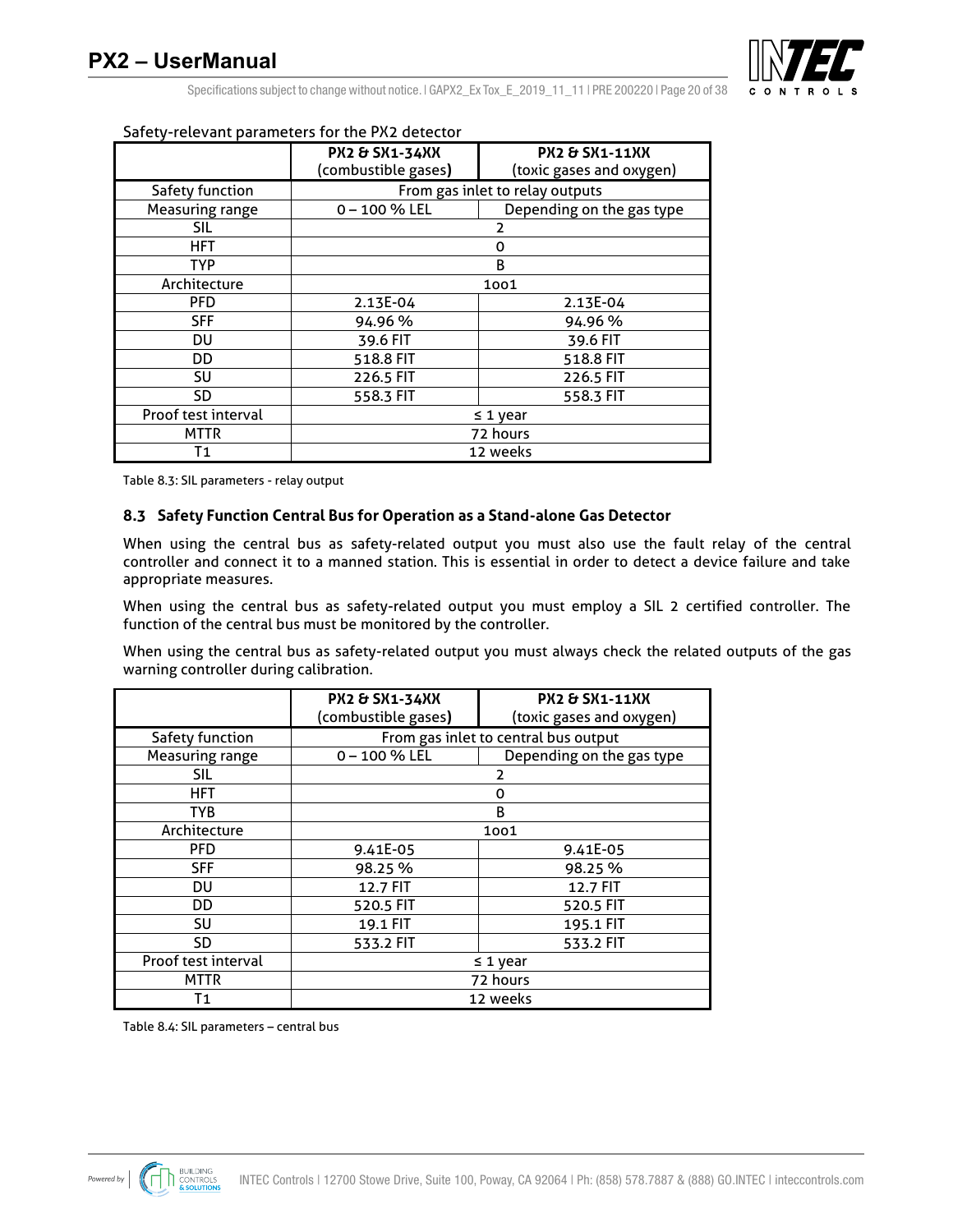

Specifications subject to change without notice. I GAPX2 Ex Tox E 2019 11 11 I PRE 200220 I Page 21 of 38

### **8.4 SIL Conditions**

The application instructions and restrictions of this user manual must be considered. Regional and national regulations for calibration and maintenance must be observed.

The simultaneous use of the 4-20 mA signal and the alarm relay for safety related warnings will not lead to an increased SIL level.

Defective PX 2 gas warning equipment shall be repaired within 72 hours.

For safety-related warnings you also have to employ the fault relay unless the 4- 20 mA signal is solely used for safety-related warning.

Take care to avoid the contamination of the combustible gas sensor with catalytic poisons. If there is a higher risk, it is required to shorten the calibration intervals.

During commissioning you have to carry out a functional test with test gas for the complete system.

Perform a monthly visual inspection.

It is required to check the whole system (Proof Test) according to section 9.3 once a year.

Use zero gas with synthetic air (20 %  $O<sub>2</sub>$ , rest is N) for zero-point test and calibration.

The test gas used at a concentration in the middle of the measuring range must correspond with the gas that is measured with the PX2 warning device.

The maximum calibration interval depends on the monitored gas and thus on the type of sensor head as well as on the ambient conditions.

Replace the sensor head by an original sensor head when the sensitivity is < 50 % during operation.

If the sensor for combustible gases is exposed to a concentration higher than the measuring range, you have to perform calibration irrespectively from the calibration interval at once and a sensitivity test after 24 hours.

The lifetime of toxic gases sensors will shorten when they are exposed to concentrations above the measuring range. If so, the sensor requires a recovery period.

### **8.5 Proof Test**

At least once a year the entire safety sequence must be checked in order to detect and fix undetected dangerous errors that may have occurred in the meantime.

The proof test must be carried out according to description in section 9.3.

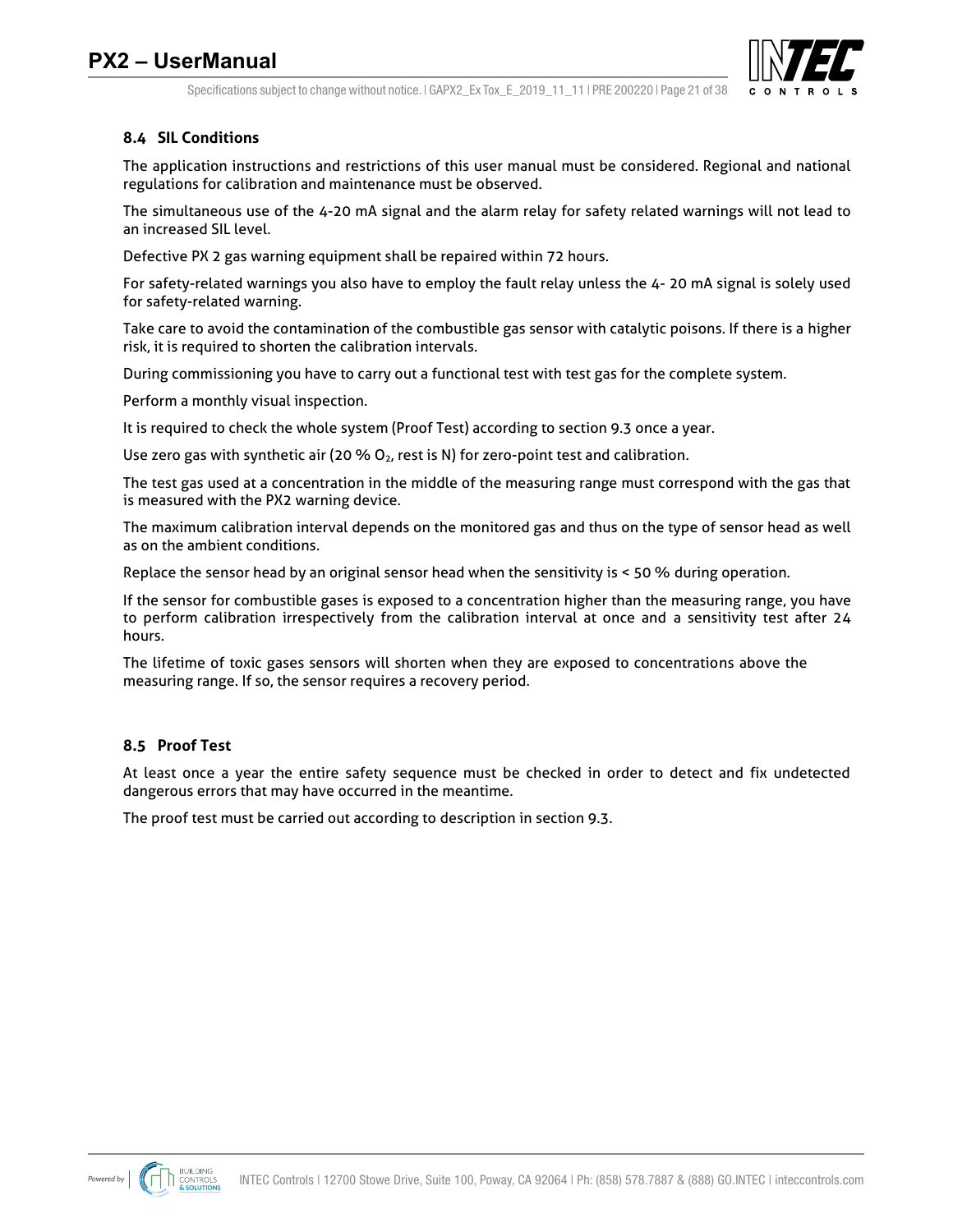

## **9 Maintenance and Service**

It is obligatory to perform maintenance regularly in order to maintain safety, measuring and warning functions of the PX2 gas detector. The maintenance includes visual, functional and system inspections and must only be carried out by appropriately qualified personnel.

When carrying out maintenance and repair work according to the user manual, only use original spare parts from MSR-Electronic | INTEC Controls. Repairs or changes of the PX2 warning devices not complying with the maintenance manual or carried out by unauthorized persons can affect proper equipment and safety features and always result in a termination of the manufacturer's warranty and certificate.

It is essential to comply with the requirements of EN 60079-29 Part 2 (gas detectors - selection, installation, use and maintenance of apparatus for the measurement of combustible gases and oxygen) for maintenance and servicing.

The opening of the gas warning device results in the cancellation of the explosion protection. In the case of calibration, the general instructions in chapter 4.1 must be strictly followed.

#### **9.1 Visual Inspection**

A trained person may carry out the visual inspection which includes at least the following activities:

- -- Check the PX2 gas detector including the gas inlet for mechanical damage.
- -- Check the gas inlet of the measuring head for dust, dirt and moisture deposits.
- -- Check the locking screw of the cover if placed firmly and correctly.
- -- Check the operational and status messages of the gas warning devices with displays.
- Operation indication: green LED = ON
- Alarm indication: red LED = OFF (no alarm
- Fault indication : yellow LED = OFF (no fault)

Keep a report about the visual inspection, containing the identification of the gas detector, any defects found and measures taken as well as the date and the name of the person responsible for the visual inspection.

#### **9.2 Functional Control / Calibration and Adjustment**

Only a qualified technician must perform the functional tests containing at least the following activities:



Applying the test gas causes the adjustment of the current signal at the analog output and the triggering of the alarm relay. Connected actuators are put on alert.

- Visual inspection according to chapter 9.1

- Check zero-point<sup>1</sup>:
	- $\circ$  Apply zero gas. If the measured value on the display or for versions without display on the service tool is outside the permissible range<sup>2</sup>, you have to perform the zero calibration.
- Check sensor sensitivity<sup>1</sup>:
	- $\circ$  Apply test gas. If the measured value on the display or for versions without display on the service tool is outside the permissible range<sup>2</sup>, you have to perform the gain calibration.
- Check response time:
	- $\circ$  Apply test gas. Check the reaction time until the alarm is triggered. If the response time is longer than specified in the table Sensor Specification in the column "Response Time", the sensor head must be replaced.

<sup>1</sup> For warning devices without display, the analog output can alternatively be used for the control of the measured values. The determination of the current signal in relation to the test gas concentration used must be according to the formula [1]. If the measured value (current signal) is outside the permissible range<sup>2</sup>, calibration is required.

<sup>2</sup> See Table 11.1, 11.3., 11.5 "Max. Ambient Conditions"

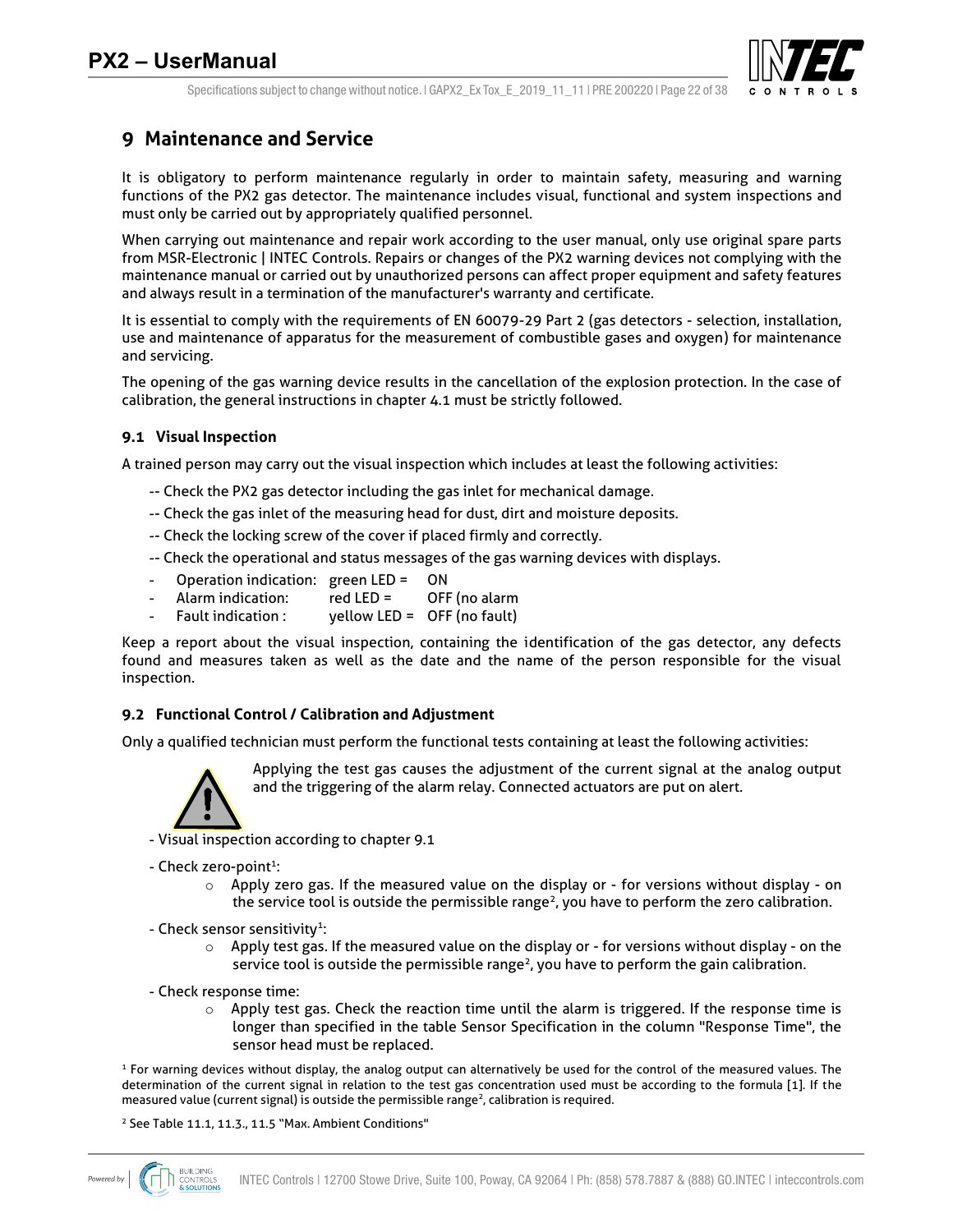

Specifications subject to change without notice. I GAPX2 Ex Tox E 2019 11 11 I PRE 200220 I Page 23 of 38

- Check alarm relay: (Only necessary if the alarm relay is used)
	- o Apply test gas with a concentration ≥ of the set alarm threshold. The alarm relay must change into the alarm status and the actuated device goes into alarm.
- Check analog output: (Only necessary if the analog output is used)
	- o Apply test gas. Check the proper reaction of the connected actuator.
- Check central bus: (Only necessary if the central bus is used)
	- o Apply test gas. Read the concentration of the test gas on the controller and check the corresponding reactions.

The functional control must be documented by a protocol stating at least:

Identification of the gas detector, type and concentration of the zero gas and test gases used, display before and after calibration with zero and test gas, response time, deficiencies fixed and measures started with the date and name of the person responsible for the functional check.

#### **9.3 System Check / Proof Test**

Measuring and testing equipment used within of the proof test (multimeters, etc.), must be in a proper state. To meet this requirement, the measuring devices have to be calibrated at regular intervals.

The system control has to be carried out by a qualified person at least every 12 months and includes at least the following activities:

- Visual inspection according to chapter 9.1
- Functional check according to chapter 9.2
- Check the relevant parameters for deviations:
	- o Alarm threshold(s)
	- o Assignment and activation of alarm relays
	- o Gas type
	- o Measuring range
- Check 4-20 mA output signal: only when current signal is used in the application.
	- $\circ$  Status Fault = < 2 mA:
		- Activate the special mode on the display or service tool. The connected evaluation unit must recognize and output the error status.
	- o Linearity and accuracy:

The set value of the analog output signal is determined in dependence of the test gas concentration and the measurement range according to the formula [1].

Apply test gas: The connected evaluation unit must react according to the current signal calculated with the formula [1].

- Check fault relay:
	- o Activate the special mode on the display or service tool. The fault relay changes into the alarm status and the connected fault indication unit must report an alarm.

The system check must be documented by a protocol stating at least:

Identification of the gas detector and the downstream safety equipment, type and concentration of the zero gas and test gases used, display before and after calibration with zero and test gas, parameter deviations from the set values, response time, deficiencies fixed and measures started, as well as the date and name of the person responsible for the system check.

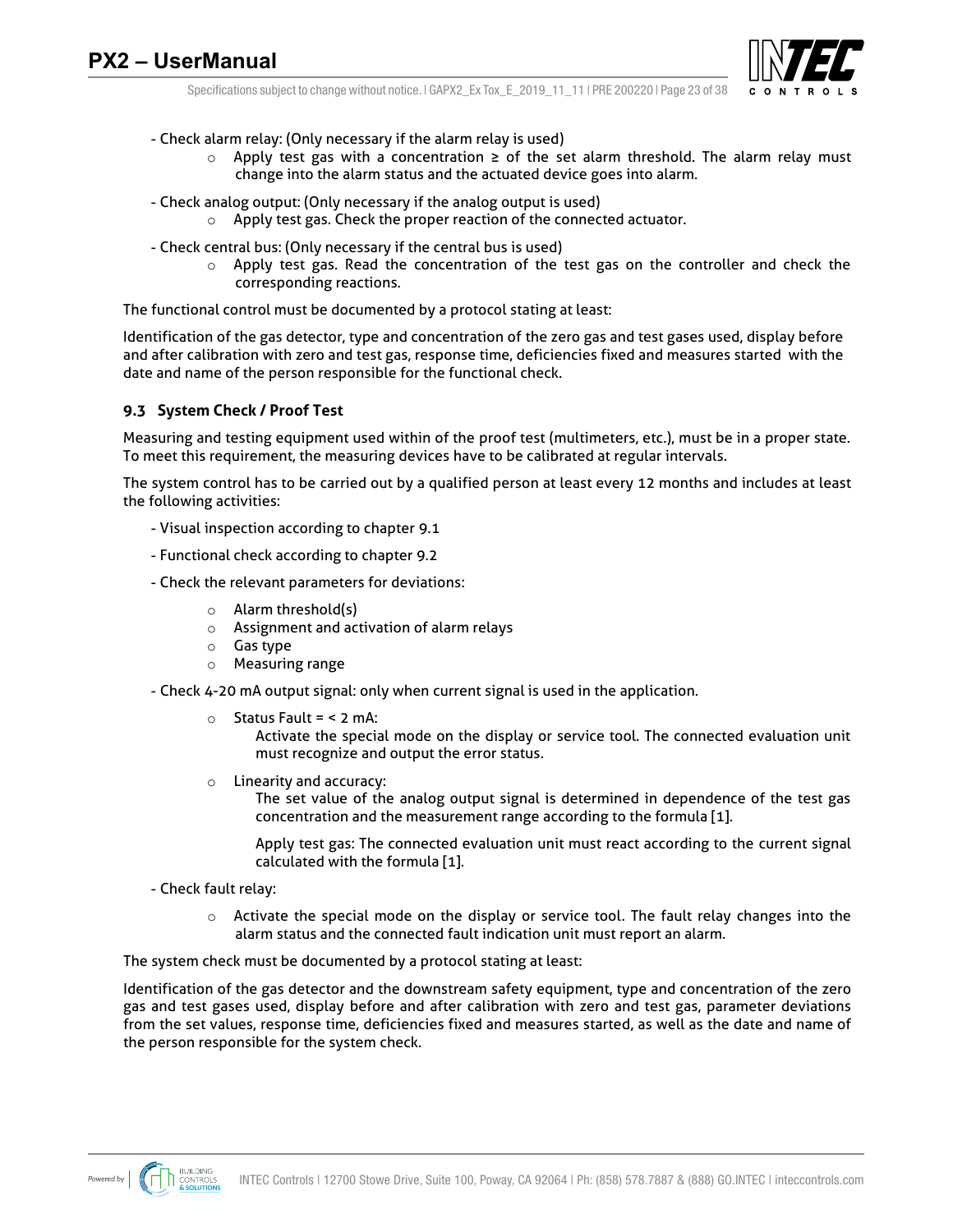

Specifications subject to change without notice. I GAPX2 Ex Tox E 2019 11 11 I PRE 200220 I Page 24 of 38

Calculation of current signal at analog output, depending on the test gas concentration for combustible gases:

Set-point of current signal: (16 mA / measuring range \* test gas conc. \* factor ZP) + 4 mA [1]

If the current signal differs by ± 0.2 mA from the calculated set point [1], calibration is required.

ZP factor: conversion factor for replacement calibration (target gas / test gas) Test gas concentration - actual concentration of the test gas

Calculation of the current signal at the analog output as a function of the test gas concentration for toxic gases and oxygen:

Setpoint current signal: (16 mA / measuring range \* test gas conc.) + 4 mA [2]

If the current signal differs by  $\pm$  0.2 mA from the calculated set point [2], calibration is required.

9.3.1 Necessary Equipment and Gases

Gas application kit: Cal01\_PX2

Magnetic pen for menu operation: MSR\_Pen\_PX2, for version with display

Service Tool STL06\_PX2 or Software PCE06-PX2, for version without display

Kit for withdrawal of gas consisting of flow meter/indicator and pressure regulator/indicator

Calibration of combustible and toxic gases

Zero gas: Synthetic air (20 % O<sub>2</sub>, 80 % N, < 10 % RH)

Test gas: Concentration depending on gas type according to table 11.2, 11.4 or 11.6, column Test Gas. Relative measurement inaccuracy ± 2 %, rest is synthetic air < 10 % RH.

Calibration of oxygen

Zero gas: Nitrogen (99,9 % N), < 10 % RH

Test gas: Oxygen concentration (15 – 21 Vol, rest is N, < 10 % RH)

### **9.4 Calibration**

A routine for comfortable zero and gain calibration is integrated in the PX2 gas detector. In the version with built-in display the dialog takes place directly on the display surface. In the version without display the dialog is done via service tool or PC software.

The dialog management on the screen and on the Service Tool are identical and shown in the description PolyXeta 2 STL-06; the dialog management of the PC software can be read in the user manual PCE06.

The test gas is applied until the display indicates a stable value.

The actual calibration process is identical for all three versions.

The zero point and gain calibration do not affect each other.

#### 9.4.1 Preliminaries

The PX 2 warning device including the sensor head has to be continuously powered with the operating voltage before calibration in order to get stable conditions. The run-in period depends on the type of sensor and is shown in table 11.2, 11.4 or 11.6 Sensor Specification.

You have to activate the special mode before calibration.

In special mode new alarms are suppressed and there is no gas monitoring.

If there are no operating commands for more than 15 minutes, the PX2 unit exits the special mode automatically.

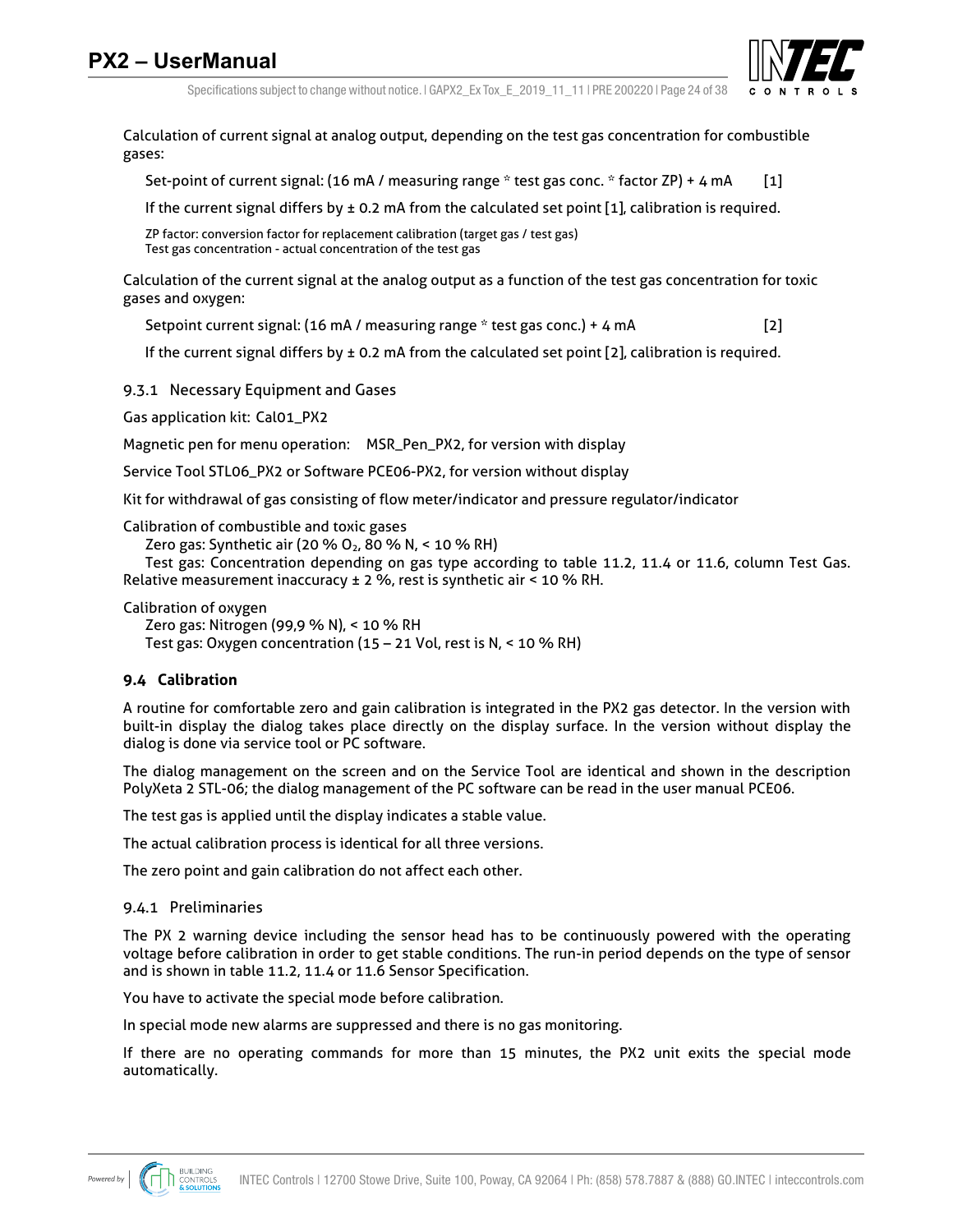

Specifications subject to change without notice.  $|$  GAPX2 Ex Tox E 2019 11 11 | PRE 200220 | Page 25 of 38

#### 9.4.2 Calibration Procedure

- Screw the calibration adapter onto the sensor head as far as it will go.
- Open the calibration mode in the dialog.

Zero Calibration

- Open the zero calibration dialog.
- Apply the zero gas. Pressure 1000 hPa (1000 mBar) ± 10 %, flow rate according to table 11.2, 11.4 or 11.6 Sensor Specification.
- Perform the zero calibration.
- Save the new values after successful zero-point calibration.

#### Gain Calibration

- Open the test gas dialog and enter the concentration of the test gas used.

If the calibration gas isn't the same as the target gas (substitute calibration for combustible gases), you have to enter the concentration converted to the target gas. (ZP factor according to table 11.2, Sensor Specification)

- Open the gain calibration dialog.
- Apply the zero gas. Pressure 1000 hPa (1000 mbar) ± 10%, flow rate according to table 11.2, 11.4 or 11.6 Sensor Specification
- Perform the gain calibration.
- Save the new values after successful gain calibration.

It is required to document the successful calibration with a protocol and to attach a label to the detector containing the date for the next calibration.

#### **9.5 Repairs**

Please always apply the operating and maintenance instructions when repairing and replacing parts of the gas warning device. For safety reasons replace parts only by original spare parts from the manufacturer.

Appropriate technical qualification is necessary for further repair work, which may only be carried out by the manufacturer or by trained and authorized service partners.

The responsibility for proper operation and condition of the gas detection device after repair lies with the technician who has done the work and/or with the entrepreneur.

After repair before restarting you have to check the function and the system depending on the type of repair.

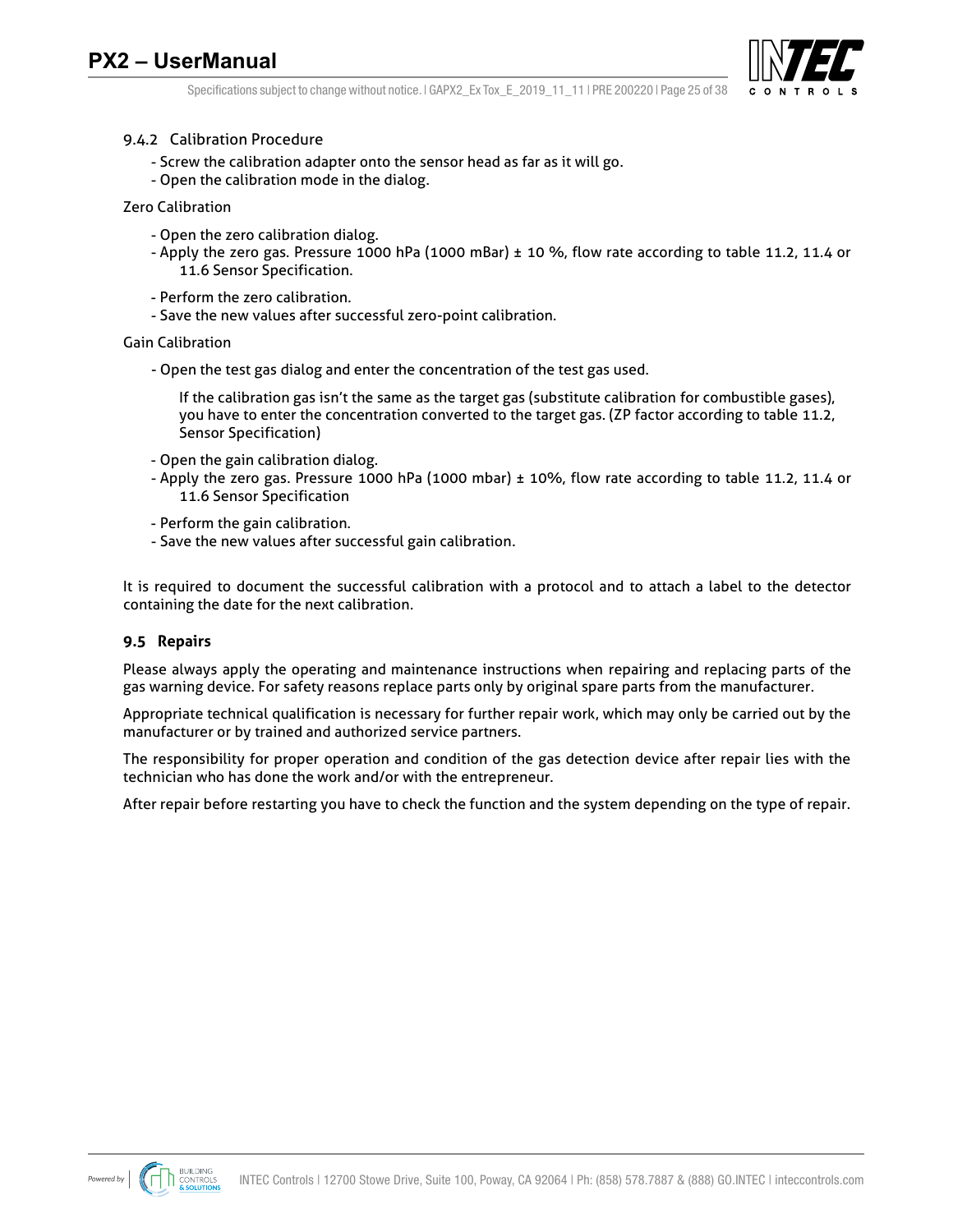

Specifications subject to change without notice.  $|$  GAPX2 Ex Tox E 2019 11 11 | PRE 200220 | Page 26 of 38

## **10 Exchange of Sensor Head**

Instead of performing a field calibration you can simply and comfortably replace the sensor head in the field by a calibrated one. At the end of sensor lifetime, it is the same procedure.

### **10.1 General Notes**



The instrument PX2-1 must only be opened under gas-free and voltage-free conditions. The instrument PX2-2 should only be opened under gas-free conditions and it must be voltage-free.

No insulating sealing material must be poured into the NPT  $\frac{3}{4}$  "threads of the cable glands because the potential equalization between housing and cable gland is via the thread.

The sensor head must be tightened with a M24 wrench with 15 Nm. Only when doing so you can ensure the required tightness.

After completion of work, the gas warning device must be closed again. The cover has to be completely screwed in and secured with the locking screw against inadvertent loosening.

### **10.2 Exchange of Sensor Head**

- Select Special Mode.
- Disconnect the sensor head plug in the housing and stretch the cord so that it can follow the rotation of the sensor head.
- Loosen the sensor head with a wrench (M24).
- Unscrew the sensor head carefully; stretch the cable slightly at the same time so that it can follow the rotation.
- Take the new sensor head out of the original packaging.
- Check gas type and measuring range for conformance. Check calibration protocol and date for validity.
- Insert the cable of the sensor head into the housing and stretch it slightly.
- Screw the sensor head carefully in; stretch the cable slightly at the same time so that it can follow the rotation.
- Tighten the sensor head firmly with a M24 wrench with 15 Nm.
- Plug the sensor head in again; the communication of sensor head <> I / O board then will start automatically and will be checked for validity.
- Exit special mode.
- The internal diagnostic checks the new sensor head for gas type, measuring range and valid calibration status. If they match, the measurement mode will start automatically.

The replacement of the sensor head is a security relevant intervention requiring the recommissioning of the gas detector.

#### **10.3 Recommissioning**

You have to perform the recommissioning after a safety-related intervention, e.g. exchange of the sensor head.

During recommissioning you have to carry out and document all steps according to the chapters 5.1 to 5.4 incl. a functional test.

#### **10.4 Send Sensor Head Back for Calibration**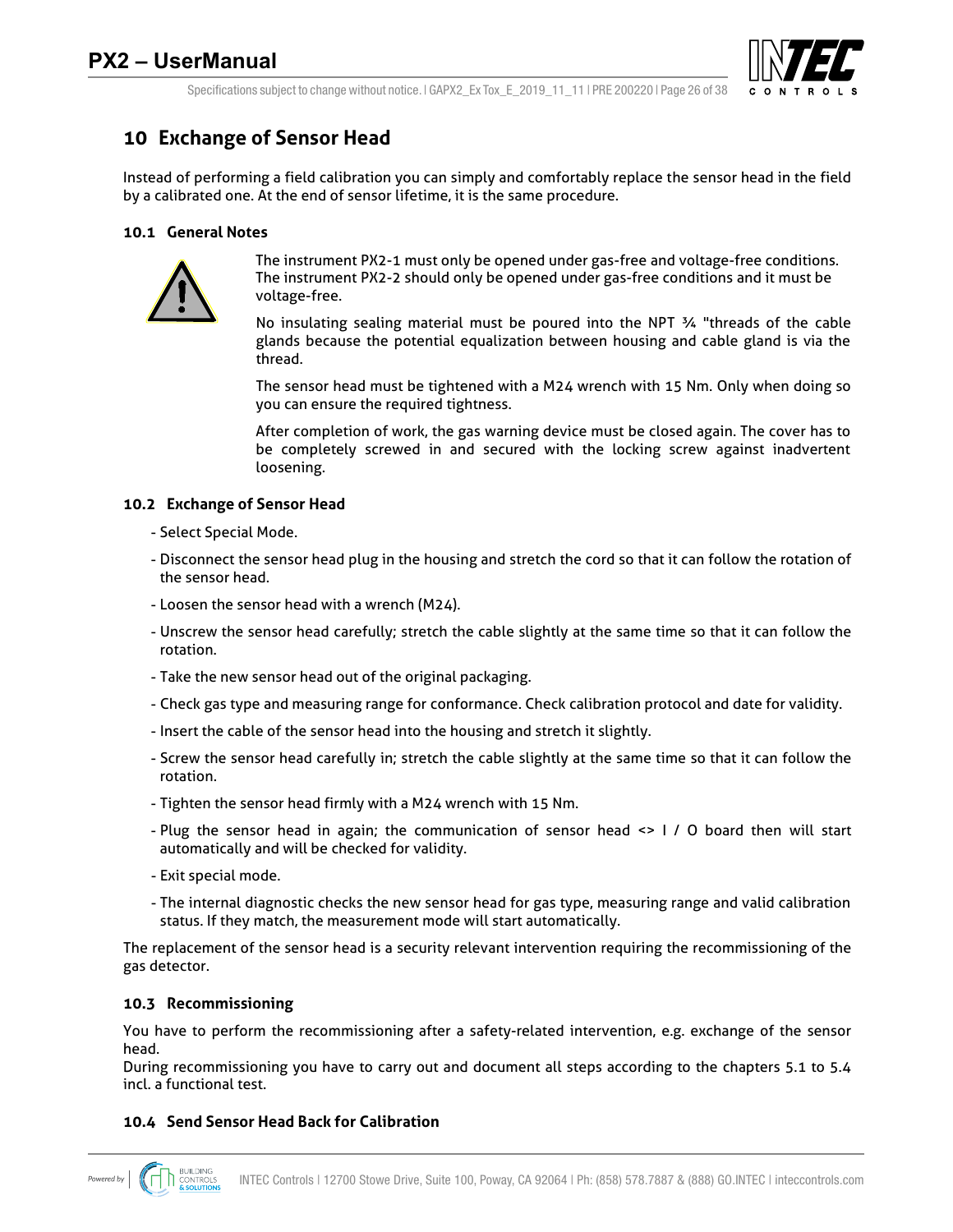

Specifications subject to change without notice.  $|$  GAPX2 Ex Tox E 2019 11 11 | PRE 200220 | Page 27 of 38

## **11 Sensor Specification**

### **11.1 Combustible Gases**

The sensor for combustible gases works according to the catalytic bead principle. The sample gas diffuses through the sintered metal into the sensor measuring chamber containing an active and a passive sensor element. The sample gas burns on the heated, active sensor element and provokes an increase in temperature by the oxidation process. This change in temperature causes a proportional change in the electrical resistance that can be taken as a measure of the gas concentration. The passive sensor element is exposed to the same environmental conditions as the active sensor element and acts as a compensation of environmental influences such as temperature changes etc.

| <b>Gas measured</b>                 | Combustible gases and vapours       |
|-------------------------------------|-------------------------------------|
| Measuring range                     | 100 % LEL                           |
| Temperature range                   | -25 °C to +60 °C                    |
| max. signal change (basis 20 °C)    | ± 5 % of range or ± 15 % of reading |
| <b>Humidity range</b>               | 20 to 90 % RH (not condensing)      |
| max. signal change (basis 50 % RH)  | ± 5 % of range or ± 30 % of reading |
| Pressure range                      | 80 to 120 k Pa                      |
| max. signal change (basis 100 h Pa) | ± 5 % of range or ± 30 % of reading |
| Flow speed:                         | 0 to 3 m/s                          |
| Incl. wind shield                   | Up to $6 \text{ m/s}$               |
| max. signal change                  | ± 5 % of range or ± 10 % of reading |

Table 11.1: Maximum ambient conditions of sensors for combustible gases

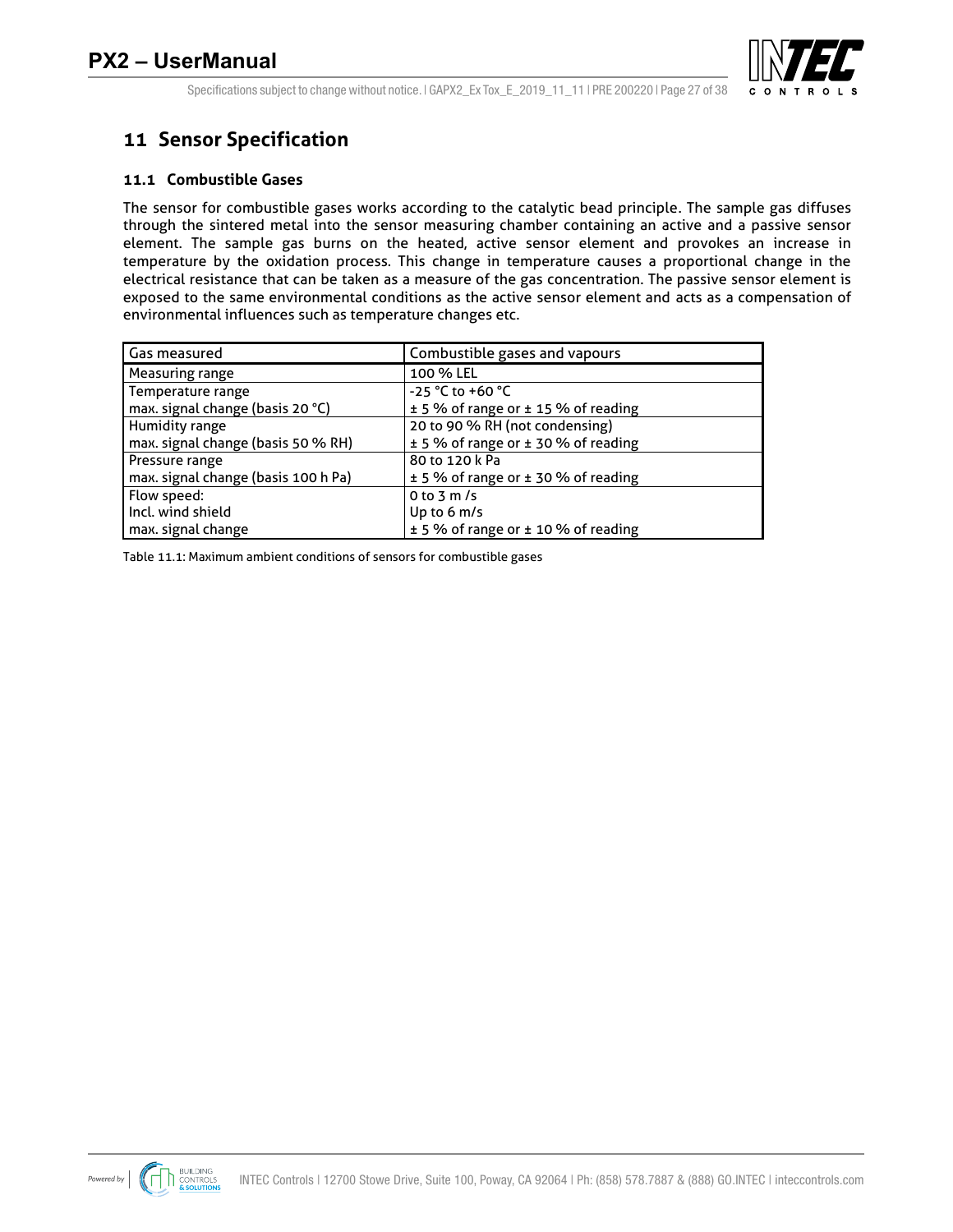

Specifications subject to change without notice. | GAPX2\_Ex Tox\_E\_2019\_11\_11 | PRE 200220 | Page 28 of 38

| Sensor    | CAS No.       |             | Target gas                         | Test gas |                    | Factor          | Relative             | LEL/     |               | Admissible range for calibration |        |                        | Reaction          | Response                                     | Response Run-in                                |                   | Flow   | Warm-   |
|-----------|---------------|-------------|------------------------------------|----------|--------------------|-----------------|----------------------|----------|---------------|----------------------------------|--------|------------------------|-------------------|----------------------------------------------|------------------------------------------------|-------------------|--------|---------|
| head      |               | Meas. range | Gas type                           |          | Range              | ZP <sup>2</sup> | sensit. <sup>2</sup> | $%v/v^6$ |               | Value indication 4-20 mA signal  |        |                        | time <sup>3</sup> | time $\uparrow$ t <sub>90</sub> <sup>4</sup> | time $\downarrow$ t <sub>90</sub> <sup>4</sup> | time <sup>5</sup> | rate   | up time |
|           |               |             |                                    |          |                    |                 |                      |          | Zero          | Gain                             | Zero   | Gain                   |                   |                                              |                                                |                   |        |         |
| $SX1-$    |               | % LEL       |                                    |          | % LEL              |                 | Methane              |          | % LEL         | Test gas                         |        | (mA)                   | Sec               | Sec.-                                        | Sec.                                           | (h)               | ml/min | Sec.    |
| P3400-A   | 74-82-8       |             | Methane <sup>1</sup>               |          | 30-90              | 1,00            | 1.00                 | 4,40     |               |                                  |        |                        | < 5               | < 8                                          | < 11                                           | 24                | 500    | 120     |
| P3435-A   | 110-54-3      |             | $n$ - Hexane <sup>1</sup>          |          | $15 - 34$          | 2,63            | 0,38                 | 1.00     |               |                                  |        |                        | < 10              | $20$                                         | < 30                                           | 24                | 500    | 120     |
| P3440-A   | 1333-74-0     |             | Hydrogen <sup>1</sup>              |          | 32-90              | 0,92            | 1,09                 | 4,00     |               |                                  |        |                        | < 10              | < 20                                         | < 30                                           | 24                | 500    | 120     |
| P3408-A   | 7664-41-7     |             | Ammonia <sup>1</sup>               |          | 35-90              | 0,88            | 1,14                 | 15,0     |               |                                  |        |                        | 12                | < 25                                         | 40                                             | 24                | 500    | 120     |
| P3482-A   | 67-63-0       |             | Iso/Propyl<br>alcohol <sup>1</sup> | Methane  | $15 - 32$          | 2,22            | 0,45                 | 2,00     |               |                                  |        |                        | ~10               | ~10                                          | < 30                                           | 24                | 500    | 120     |
| P3480-A   | 74-98-6       |             | Propane $1$                        | Pro-     | 30-90              | 1,82            | 0,55                 | 1,70     |               |                                  |        |                        | < 12              | $22$                                         | < 33                                           | 24                | 500    | 120     |
| P3402-A   |               |             | LPG                                | pane     | $20 - 40$          | 1,82            | 0,55                 | 1,20     |               |                                  |        |                        | ~10               | < 20                                         | < 30                                           | 24                | 500    | 120     |
| P3473-A   | 79-20-9       |             | Methyl Acetate                     |          | $16 - 45$          | 1,96            | 0,51                 | 3,10     |               | of reading                       |        |                        | ~10               | < 20                                         | < 30                                           | 24                | 500    | 120     |
| P3410-A   | 74-85-1       |             | Ethylen                            |          | $20 - 56$          | 1,54            | 0,65                 | 2,30     |               |                                  |        |                        | < 10              | < 20                                         | < 30                                           | 24                | 500    | 120     |
| P3460-A   | 106-97-8      |             | Iso/n-Butane                       |          | $20 - 50$          | 1,75            | 0,57                 | 1,40     |               |                                  |        |                        | < 12              | < 25                                         | < 40                                           | 24                | 500    | 120     |
| P3475-A   | 109-66-0      |             | Iso/n-Pentane                      |          | $15 - 35$          | 2,50            | 0,40                 | 1,10     |               | ৡ                                |        |                        | < 10              | < 20                                         | < 30                                           | 24                | 500    | 120     |
| P3427-A   | 141-78-6      |             | <b>Ethyl Acetate</b>               |          | $15 - 34$          | 2,63            | 0,38                 | 2,00     |               | $\overline{a}$                   |        | set value              | < 10              | < 20                                         | < 30                                           | 24                | 500    | 120     |
| P3415-A   | 110-82-7      |             | Cyclohexane                        |          | $15 - 42$          | 2,08            | 0,48                 | 1,00     |               | $\ddot{}$                        |        |                        | < 10              | < 20                                         | < 30                                           | 24                | 500    | 120     |
| P3472-A   | 287-92-3      | $0-100$     | Cyclopentane                       |          | $20 - 55$          | 1,59            | 0,63                 | 1,40     |               | ŏ                                | 4,4 mA |                        | < 10              | $20$                                         | < 30                                           | 24                | 500    | 120     |
| P3420-A   | 74-84-0       |             | Ethane                             |          | $20 - 58$          | 1,52            | 0,66                 | 2,40     | $\tilde{t}_+$ | % of measuring range             |        | ৳                      | < 10              | < 20                                         | < 30                                           | 24                | 500    | 120     |
| P3430-A   | $71 - 43 - 2$ |             | Benzol                             |          | 12-30              | 2,85            | 0,35                 | 1.20     | 5<br>$\sim$   |                                  | 5      | $\widetilde{\epsilon}$ | < 10              | < 20                                         | < 30                                           | 24                | 500    | 120     |
| $P3448-A$ | 105-46-4      |             | <b>Butyl Acetate</b>               | Methane  | $10 - 20$          | 4,35            | 0,23                 | 1,30     |               |                                  | 5.7    | 0,5                    | < 10              | < 20                                         | < 30                                           | 24                | 500    | 120     |
| P3468-A   | 78-83-1       |             | Iso-Butyl Alcohol                  |          | $12 - 32$          | 2,70            | 0,37                 | 1,40     |               |                                  |        | $+1$                   | ~10               | $20$                                         | < 30                                           | 24                | 500    | 120     |
| P3470-A   | 111-65-9      |             | Octane                             |          | $15 - 35$          | 2,50            | 0,40                 | 0,80     |               |                                  |        |                        | ~10               | < 20                                         | < 30                                           | 24                | 500    | 120     |
| P3494-A   | 106-98-9      |             | <b>Butadiene</b>                   |          | $15 - 42$          | 2,08            | 0,48                 | 1,40     |               |                                  |        |                        | < 10              | < 20                                         | < 30                                           | 24                | 500    | 120     |
| P3495-A   | 111-84-2      |             | Nonane                             |          | $10 - 27$          | 3,33            | 0,30                 | 0,70     |               |                                  |        |                        | ~10               | < 20                                         | < 30                                           | 24                | 500    | 120     |
| P3490-A   | 108-88-3      |             | Toluene                            |          | $10 - 25$          | 3,57            | 0,28                 | 1,00     |               |                                  |        |                        | ~10               | < 20                                         | < 30                                           | 24                | 500    | 120     |
| P3485-A   | 67-64-1       |             | Acetone                            |          | $15 - 35$          | 2,50            | 0,40                 | 2,50     |               | 5                                |        |                        | ~10               | < 20                                         | < 30                                           | 24                | 500    | 120     |
| P3425-A   | $64 - 17 - 5$ |             | Ethanol                            |          | $15 - 32$          | 2,22            | 0,45                 | 3,10     |               |                                  |        |                        | ~10               | < 20                                         | < 30                                           | 24                | 500    | 120     |
| P3450-A   | 67-56-1       |             | Methanol                           |          | $22 - 65$          | 1,35            | 0,74                 | 6,00     |               |                                  |        |                        | < 10              | < 20                                         | < 30                                           | 24                | 500    | 120     |
| P3458-A   | 78-93-3       |             | <b>MEK</b>                         |          | $15 - 35$          | 2,50            | 0,40                 | 1,50     |               |                                  |        |                        | < 10              | < 20                                         | < 30                                           | 24                | 500    | 120     |
| P3491-A   | 142-82-5      |             | n-Heptane                          |          | $15 - 36$          | 2,32            | 0,43                 | 0,85     |               |                                  |        |                        | < 10              | < 20                                         | < 30                                           | 24                | 500    | 120     |
| P3496-A   | 8006-61-9     |             | <b>Petrol Vapours</b>              |          | $22 - 60$          | 1,47            | 0,68                 | 1,40     |               |                                  |        |                        | < 10              | < 20                                         | < 30                                           | 24                | 500    | 120     |
| P3480-B   | 74-98-6       | $0 - 30$    | Propane                            | Pro-     | $10 - 27$          | 1,82            | 0,55                 | 1,70     |               |                                  |        |                        | < 10              | < 20                                         | < 30                                           | 24                | 500    | 120     |
| P3480-C   | 74-98-6       |             | 0-5000ppm Propane (ppm)            |          | pane 150-4500 1,82 |                 | 0.55                 | 1.70     |               |                                  |        |                        | < 10              | < 20                                         | < 30                                           | 24                | 500    | 120     |

Table 11.2: Sensor specifications of combustible gases

<sup>1</sup> Certified according to EN 600079-29-1 by DEKRA Testing and Certification GmbH.<br><sup>2</sup> The cross-sensitivity may vary depending on the sensor types in a range of ± 8%. The indicated values are only valid for new sensors.<br><sup></sup>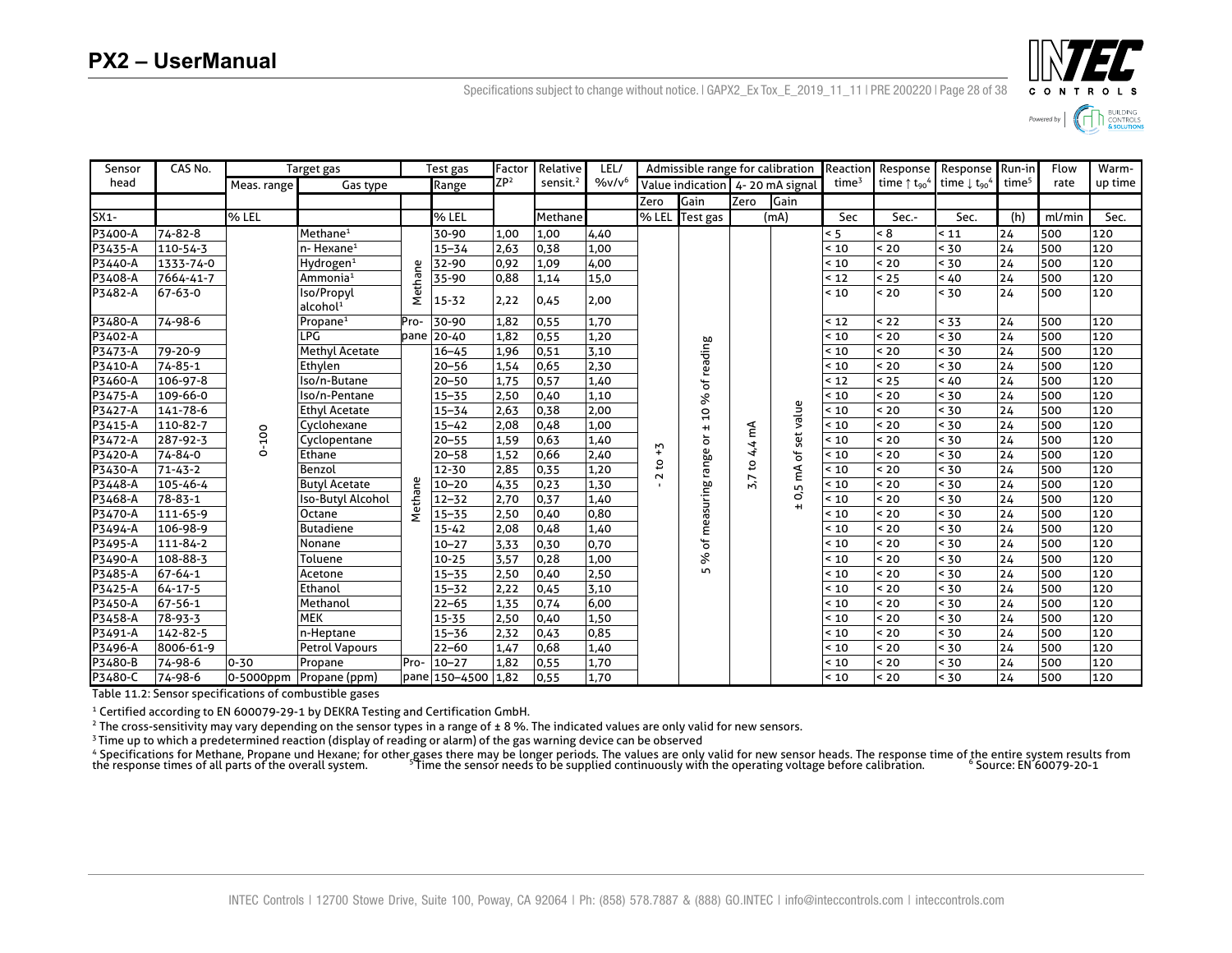Specifications subject to change without notice.  $|$  GAPX2 Ex Tox E 2019 11 11 | PRE 200220 | Page 29 of 38



#### **11.2 Oxygen**

The sensor works according to the principle of a galvanic fuel cell. The sample gas diffuses through the sintered metal into the measuring cell and reaches the cathode. Anode and cathode are in electrical contact, therefore, due to the oxidation, electric current flows that is proportional to the oxygen partial pressure. The current is evaluated by the subsequent measuring amplifier and converted into a linear output signal. The electrolyte, the cathode material and the composition of the anode are designed so that the oxygen diffusing towards the cathode is electrochemically reduced. The electrochemical process causes the electrolyte to be used up by and by. Therefore, the sensor life is limited.

| Sample gas                          | Oxygen                                        |
|-------------------------------------|-----------------------------------------------|
| Measuring range                     | 25 Vol %                                      |
| Temperature range                   | $-25 °C$ to $+60 °C$                          |
| Max. signal change (basis 20 °C)    | ± 5 % meas. range or ± 0.5 Vol % of reading   |
| Humidity range                      | 20 to 90 % RH (not condensing)                |
| Max. signal change (basis 50 % RH)  | ± 2.5 % meas. range or ± 0.2 Vol % of reading |
| Pressure range                      | 80 to 120 k Pa                                |
| Max. signal change (basis 100 k Pa) | ± 2.2 % meas. range or ± 0.2 Vol % of reading |
| Flow speed:                         | 0 to $3 \text{ m/s}$                          |
| With wind shield                    | to $6 \text{ m/s}$                            |
| Max. signal change                  | ± 2.5 % meas. range or ± 0.2 Vol % of reading |

Table 11.3: Max. ambient conditions for sensors detecting oxygen

| Sensor      |           | Test Gas<br>Admissible Range for Calibration<br>Target Gas |          |           |             |                        |                                                        |               | <b>Reaction Runin</b> |                   | Flow                      | Warm        |          |      | Response time t <sub>90</sub> |       |
|-------------|-----------|------------------------------------------------------------|----------|-----------|-------------|------------------------|--------------------------------------------------------|---------------|-----------------------|-------------------|---------------------------|-------------|----------|------|-------------------------------|-------|
| Head        | Meas.     |                                                            | Gas Type | Range     |             | Reading                | 4-20 mA Signal                                         |               |                       | time <sup>4</sup> | rate                      | l up time l |          |      |                               |       |
|             | Range     |                                                            |          |           | <b>Zero</b> | Gain                   | Zero                                                   | <b>I</b> Gain |                       |                   |                           |             | $t_{20}$ | -Lan | <b>L</b> <sub>20</sub>        | ↓ Lgo |
| $SX1-$      | Vol %     |                                                            |          | Vol %     |             | Vol %Test Gas          |                                                        | (mA)          | lSec.                 |                   | $ImU$ min Sec. $\uparrow$ |             |          |      | Sec.                          |       |
| $E1195-A^1$ | $10 - 25$ | <b>Oxygen</b>                                              |          | $15 - 21$ | $\pm 0.1$   | $\pm$ 0.2 Vol% 3.8-4.2 | $\leq$ ± 0.2 mA of $\blacksquare$<br><b>Iset value</b> |               |                       | 124               | 500                       | 120         | $\leq 6$ | - 22 | < 6                           | < 16  |

Tab. 11.4: Sensor specifications oxygen

<sup>1</sup> Certified according to EN 50104.

<sup>2</sup> Time the sensor needs to be supplied continuously with the operating voltage for stabilisation before calibration. The response time of the entire system results from the response times of all parts of the overall system.

<sup>3</sup> The values are only valid for new sensor heads.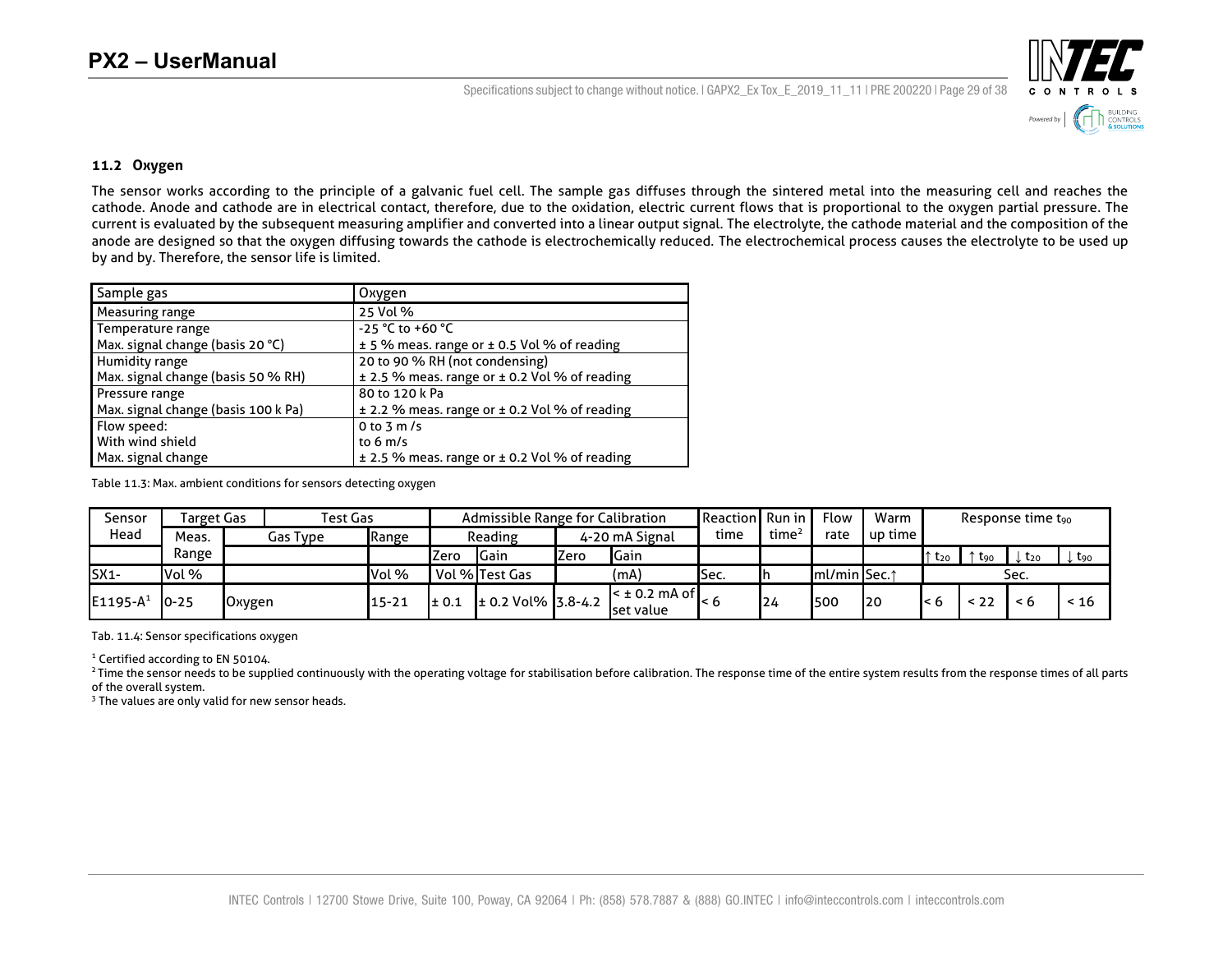Specifications subject to change without notice.  $|$  GAPX2\_Ex Tox\_E\_2019\_11\_11 | PRE 200220 | Page 30 of 38



#### **11.3 Toxic Gases**

The built-in sensor is a sealed electro-chemical cell with three electrodes, sensing, counter and reference. The ambient air to be monitored diffuses through the sintered metal into the liquid electrolyte of the sensor. The chemical process of the measurement is an oxidation where one molecule of the target gas is exchanged for one molecule of oxygen. The reaction drives the oxygen molecule to the counter electrode. This leads to a current signal (nA) between the sensing and reference electrodes. The current signal is linear to the concentration of present gas, is evaluated by the connected measuring amplifier and converted into a linear output signal. Electrochemical processes lead by-and-by to a loss of sensitivity. Therefore, regular calibration of zero-point and gain is necessary.

| Sample gas         | Toxic gases and vapours, see table                          |
|--------------------|-------------------------------------------------------------|
| Measuring range    | ppm (see table)                                             |
| Temperature range  | -25 °C to +60 °C                                            |
| Max. signal change | $\pm$ 5 % meas. range or $\pm$ 15 % of reading <sup>2</sup> |
| Humidity range     | 20 to 90 % RH (not condensing)                              |
| Max. signal change | $± 5$ % meas. range or $± 10$ % of reading <sup>2</sup>     |
| Pressure range     | 800 to 1200 k Pa                                            |
| Max. signal change | $\pm$ 5 % meas. range or $\pm$ 10 % of reading <sup>2</sup> |
| Flow speed:        | 0 to 6 m/s                                                  |
| With wind shield   | to $6 \text{ m/s}$                                          |
| Max. signal change | $\pm$ 5 % meas. range or $\pm$ 10 % of reading <sup>2</sup> |

Table 11.5: Max. ambient conditions for sensors for toxic gases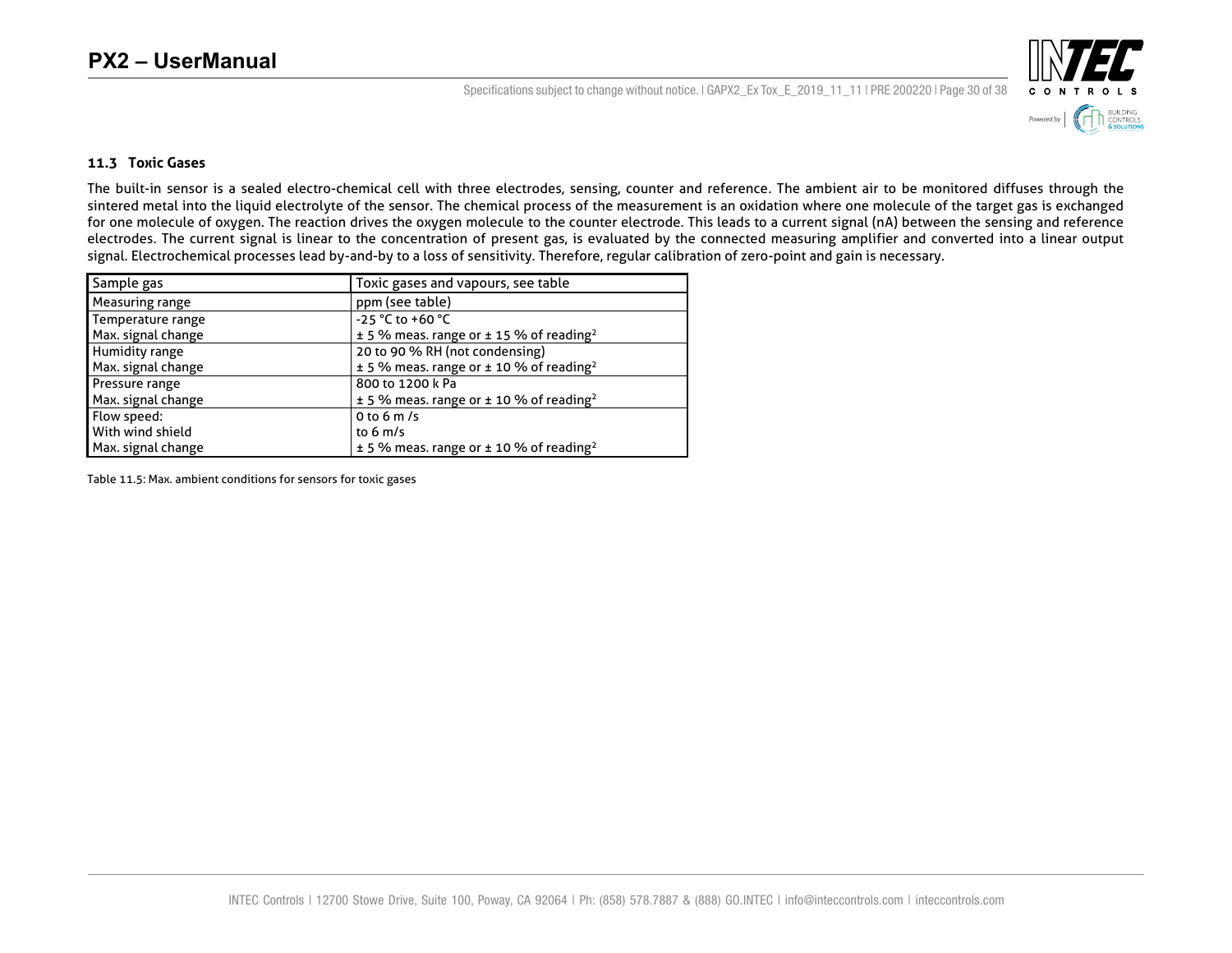INTEL Powered by  $\left|\left|\left|\left|\right|\right|\right|\right|$  SUILDING CONTROLS

| Sensor  |            | <b>Target Gas</b> |                   | Test Gas      |         | <b>Admissible Range for Calibration</b> |               |                        | Reaction | Run in            |                  | Warm up | Response                        |
|---------|------------|-------------------|-------------------|---------------|---------|-----------------------------------------|---------------|------------------------|----------|-------------------|------------------|---------|---------------------------------|
| Head    | Meas.      |                   | Gas Type          | Range         | Reading |                                         |               | 4-20 mA Signal<br>time |          | time <sup>1</sup> | <b>Flow rate</b> | ltime   | time $\uparrow$ t <sub>90</sub> |
|         | Range      |                   |                   |               | Zero    | Gain<br>Zero                            |               | Gain                   |          |                   |                  |         |                                 |
| $SX1-$  | ppm        |                   |                   | ppm           | ppm     | <b>Test Gas</b>                         | (mA)          |                        | Sec.     | <b>Hours</b>      | ml/min           | $SX1-$  | ppm                             |
| E1110-B | $0 - 100$  |                   | Carbon Monoxide   | 30-90         |         |                                         |               |                        | < 5      | 24                | 500              | 120     | < 10                            |
| E1110-C | $0 - 150$  |                   | Carbon Monoxide   | 45-130        |         |                                         |               |                        | < 5      | 24                | 500              | 120     | ~10                             |
| E1110-E | $0 - 250$  |                   | Carbon Monoxide   | 75-220        |         | of reading                              |               |                        | < 5      | 24                | 500              | 120     | ~10                             |
| E1110-F | 0-300      |                   | Carbon Monoxide   | 90-270        |         |                                         |               |                        | < 5      | 24                | 500              | 120     | < 10                            |
| E1110-H | 0-500      |                   | Carbon Monoxide   | 150-450       | nge     |                                         |               |                        | < 5      | 24                | 500              | 120     | ~10                             |
| E1125-A | $0 - 100$  |                   | Ammonia           | 30-90         | ლ       | ৡ                                       | ۴Ã<br>44<br>S |                        | < 10     | 24                | 500              | 120     | < 40                            |
| E1125-B | 0-300      |                   | Ammonia           | 90-270        | ဗ္ဌ     | $\overline{0}$<br>$\pm$                 |               | set value              | < 10     | 24                | 500              | 120     | < 40                            |
| E1125-C | 0-500      |                   | Ammonia           | 150-450       |         |                                         |               |                        | < 10     | 24                | 500              | 120     | < 40                            |
| E1125-D | $0 - 1000$ |                   | Ammonia           | 300-900       | ᠬᠣ      |                                         |               |                        | < 10     | 24                | 500              | 120     | < 40                            |
| E1125-E | 0-5000     |                   | Ammonia           | 1500-<br>4500 | Ě<br>ъf | range                                   |               | 0,5 mA of              | < 10     | 24                | 500              | 120     | < 40                            |
| E1186-D | $0 - 20$   |                   | Hydrogen Chloride | $6 - 18$      | ℅       | of measuring                            | 5,7           |                        | < 15     | 24                | 500              | 120     | < 50                            |
| E1183-B | $0 - 50$   |                   | Hydrogen Cyanide  | $15 - 45$     | М       |                                         |               | $+1$                   | < 10     | 24                | 500              | 120     | < 35                            |
| E1183-C | $0 - 100$  |                   | Hydrogen Cyanide  | 30-90         | śä      |                                         |               |                        | < 10     | 24                | 500              | 120     | < 35                            |
| E1130-E | $0 - 100$  |                   | Nitrogen Dioxide  | 30-90         | $\sim$  |                                         |               |                        | < 8      | 24                | 500              | 120     | < 25                            |
| E1197-A | $0 - 50$   |                   | Hydrogen Sulphide | $15 - 45$     |         | ४                                       |               |                        | < 10     | 24                | 500              | 120     | < 40                            |
| E1197-B | $0 - 100$  |                   | Hydrogen Sulphide | 30-90         |         | Б                                       |               |                        | < 10     | 24                | 500              | 120     | < 40                            |
| E1197-C | $0 - 200$  |                   | Hydrogen Sulphide | 60-180        |         | $+1$                                    |               |                        | < 10     | 24                | 500              | 120     | < 40                            |
| E1197-D | $0 - 500$  |                   | Hydrogen Sulphide | 150-450       |         |                                         |               |                        | < 10     | 24                | 500              | 120     | < 40                            |

Specifications subject to change without notice. | GAPX2 Ex Tox E 2019 11 11 | PRE 200220 | Page 31 of 38

Table 11.6: Sensor specifications for toxic gases

<sup>1</sup> Time the sensor needs to be supplied continuously with the operating voltage before calibration.

<sup>2</sup> The values are only valid for new sensor heads. The response time of the entire system results from the response times of all parts of the overall system.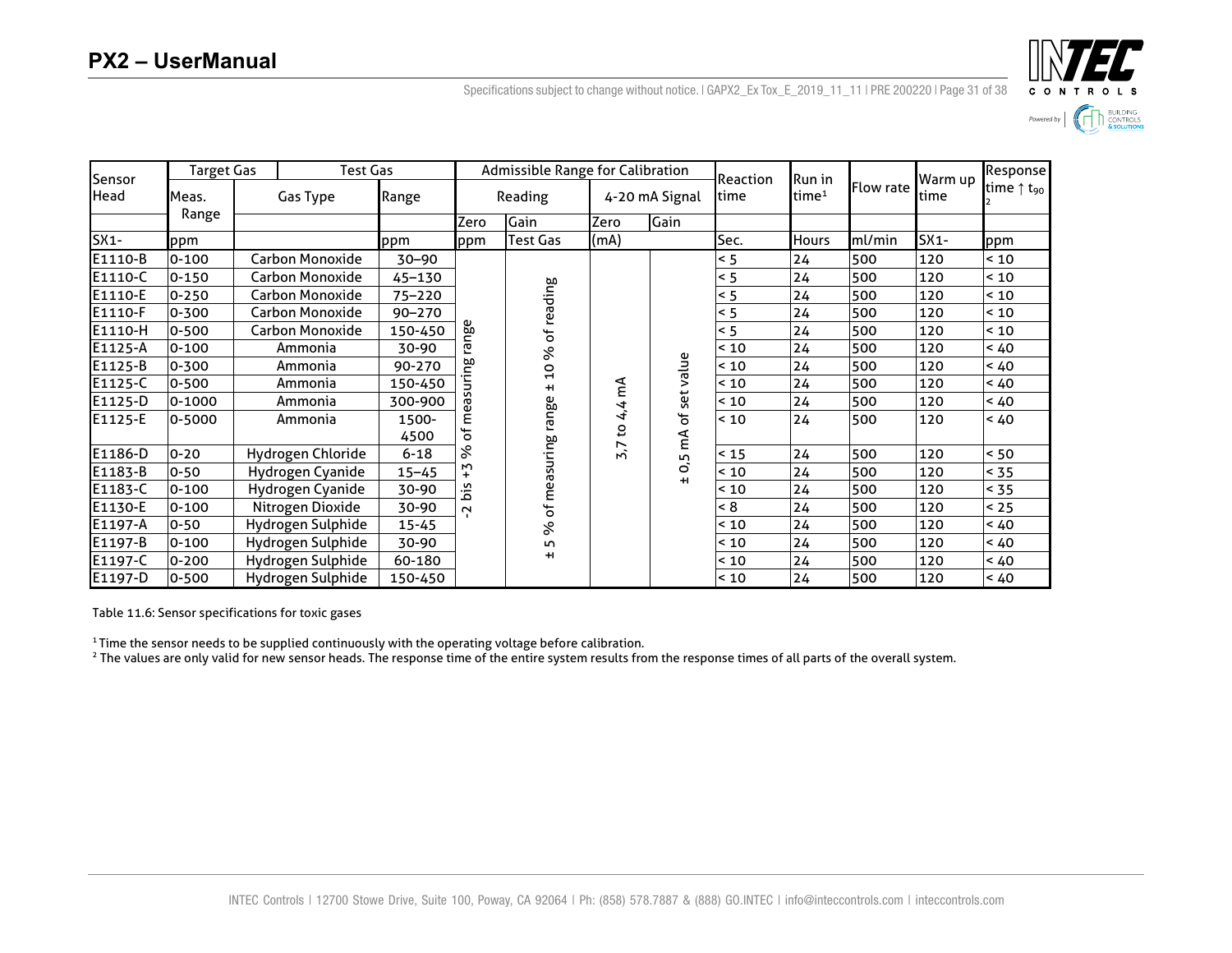

Specifications subject to change without notice.  $|$  GAPX2 Ex Tox E 2019 11 11 | PRE 200220 | Page 32 of 38

## **12 Display**

## **12.1 Assembly, Disassembly**

For terminal connection and exchange of sensor head you have to dismount the display. This work may be carried out only when the device is voltage-free.

## **Disassembly**

- Open cover.
- Push the white retaining bracket upwards (arrow 1, red) and lift the display board slightly.
- Take the board left and right (arrow 2, blue) with two fingers (NOT BY THE FOIL) and pull it carefully to the front.
- Put the display board in a dry, clean and protected place.

Now you have access to the connector of the sensor head and can exchange it.

It is still necessary to dismount the cover and the mounting plate in order to connect the terminals.

- Unscrew the mounting screw (arrow 4, blue).
- Take cover plate by the retaining brackets, pull it a bit to the front and then push it to the top (arrow 3, red) until the plate leaves the two retaining slots.
- Put the plate in a safe place.

### **Assembly**

- Hold cover plate to the front in a slight angle and insert the two brackets into the retaining slots above the terminals of the board as far as it goes.
- Push the board carefully inwards until it rests on the mounting bolt.
- Secure it with the screw (arrow 1 blue).
- Hold the display PCB horizontally above the transmitter circuit board, so that it fits with the hole in the mandrel of the white retaining bracket and with the two slots in the guide brackets.
- Press evenly and gently until the retaining bracket clicks into place.



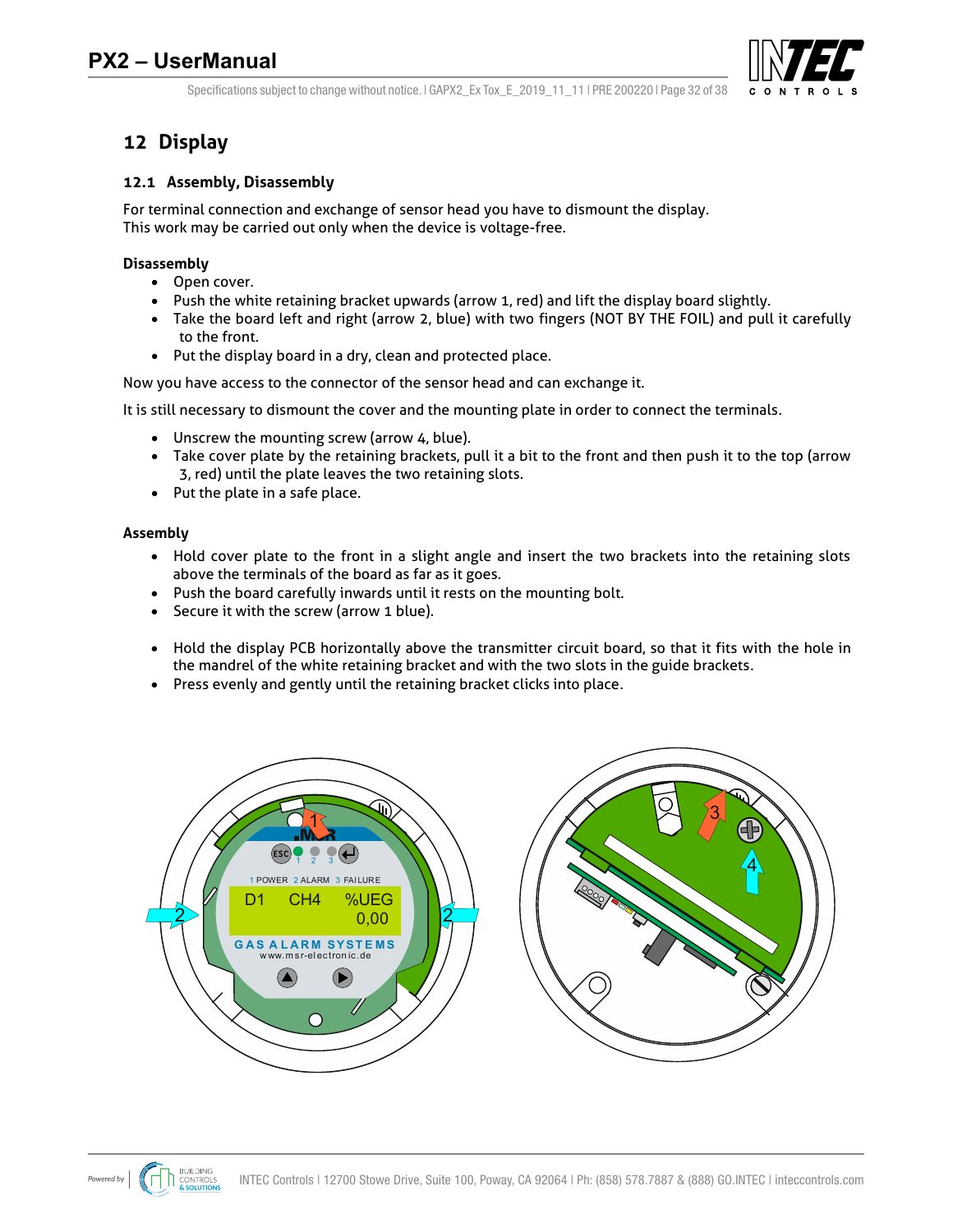

Specifications subject to change without notice.  $|$  GAPX2 Ex Tox E 2019 11 11 | PRE 200220 | Page 33 of 38

## **12.2 Status LED**

The status LEDs indicate the operating state. See also section 5.3 Running-in characteristics.

| Green:  | Continuous:<br>Flashing:                          | = Operating voltage<br>= Maintenance message |
|---------|---------------------------------------------------|----------------------------------------------|
| Yellow: | Continuous:<br>Slowly flashing:<br>Fast flashing: | = Failure<br>= Warming-up<br>= Special mode  |
| Red:    |                                                   | =Alarm                                       |

The backlight of the display changes from green to red when an alarm is active.

#### **12.3 Operation**

Operation is done form the outside without opening the housing cover via the four control icons by moving the Magnet\_Pen briefly over the respective control icon.

#### **12.4 Menu**

The device parameters and measured values can be read in the menu. Parameter changes and interventions are password protected and thus not possible for unauthorized persons. The menu navigation and functions are described in the User Manual PolyXeta®2 STL-06.

#### **12.5 Deadband**

The unwanted noise of the measured value around the zero point, caused by the basic drift of the sensor, can be suppressed by activating a deadband with a range of  $\pm$  5 % (for 0<sub>2</sub>  $\pm$  2 %) of the measuring range.

The suppression also affects the analog output, because the measured value must not assume a different display depending on the output.

When opening the calibration mode, the deadband function switches automatically off.

The deadband can be set in the System Parameters Menu in the range from 0 (dead band off) to max. 5. See User Manual of PolyXeta®2 STL-06.

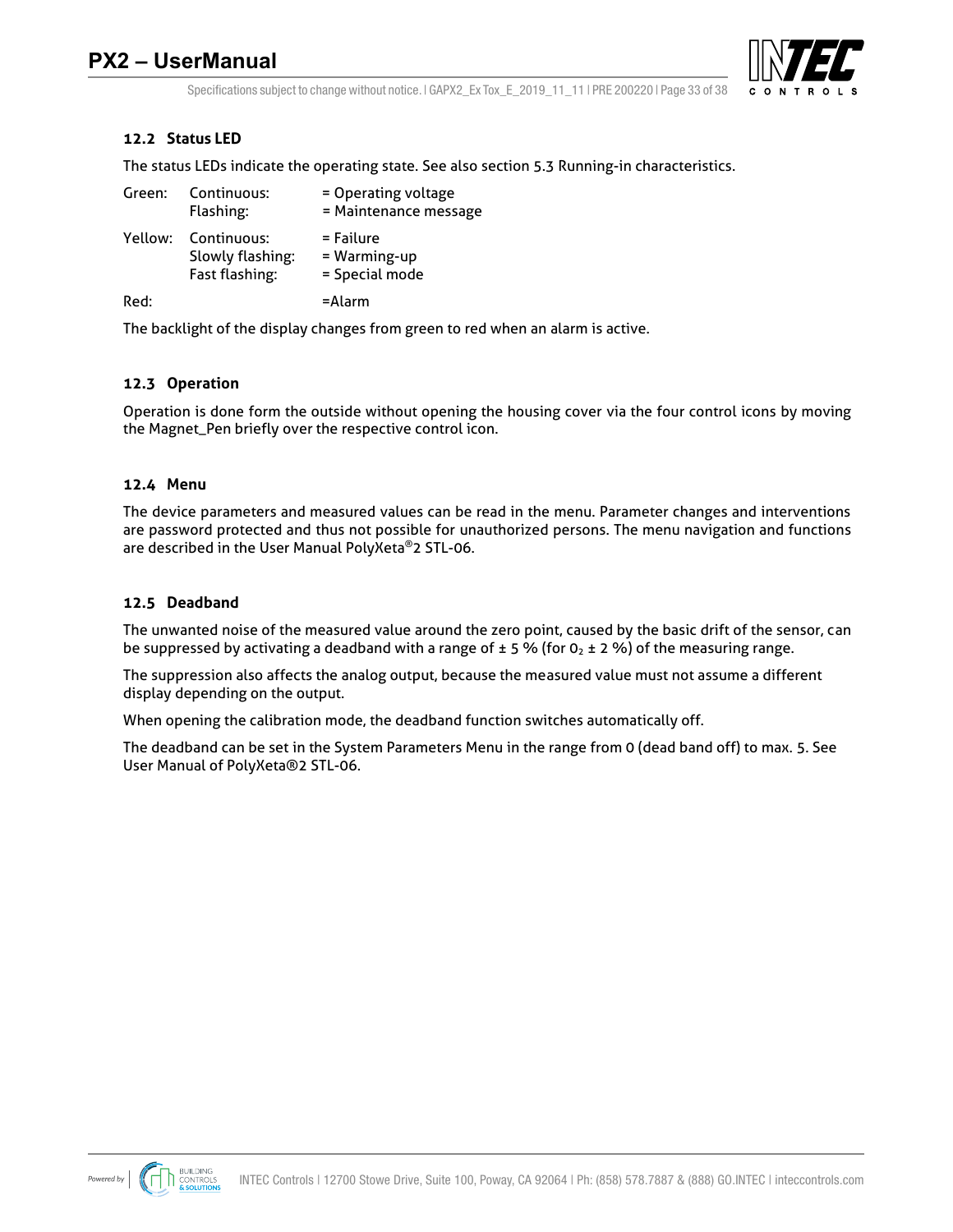

Specifications subject to change without notice. | GAPX2\_Ex Tox\_E\_2019\_11\_11 | PRE 200220 | Page 34 of 38

## **List of Spare Parts, Accessories**

#### **13.1 List of Spare Parts**

| ltem            | <b>Sensor Head</b>                                             | <b>Measuring Range</b> | Order No.   | <b>Covered by test</b> |
|-----------------|----------------------------------------------------------------|------------------------|-------------|------------------------|
|                 |                                                                |                        |             | certificate            |
| 01              | Methane $(CH_4)$                                               | 0-100 % LEL            | SX1-P3400-A | Yes                    |
| 02              | Ammonia (NH <sub>3</sub> )                                     | 0-100 % LEL            | SX1-P3408-A | Yes                    |
| 03              | n-Hexane $(C_6H_{14})$                                         | 0-100 % LEL            | SX1-P3435-A | Yes                    |
| 04              | Hydrogen (H <sub>2</sub> )                                     | 0-100 % LEL            | SX1-P3440-A | Yes                    |
| 05              | Propane (C <sub>3</sub> H <sub>8</sub> )                       | 0-100 % LEL            | SX1-P3480-A | Yes                    |
| $\overline{06}$ | Isopropyl Alcohol (C <sub>3</sub> H <sub>8</sub> O)            | 0-100 % LEL            | SX1-P3482-A | Yes                    |
| 07              | <b>LPG</b>                                                     | 0-100 % LEL            | SX1-P3402-A | No                     |
| 08              | Ethylene $(C_2H_4)$                                            | 0-100 % LEL            | SX1-P3410-A | No                     |
| 09              | Cyclohexane (C <sub>6</sub> H <sub>12</sub> )                  | 0-100 % LEL            | SX1-P3415-A | <b>No</b>              |
| 10              | Ethane $(C_2H_6)$                                              | 0-100 % LEL            | SX1-P3420-A | <b>No</b>              |
| 11              | Ethanol $(C_2H_5OH)$                                           | 0-100 % LEL            | SX1-P3425-A | No                     |
| 12              | Ethyl Acetate $(C_4H_8O_2)$                                    | 0-100 % LEL            | SX1-P3427-A | <b>No</b>              |
| 13              | Benzene $(C_6H_6)$                                             | 0-100 % LEL            | SX1-P3430-A | No                     |
| 14              | Butyl Acetate (C <sub>6</sub> H <sub>12</sub> O <sub>2</sub> ) | 0-100 % LEL            | SX1-P3448-A | <b>No</b>              |
| 15              | Methanol (CH <sub>3</sub> OH)                                  | 0-100 % LEL            | SX1-P3450-A | No                     |
| 16              | Methyl Ethyl Ketone (C4H8O)                                    | 0-100 % LEL            | SX1-P3458-A | <b>No</b>              |
| 17              | $\overline{Iso/n}$ -Butane (C <sub>4</sub> H <sub>10</sub> )   | 0-100 % LEL            | SX1-P3460-A | No                     |
| 18              | Isobutyl Alcohol (C <sub>4</sub> H <sub>10</sub> O)            | 0-100 % LEL            | SX1-P3468-A | No                     |
| 19              | Octane $(C_8H_{18})$                                           | 0-100 % LEL            | SX1-P3470-A | <b>No</b>              |
| 20              | Cyclopentane (C <sub>5</sub> H <sub>10</sub> )                 | 0-100 % LEL            | SX1-P3472-A | No                     |
| 21              | Methyl Acetate (C <sub>3</sub> H <sub>6</sub> O <sub>2</sub> ) | 0-100 % LEL            | SX1-P3473-A | No                     |
| 22              | $Iso/n-Pentane (C_5H_{12})$                                    | 0-100 % LEL            | SX1-P3475-A | No                     |
| 23              | Propane (C <sub>3</sub> H <sub>8</sub> )                       | 0-30 % LEL             | SX1-P3480-B | No                     |
| 24              | Propane (C <sub>3</sub> H <sub>8</sub> )                       | 0-5000 ppm             | SX1-P3480-C | No                     |
| 25              | Acetone (C <sub>3</sub> H <sub>6</sub> O)                      | 0-100 % LEL            | SX1-P3485-A | No                     |
| 26              | Toluene (C <sub>7</sub> H <sub>8</sub> )                       | 0-100 % LEL            | SX1-P3490-A | No                     |
| 27              | n-Heptane $(C_6H_{16})$                                        | 0-100 % LEL            | SX1-P3491-A | No                     |
| 28              | Butadiene (C <sub>4</sub> H <sub>6</sub> )                     | 0-100 % LEL            | SX1-P3494-A | No                     |
| 29              | Nonane (C <sub>9</sub> H <sub>20</sub> )                       | 0-100 % LEL            | SX1-P3495-A | No                     |
| 30              | <b>Petrol Vapours</b>                                          | 0-100 % LEL            | SX1-P3496-A | <b>No</b>              |

Table 13.1: Sensor head for combustible gases

| 01       | ໍ້<br>-<br>Oxygen<br>cυ          | Vol %<br>$\sim$ $\sim$<br>--<br>--      | $\sim$ $\sqrt{4}$<br>Q5<br>95-A2<br><b>DVT-LTTA</b> | Yes |
|----------|----------------------------------|-----------------------------------------|-----------------------------------------------------|-----|
| റാ<br>◡∠ | $\sqrt{2}$<br>-<br>Oxvgen<br>۰U۰ | $\%$<br>$\sim$ $\sim$<br>Vol<br>-<br>-- | SX1-E11<br><b>A-</b><br>۱ΩΓ<br>כA-כי                | Yes |

Table 13.2: Sensor head for oxygen

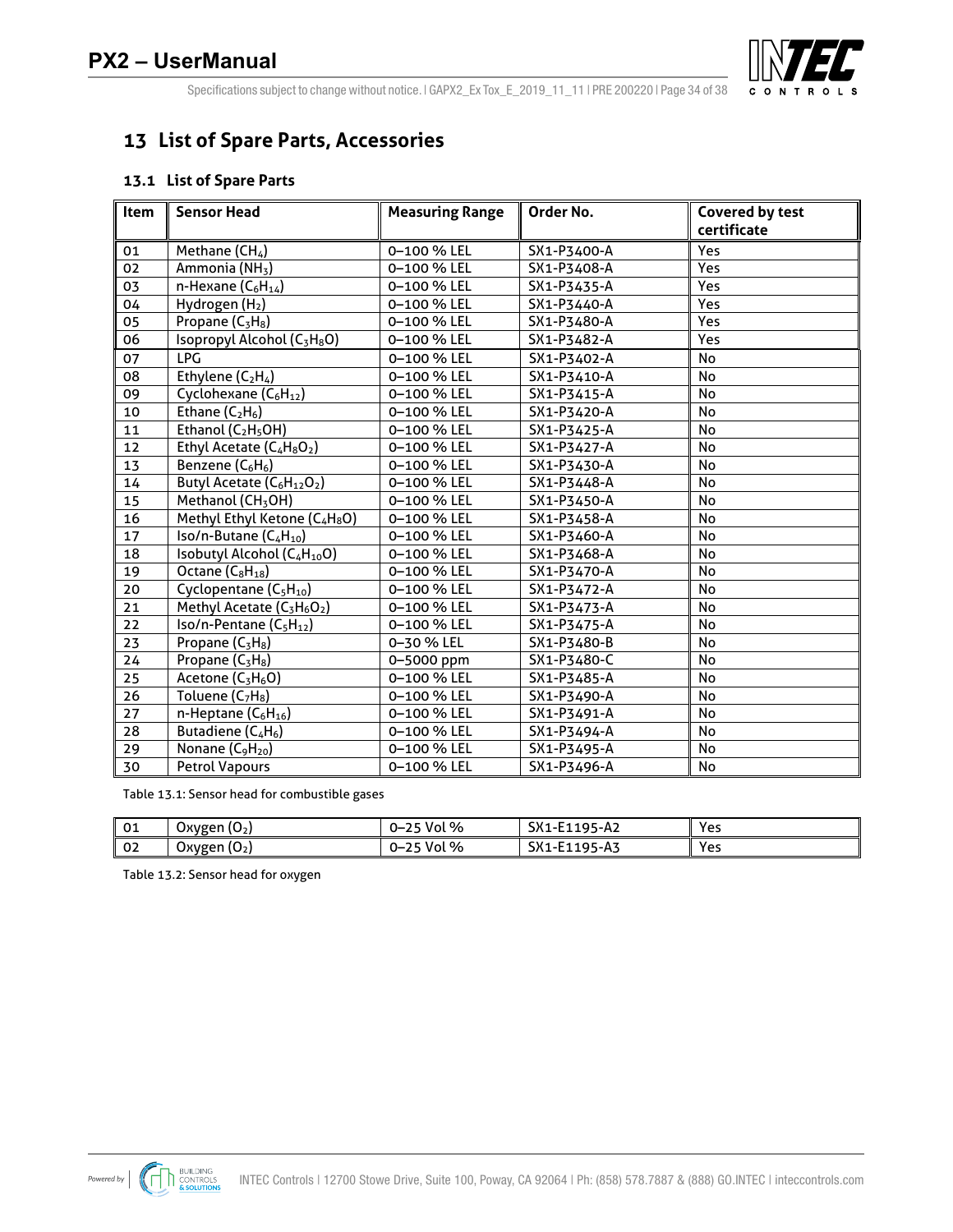

Specifications subject to change without notice. | GAPX2\_Ex Tox\_E\_2019\_11\_11 | PRE 200220 | Page 35 of 38

| 01 | Carbon Monoxide (CO)                 | 0-100 ppm     | SX1-E1110-B | No |
|----|--------------------------------------|---------------|-------------|----|
| 02 | Carbon Monoxide (CO)                 | 0-150 ppm     | SX1-E1110-C | No |
| 03 | Carbon Monoxide (CO)                 | 0-250 ppm     | SX1-E1110-E | No |
| 04 | Carbon Monoxide (CO)                 | 0-300 ppm     | SX1-E1110-F | No |
| 05 | Carbon Monoxide (CO)                 | 0-500 ppm     | SX1-E1110-H | No |
| 06 | Ammonia (NH <sub>3</sub> )           | 0-100 ppm     | SX1-E1125-A | No |
| 07 | Ammonia (NH <sub>3</sub> )           | 0-200 ppm     | SX1-E1125-B | No |
| 08 | Ammonia (NH <sub>3</sub> )           | 0-500 ppm     | SX1-E1125-C | No |
| 09 | Ammonia (NH <sub>3</sub> )           | 0-1000 ppm    | SX1-E1125-D | No |
| 10 | Ammonia (NH <sub>3</sub> )           | 0-5000 ppm    | SX1-E1125-E | No |
| 11 | Nitrogen Dioxide (NO2)               | $0 - 100$ ppm | SX1-E1130-E | No |
| 12 | Hydrogen Cyanide (HCN)               | $0-50$ ppm    | SX1-E1183-B | No |
| 13 | Hydrogen Cyanide (HCN)               | $0 - 100$ ppm | SX1-E1183-C | No |
| 14 | Hydrogen Chloride (HCl)              | $0-50$ ppm    | SX1-E1186-D | No |
| 15 | Hydrogen sulphide (H <sub>2</sub> S) | $0-50$ ppm    | SX1-E1197-A | No |
| 16 | Hydrogen sulphide (H <sub>2</sub> S) | $0 - 100$ ppm | SX1-E1197-B | No |
| 17 | Hydrogen sulphide (H <sub>2</sub> S) | 0-200 ppm     | SX1-E1197-C | No |
| 18 | Hydrogen sulphide (H <sub>2</sub> S) | 0-500 ppm     | SX1-E1197-D | No |

Table 13.3: Sensor head for toxic gases

| Pos. | Display | ∥ Order Number  | <b>Covered by test</b><br>$\parallel$ certificate |
|------|---------|-----------------|---------------------------------------------------|
| 01   |         | PX2-X-2-XXXXX-X | Yes                                               |

Table 13.4 Display

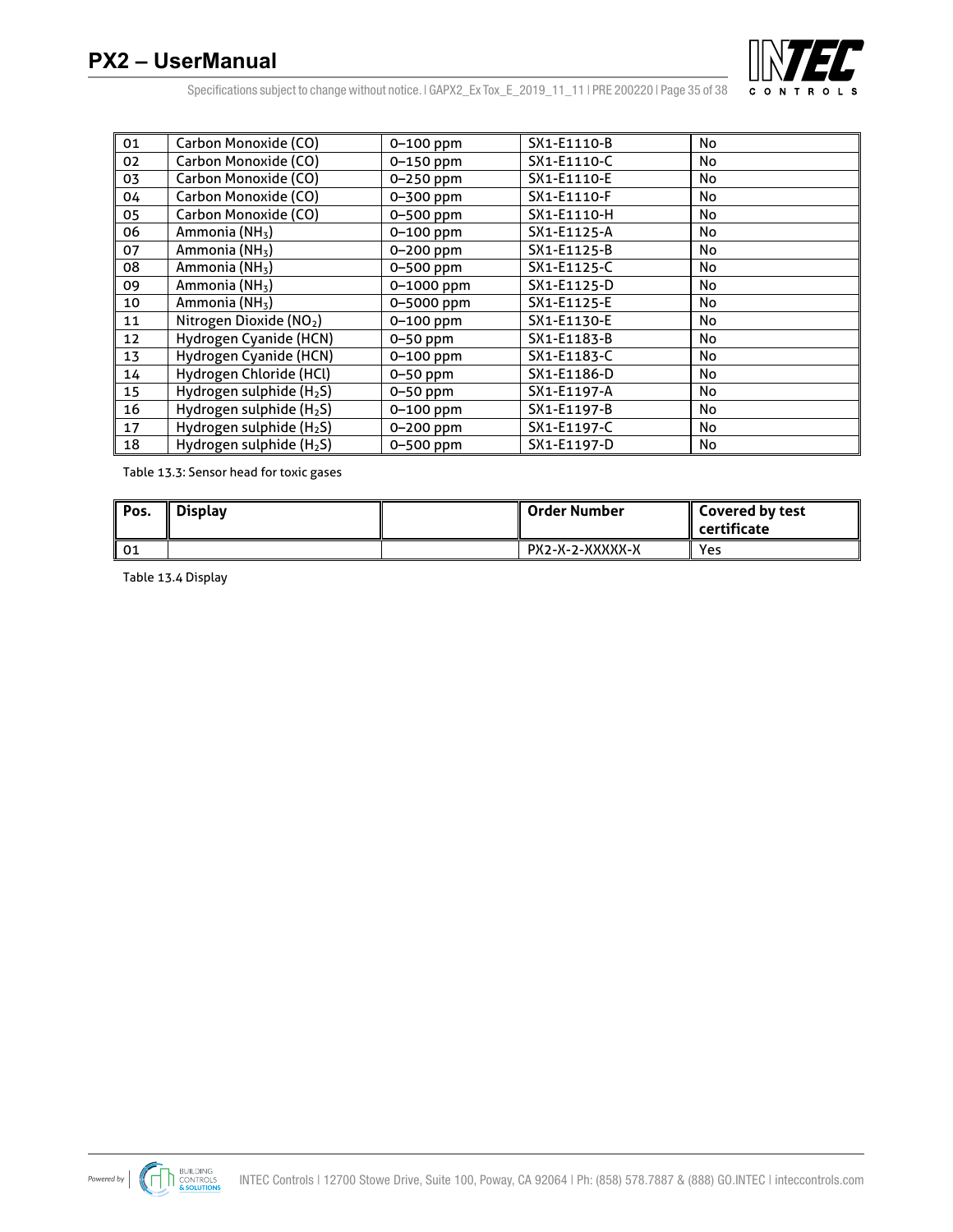

#### **13.2 Accessories**

| Item | <b>Description</b>                                                                                                 | Order No.                                             | <b>Covered by test</b><br>certificate |
|------|--------------------------------------------------------------------------------------------------------------------|-------------------------------------------------------|---------------------------------------|
| 01   | Gas application kit for PolyXeta®2 sensor head series SX1,<br>consisting of stainless-steel adapter and Viton hose | CalO1_PX2                                             | No                                    |
| 02   | Magnetic Pen<br>for contactless menu operation                                                                     | MSR_Pen_PX2                                           | Yes                                   |
| 03   | <b>Portable Service Tool</b><br>for display, calibration and parameter changes                                     | STLO6-PX2-X7                                          | No                                    |
| 04   | <b>PC Software Set</b><br>for display, calibration, addressing and parameter changes                               | PCE06-PX2-XF                                          | No                                    |
| 05   | Cable gland<br>for ATEX / IECEx protection type Ex db, zone 1, out of brass,<br>with certificate                   | ZU-PX2-CG-SS                                          | <b>Yes</b>                            |
| 06   | Cable gland<br>for ATEX / IECEx protection type Ex nA, zone 2, out of plastic PA                                   | ZU-PX2-CG-PL                                          | <b>No</b>                             |
| 07   | Dummy plugs PT 3/4" female thread, (ANSI B1.20.1)<br>for closing not needed inlet holes, protection Ex db          | ZU-PX2-CG-SP                                          | Yes                                   |
| 08   | <b>Weather protection</b>                                                                                          | On request                                            | No                                    |
| 09   | <b>Calibration gases:</b><br>Gas type and concentration in dependence of the sensor head<br>type                   | On request,<br>please specify the<br>sensor head type | <b>No</b>                             |
| 10   | Gas withdrawal kit with flowmeter and pressure regulator<br>Type depends on the bottle type and size               | On request                                            | No                                    |
| 11   | Housing cover closed for enclosure type XD-JB85                                                                    | On request                                            | <b>Yes</b>                            |
| 12   | Housing cover with viewing window for enclosure type XD-<br><b>JB85</b>                                            | On request                                            | Yes                                   |

Table 13.5: Accessories



#### Fig.13.1: Calibration Adapter

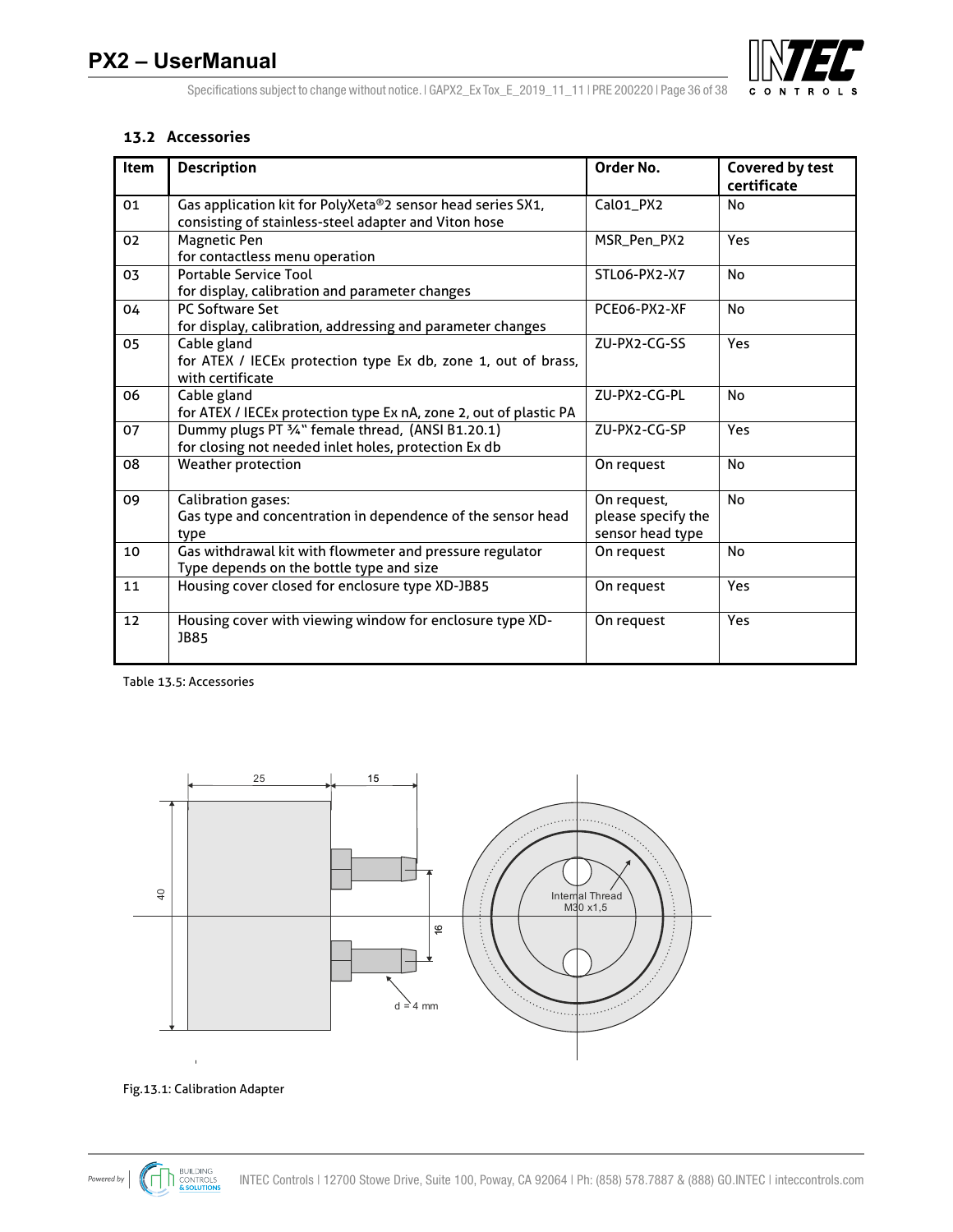

Specifications subject to change without notice. | GAPX2\_Ex Tox\_E\_2019\_11\_11 | PRE 200220 | Page 37 of 38

## **14 Specifications**

| <b>Electrical</b>                                        |                                                                                                                                                                                                             |  |
|----------------------------------------------------------|-------------------------------------------------------------------------------------------------------------------------------------------------------------------------------------------------------------|--|
| Power supply                                             | 20-28 V DC. reverse polarity protected                                                                                                                                                                      |  |
| Maximum supply current (for 24 V DC)                     | 130 mA                                                                                                                                                                                                      |  |
| Power consumption max.                                   | 3.3 W                                                                                                                                                                                                       |  |
| Analog output signal 4-20 mA                             | Proportional, overload and short-circuit protected,<br>max. load 500 Ohm. The max. load is the sum of the<br>cable loop resistance and the input resistance of the<br>actuator. Range limits: see table 8.1 |  |
| Fault message relay (SPNC)<br>Alarm relay (SPDT)         | Max. 30 V AC / DC, 1 A<br>Min. 12 V AC /DC, 0.1A                                                                                                                                                            |  |
| <b>General (operation and explosion</b><br>protection)   |                                                                                                                                                                                                             |  |
| Temperature range                                        | -25 °C to +60 °C (-13 °F to 140 °F)                                                                                                                                                                         |  |
| Humidity range                                           | 20-90 % RH not condensing                                                                                                                                                                                   |  |
| Pressure range                                           | 800 to 1200 mbar (80 to 120 kPa)                                                                                                                                                                            |  |
| Storage conditions, also for spare parts and accessories |                                                                                                                                                                                                             |  |
| Temperature range                                        | -10 °C to +40 °C (14 °F to 104 °F)                                                                                                                                                                          |  |
| Humidity range                                           | 40-70 % RH not condensing                                                                                                                                                                                   |  |
| Pressure range                                           | 800 to 1200 mbar (80 to 120 kPa)                                                                                                                                                                            |  |
| Storage time <sup>1</sup>                                | Max. 6 months                                                                                                                                                                                               |  |
| Serial interface central bus                             |                                                                                                                                                                                                             |  |
| Transceiver                                              | 19200 Baud                                                                                                                                                                                                  |  |
| Physical                                                 |                                                                                                                                                                                                             |  |
|                                                          | <b>Gas warning device</b>                                                                                                                                                                                   |  |
| Housing / colour (Standard)                              | Aluminum die-cast / RAL 7032, epoxy coating                                                                                                                                                                 |  |
| <b>Additional CSA approval</b>                           | Explosion proof Class I, Div 1, Groups A, B, C and D                                                                                                                                                        |  |
| Dimensions (W x H x D)                                   | 125 x 162 x 83 mm (4.92 x 6.38 x 3.27 in.)                                                                                                                                                                  |  |
| Weight                                                   | Ca. 1.3 kg (2.87 lb.)                                                                                                                                                                                       |  |
| <b>Protection class</b>                                  | IP 67                                                                                                                                                                                                       |  |
| Cable gland                                              | Standard 1 x, option 2 or 3 x NPT 3/4"                                                                                                                                                                      |  |
| Option: Housing / colour                                 | Stainless steel 1.4401 / natural                                                                                                                                                                            |  |
| Dimensions (W x H x D)                                   | 145 x 166 x 107 mm (5.71 x 6.54 x 4.21 in.)                                                                                                                                                                 |  |
| Weight                                                   | Ca. 2.5 kg (5.51 lb.)                                                                                                                                                                                       |  |
| <b>Protection class</b>                                  | IP 67                                                                                                                                                                                                       |  |
| Cable entry                                              | Standard 2 x NPT 3/4"                                                                                                                                                                                       |  |
| Installation                                             | <b>Wall mounting</b>                                                                                                                                                                                        |  |
| <b>Terminal connection</b>                               | Spring-type terminals 0.08 to 2.5 mm <sup>2</sup> AWG 28 - 12<br>(Ex e)                                                                                                                                     |  |
|                                                          | <b>Sensor head</b>                                                                                                                                                                                          |  |
| Housing / colour                                         | Stainless steel 1.44004 / natural                                                                                                                                                                           |  |
| Dimensions (D x T)                                       | 30 x 56 mm (1.18 x 2.20 in.)                                                                                                                                                                                |  |
| Weight                                                   | Ca. 0.15 kg (0.33 lb.)                                                                                                                                                                                      |  |
| <b>Protection class</b>                                  | IP 64                                                                                                                                                                                                       |  |
| <b>Sinter Element</b>                                    |                                                                                                                                                                                                             |  |
| Material:                                                | Stainless steel 1.4404                                                                                                                                                                                      |  |
| Min. density                                             | 4.15 g/cm <sup>3</sup> acc. to ISO 2738                                                                                                                                                                     |  |
| Dimensions (D x T)                                       | 18 x 6 mm                                                                                                                                                                                                   |  |
| Max. pore size                                           | $125 \mu m$                                                                                                                                                                                                 |  |

<sup>1</sup>We recommend recalibrating the devices if stocked for a longer period (>8 weeks)